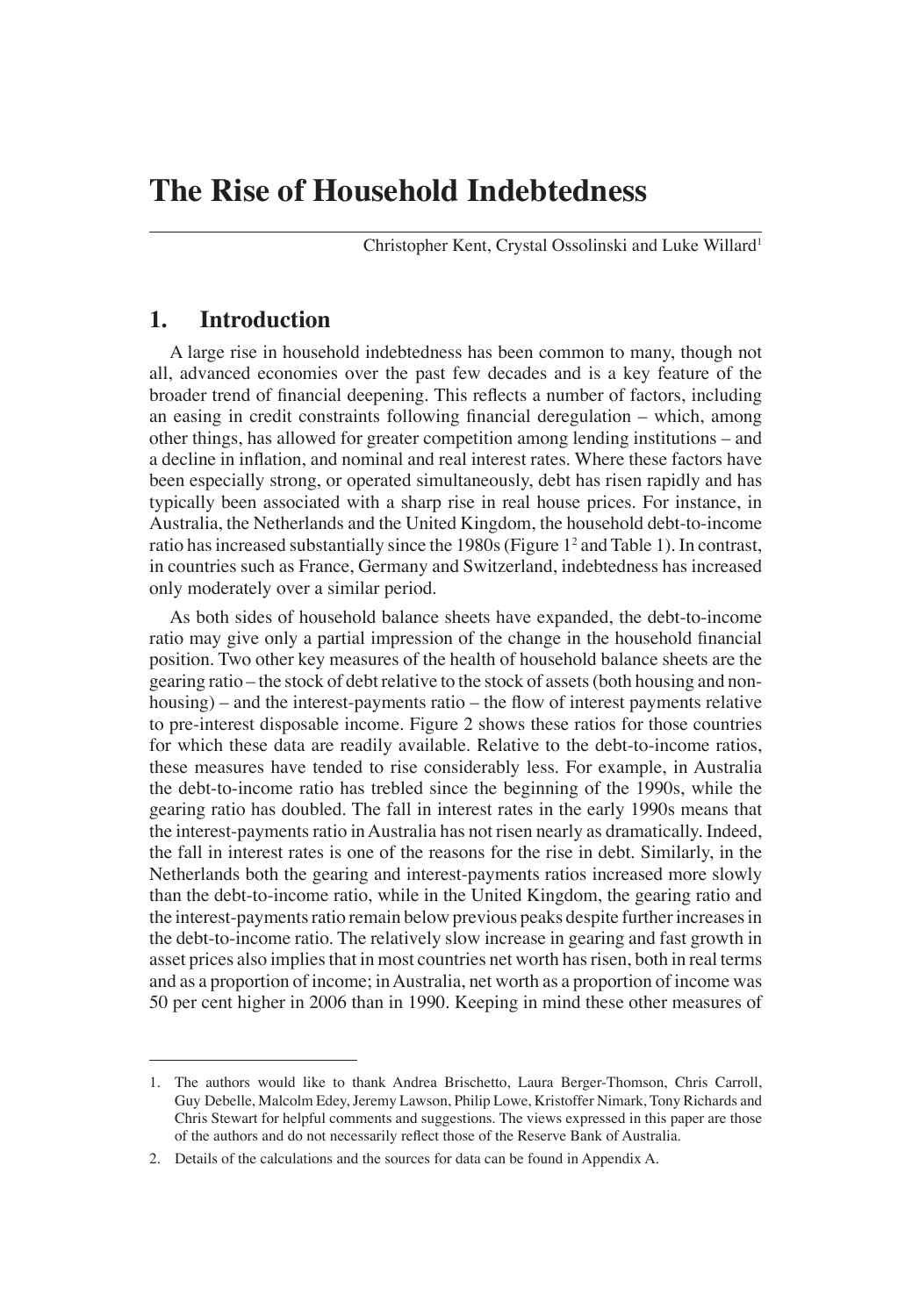

Note: Ratio of household debt to household disposable income



#### **Figure 2: Household Gearing and Interest Payments – Selected Countries(a)**

Notes: Household sector includes unincorporated enterprises except for Australia and the US.

(a) Ratio of liabilities to assets.

 (b) Ratio of interest payments on total debt to household disposable income. Treatment of financial intermediation services indirectly measured (FISIM) varies across countries.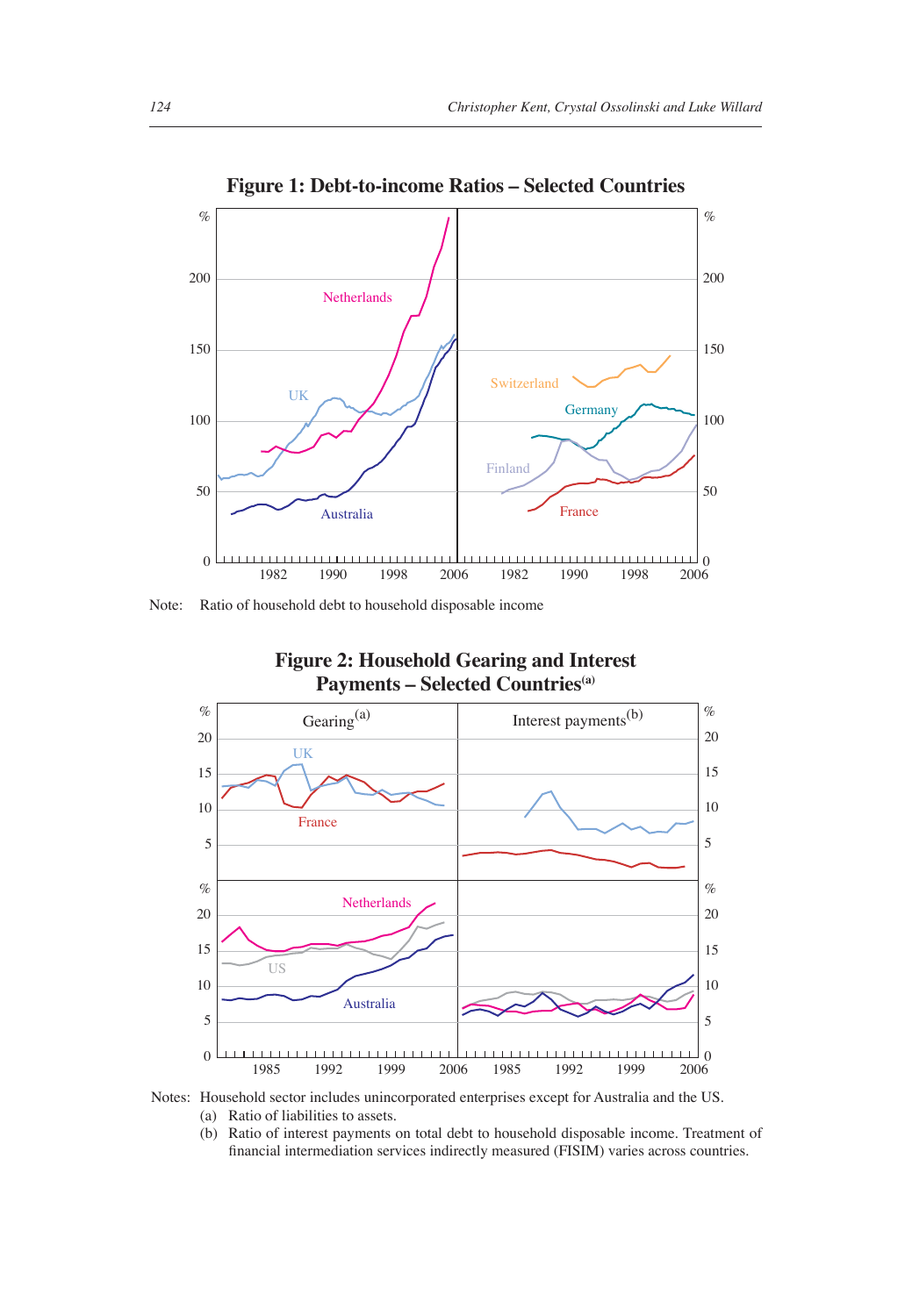|             |                                                       | Debt-to-income ratio        |                                                                                 |                                           | Real mortgage rate |                                                                       |
|-------------|-------------------------------------------------------|-----------------------------|---------------------------------------------------------------------------------|-------------------------------------------|--------------------|-----------------------------------------------------------------------|
|             | Increase<br>over<br>available<br>sample<br>$(\%$ pts) | Date of<br>inflection $(a)$ | Annual<br>average<br>change<br>since<br>inflection <sup>(b)</sup><br>$(\%$ pts) | Level at<br>peak <sup>(c)</sup><br>$(\%)$ | Date of<br>peak    | Change<br>between<br>peak and<br>average<br>$2001 - 05$<br>$(\%$ pts) |
| Belgium     | 6.1                                                   |                             | 0.6                                                                             | 6.2                                       | 1991               | $-2.8$                                                                |
| Finland     | 48.8                                                  | 1986                        | 0.8                                                                             | 8.2                                       | 1992               | $-5.0$                                                                |
| Germany     | 17.0                                                  |                             | 0.9                                                                             | 6.3                                       | 1986               | $-1.9$                                                                |
| Switzerland | 14.9                                                  |                             | 1.1                                                                             | 3.6                                       | 1986               | $-0.9$                                                                |
| Sweden      | 28.9                                                  | 1985                        | 1.1                                                                             | 6.6                                       | 1992               | $-2.5$                                                                |
| France      | 13.3                                                  | 1986                        | 1.4                                                                             | 6.2                                       | 1986               | $-3.6$                                                                |
| Japan       | 37.5                                                  | 1986                        | 1.8                                                                             | 6.4                                       | 1987               | $-3.5$                                                                |
| Italy       | 49.8                                                  | 1988                        | 2.6                                                                             | 9.6                                       | 1992               | $-6.6$                                                                |
| <b>US</b>   | 75.5                                                  | 1984                        | 2.7                                                                             | 8.8                                       | 1982               | $-5.2$                                                                |
| Canada      | 67.8                                                  | 1986                        | 2.9                                                                             | 7.6                                       | 1994               | $-3.7$                                                                |
| Norway      | 91.5                                                  | 1983                        | 2.9                                                                             | 10.0                                      | 1992               | $-5.4$                                                                |
| UK          | 95.3                                                  | 1981                        | 3.7                                                                             | 7.8                                       | 1986               | $-5.1$                                                                |
| South Korea | 87.6                                                  | 1987                        | 4.6                                                                             | 7.3                                       | 1997               | $-4.3$                                                                |
| NZ          | 91.2                                                  | 1991                        | 5.8                                                                             | 8.8                                       | 1988               | $-3.9$                                                                |
| Spain       | 65.4                                                  | 1997                        | 7.3                                                                             | 6.2                                       | 1993               | $-6.4$                                                                |
| Australia   | 123.8                                                 | 1992                        | 7.3                                                                             | 9.3                                       | 1991               | $-5.5$                                                                |
| Netherlands | 156.4                                                 | 1987                        | 8.4                                                                             | 7.1                                       | 1979               | $-4.7$                                                                |
| Denmark     | 110.5                                                 |                             | 8.8                                                                             | 9.3                                       | 1990               | $-6.0$                                                                |

|  |  |  |  |  |  |  | Table 1: Debt-to-income Ratios and Real Mortgage Rates |  |
|--|--|--|--|--|--|--|--------------------------------------------------------|--|
|--|--|--|--|--|--|--|--------------------------------------------------------|--|

(b) Or the beginning of the series if there is no obvious point of inflection  $(c)$  Thirteen-quarter-centred average on the peak Thirteen-quarter-centred average on the peak

Sources: BIS; national sources; authors' calculations

balance sheet developments, in this paper we choose to focus on the debt-to-income ratio, which is readily available across a much wider range of countries.

While the trend increase in indebtedness may continue for some time, it is not clear what constitutes a sustainable level of indebtedness over the long run, how rapidly such a level will be reached, or the implications of rising indebtedness for the ability of households to smooth their consumption and continue to meet their repayment obligations in the face of adverse shocks. We attempt to address these issues in three ways. First, we examine factors that have underpinned the rise in household debt over the past two decades or so across a range of developed economies. Second, we present some relatively simple simulations to gauge the extent to which the rise in debt may be linked to changes in the extent of credit constraints.

Third, using a partial equilibrium model we consider the endogenous response of household demand for debt to changes in the level of overall risk in the economy.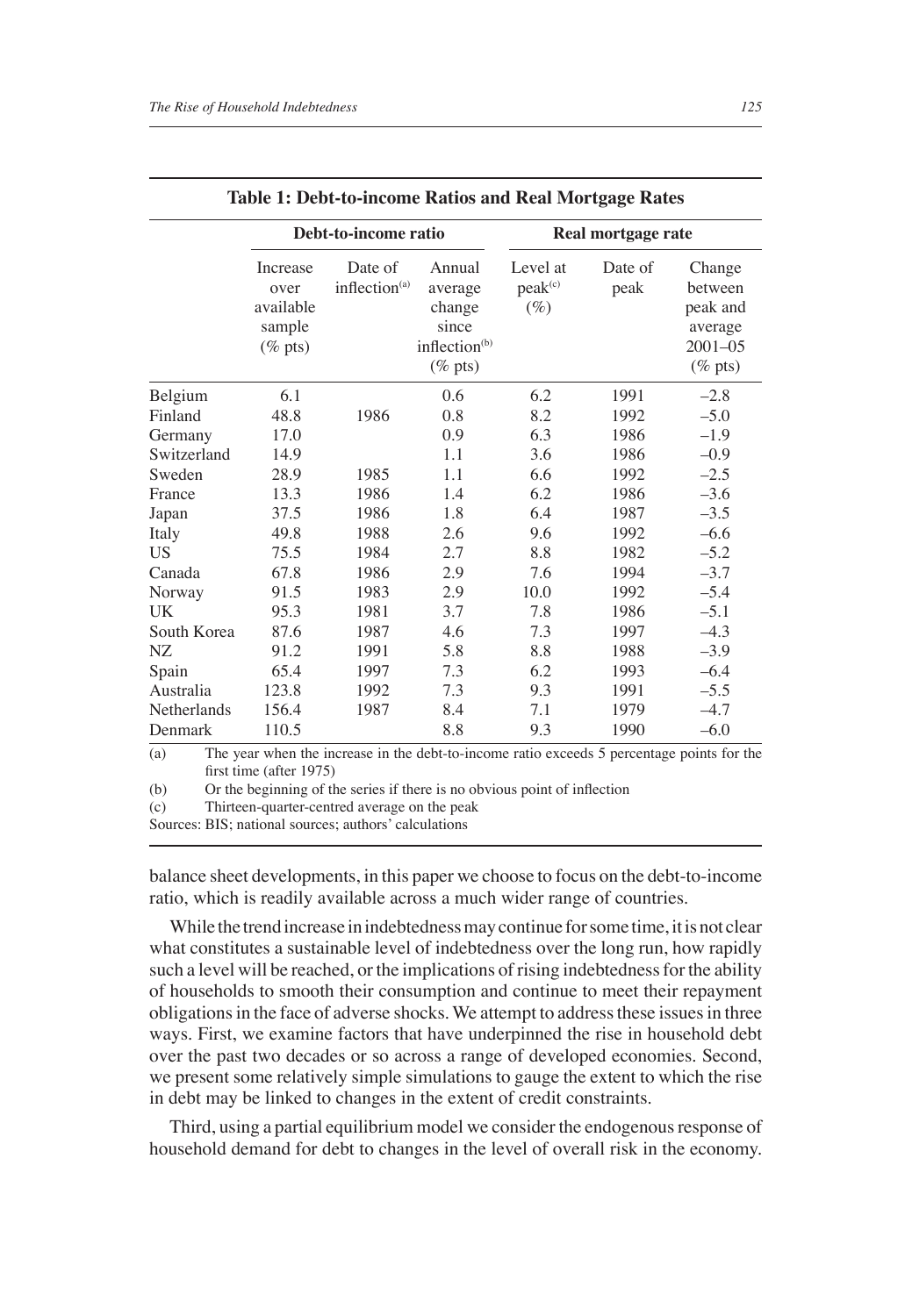It is often said that greater debt implies greater vulnerability because it leaves households less able to smooth consumption in the face of adverse shocks and more likely to default for a large enough shock.<sup>3</sup> However, the level of debt is not a sufficient description of vulnerability because it says nothing about the likelihood of adverse shocks. This is important because the rise in indebtedness may have been due in part to a greater ability of households to service debt and an assessment by borrowers and lenders alike that the probability distribution over adverse shocks has shifted favourably. So, for example, while rising debt implies that households will be more vulnerable to a large rise in interest rates, such a rise may be less likely, particularly in an environment of low and stable inflation. It follows that unconstrained borrowers may have decided to increase borrowing, and at the same time credit constraints have eased, including via a relaxation of lending standards by financial institutions. Clearly then any assessment of the implications of debt for vulnerability will need to carefully consider the factors driving up debt.<sup>4</sup>

The remainder of the paper is structured as follows. Section 2 summarises the literature regarding the forces contributing to higher indebtedness. Section 3 builds on this by examining data from 18 advanced economies over the past three decades and establishing a few stylised facts regarding changes in indebtedness and a number of plausible explanatory factors. Section 4 presents simulations regarding changes in supply constraints in order to gauge the relative contributions of various factors to the rise in aggregate household indebtedness. Section 5 uses a simple model in which household debt is determined endogenously to consider the implications of higher debt for the vulnerability of the household sector to adverse shocks. It also introduces an explicit measure of financial system vulnerability relevant to this question. Conclusions are drawn in Section 6.

## **2. Forces Driving Indebtedness**

This section sets out the key theoretical considerations and examines the factors that have been identified in the literature as having contributed to a rise in debt.

Households demand credit for a number of reasons. Perhaps chief among these is the desire to purchase residential property. This reflects the value of obtaining the services provided by owning a home, and is also an important strategy for accumulating wealth, in part because of the beneficial tax treatment afforded to the leveraged purchase of property in many countries.<sup>5</sup> The purchase of such an asset with debt may also be a device that households use to commit to a savings plan. Another reason for going into debt is to smooth consumption over the life-cycle. Subject to individual rates of time preference, and expectations about income

<sup>3.</sup> Girouard, Kennedy and André (2007) provide a recent example of this line of argument.

<sup>4.</sup> Macfarlane (2003) makes this general point. He also suggests that in the context of the period of rapidly rising house prices in Australia, greater indebtedness had made households more sensitive to economic conditions.

<sup>5.</sup> In fact all countries afford some tax benefits to owner occupiers, who do not pay tax on imputed rents for their homes.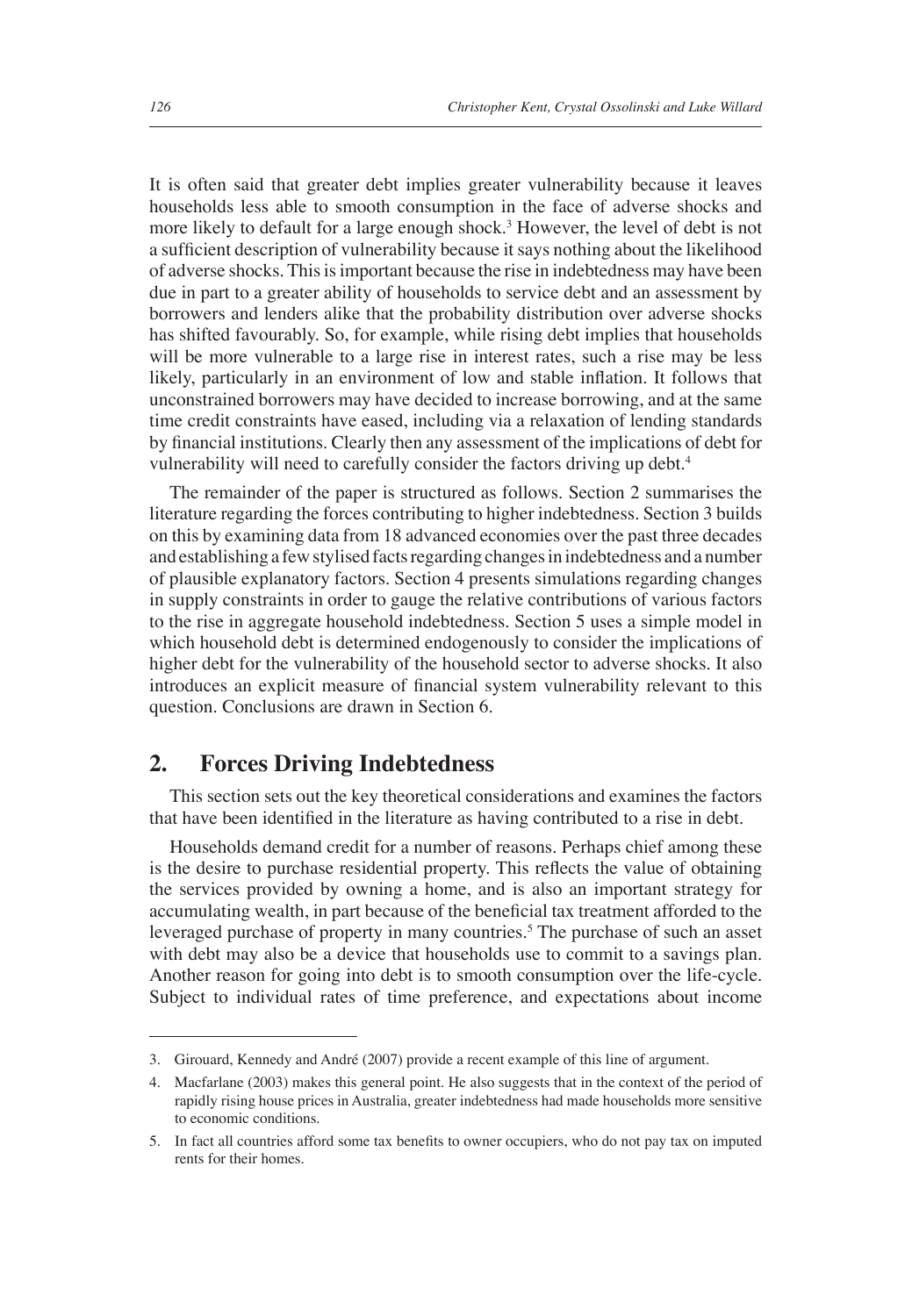and interest rates, individuals will typically borrow early in life when income is relatively low and gradually repay this, building up net assets ahead of retirement. Consumption smoothing in the face of temporary adverse shocks to income may also lead some households to want to incur debt.

In equilibrium, the quantity of debt will also depend on the ability and willingness of financial institutions (and financial markets) to extend credit. This will be affected by a range of factors, including the nature of regulatory controls, the competitiveness of credit markets and the risks associated with lending, which will have a bearing on the extent of endogenous credit constraints. Credit constraints exist because of difficulties associated with asymmetric information. Lenders are unable to determine precisely the ability and willingness of borrowers to repay their debts and, therefore, may be unwilling to lend more (even at higher interest rates) for fear of attracting higher-risk borrowers. In making their decisions, lenders may use various models, rules of thumb or lending standards to guide their decisions about who to lend to, how much and on what terms. Credit constraints will not necessarily be binding for all households all of the time, but to the extent that they are binding for a large part of the population, developments that alter these constraints could have a significant impact on the supply of credit. The extent and nature of credit constraints have evolved (and continue to evolve) across a wide range of countries. One aspect of this is that various structural changes (such as to inflation) can lead to an easing in credit constraints for given lending standards. In addition, financial institutions may have modified their lending standards so as to ease credit constraints (over the course of the past decade or so) – perhaps in response to structural changes and/or their ability to better identify or control the risks associated with lending to particular households.

The literature points to a number of developments which have worked to increase both demand and supply of household credit over the past few decades. Debelle (2004) and RBA (2003a) attribute much of the rise to a reduction in credit constraints due to financial deregulation and the decline in real and nominal interest rates associated with the moderation in inflation. In addition to these factors, the Committee on the Global Financial System (CGFS 2006) emphasises the role of other macroeconomic developments and a range of technological innovations. The key contributing factors can be summarised as follows:

i. Financial market flexibility (or completeness). This has a number of aspects. First, there is the extent of deregulation. This took the form of easing entry restrictions for new and/or foreign banks; allowing non-bank financial institutions to compete in the mortgage market; and removing interest rate controls and lending guidelines (Table B1 in Appendix B provides country-specific details). A second aspect, for which deregulation is necessary though not sufficient, is an increase in competitive pressures leading to an easing in credit constraints and a reduction in lending margins. A third aspect, which is likely to flow from deregulated and competitive markets, is the extent of product innovation – that is, the range of different loans available, such as loans requiring limited documentation or products facilitating housing equity withdrawal.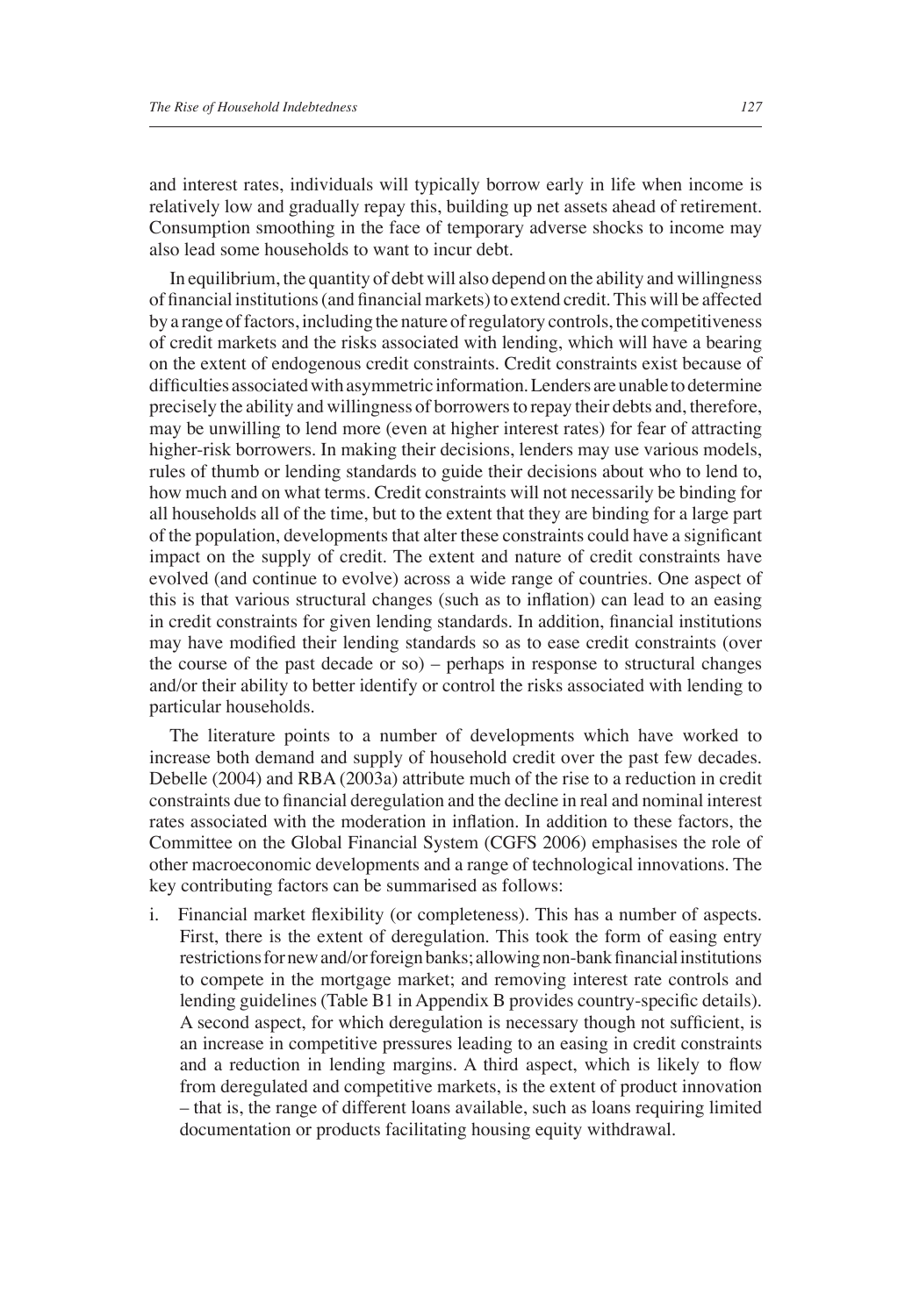- ii. A reduction in the level of inflation. Financial institutions use a range of criteria to determine the amount they are willing to lend to eligible borrowers. One common rule of thumb is to set the maximum loan such that initial repayments are no more than some amount of the borrowers' income.<sup>6</sup> A decline in inflation that reduces nominal interest rates will ease credit constraints by reducing this initial repayment ratio.
- iii. A reduction in the real cost of funds for financial institutions. Real interest rates declined in many countries after central banks successfully fought high levels of inflation. Greater financial market integration (both domestically and internationally) may also have helped to reduce funding costs. Furthermore, technological innovation has reduced the costs of information and administration associated with lending, driving down margins in competitive markets (CGFS 2006).
- iv. A reduction in macroeconomic volatility. For markets dominated by variable interest rate loans, a fall in interest rate volatility should reduce the risk of default for a given loan amount. It should also reduce funding costs for institutions providing fixed-rate loans. For financial institutions with a diversified pool of loans, a reduction in the volatility of aggregate economic activity could reduce the extent of non-performing loans, leading to lower lending margins in competitive markets. However, some studies suggest that greater macroeconomic stability has been associated with greater flexibility in product and labour markets which could contribute to greater volatility of individual incomes.<sup>7</sup>
- v. A fall in the unemployment rate and rise in employment growth. A fall in the frequency or expected duration of unemployment spells would be likely to increase both credit demand and supply. Lower unemployment reduces the probability of default by those who have jobs, easing credit constraints as well as lessening the motive for precautionary saving and increasing the value of illiquid assets such as housing (Carroll and Dunn 1997). Also, higher employment adds to the pool of eligible borrowers if financial institutions are reluctant to extend credit to those without savings and/or jobs and reduces the risk of lending to households that gain an extra source of income.
- vi. A rise in the expected rate of income growth. This would make it more attractive to purchase assets (such as housing) using debt. It could also increase the demand for debt relative to current income as households seek to smooth consumption, and will ease credit constraints if financial institutions also expect better economic prospects (Barnes and Young 2003). However, if and when this higher expected growth is realised, it is reasonable to anticipate a decline in indebtedness (as

<sup>6.</sup> In Australia, this was typically around 30 per cent of gross income (RBA 2003a), although it has been relaxed more recently (Laker 2007). Debelle (2004) suggests that since the fall in inflation will erode the real value of debt less rapidly, debt-to-income ratios might be higher than otherwise. However, this implicitly assumes that repayments are a constant share of income.

<sup>7.</sup> For example, see Comin and Mulani (2004) and Dynan, Elmendorf and Sichel (2006). Peek and Wilcox (2006) note that financial deepening may help to explain the moderation in output volatility due to its potential role in enhancing consumption smoothing.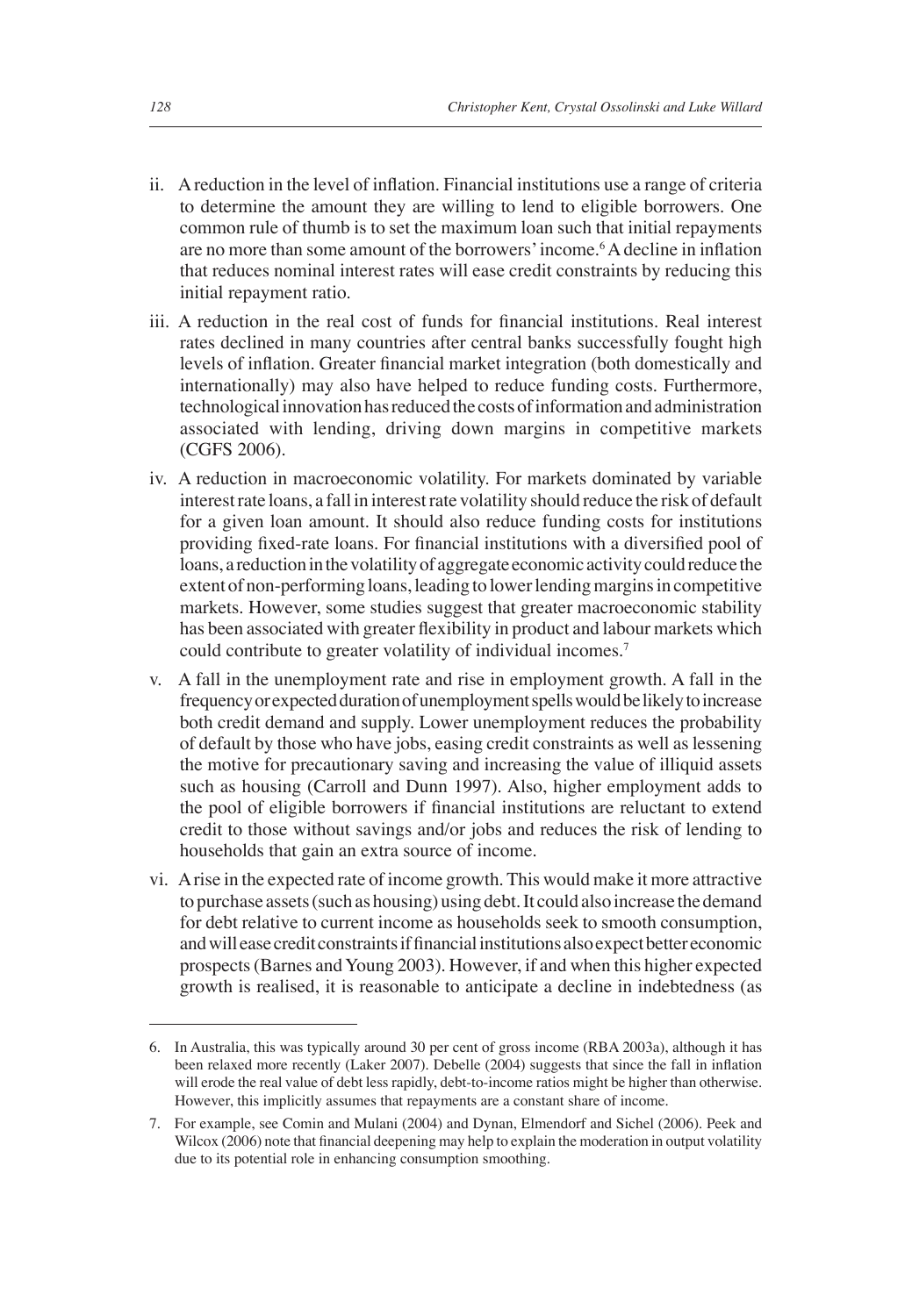incomes rise but debts do not); otherwise indebtedness might decline through a retrenchment of debt as people revise down their expectations regarding growth prospects.

- vii. Demographic changes. Ageing of the population driven by declines in the rate of fertility may ultimately lead to a reduction in aggregate indebtedness, since older households typically hold less debt. However, increasing longevity (which also contributes to ageing) may lead households to want to hold debt over a longer period. Similarly, with longer working lives, financial institutions may be willing to lend to households later on in their lives.
- viii. Changes in taxes and subsidies may alter the demand for mortgages by owners and investors (Debelle 2004; CGFS 2006; Ellis 2006).

Many of these developments will play out over a considerable period, leading to a gradual rise in indebtedness. Even when these driving forces have stabilised, it may still take time before a new higher steady state level of aggregate indebtedness is reached. This reflects the fact that the response of older generations – particularly those who have passed their prime borrowing years – may be relatively modest in the face of changing circumstances compared with the response of generations that have yet to come of age and will take advantage of the easier credit conditions over their full lifetime.

## **3. The Rise in Indebtedness – Some Stylised Facts**

In this section of the paper we examine the behaviour of the household debtto-income ratio across 18 countries for which we have data; our sample starts in 1975 but for some countries the data begin as late as the early 1990s. Despite considerable variation, all countries in the sample have experienced some increase in indebtedness (Figure 1 and Table 1). The time at which debt begins to rise more rapidly varies somewhat, with many countries experiencing an upward inflection in the early 1980s (for example, Norway and the UK) while for others this occurred some years later. The behaviour of indebtedness around the longer-term trend also varies, with some countries (such as Australia and New Zealand) experiencing a near-monotonic increase, while others (such as Finland, Norway, Sweden and the UK) have had periods of sharp or protracted declines – associated with periods of widespread financial distress – before resuming an upward trend. Table 1 also shows the average annual change in indebtedness, starting either when the series becomes available (when the sample is limited), or from the point of upward inflection. While the correlation between the total change in debt over the available sample and the average annual change is high (at about 0.8), the latter provides a useful robustness check for the cross-country comparisons given that sample periods differ across countries.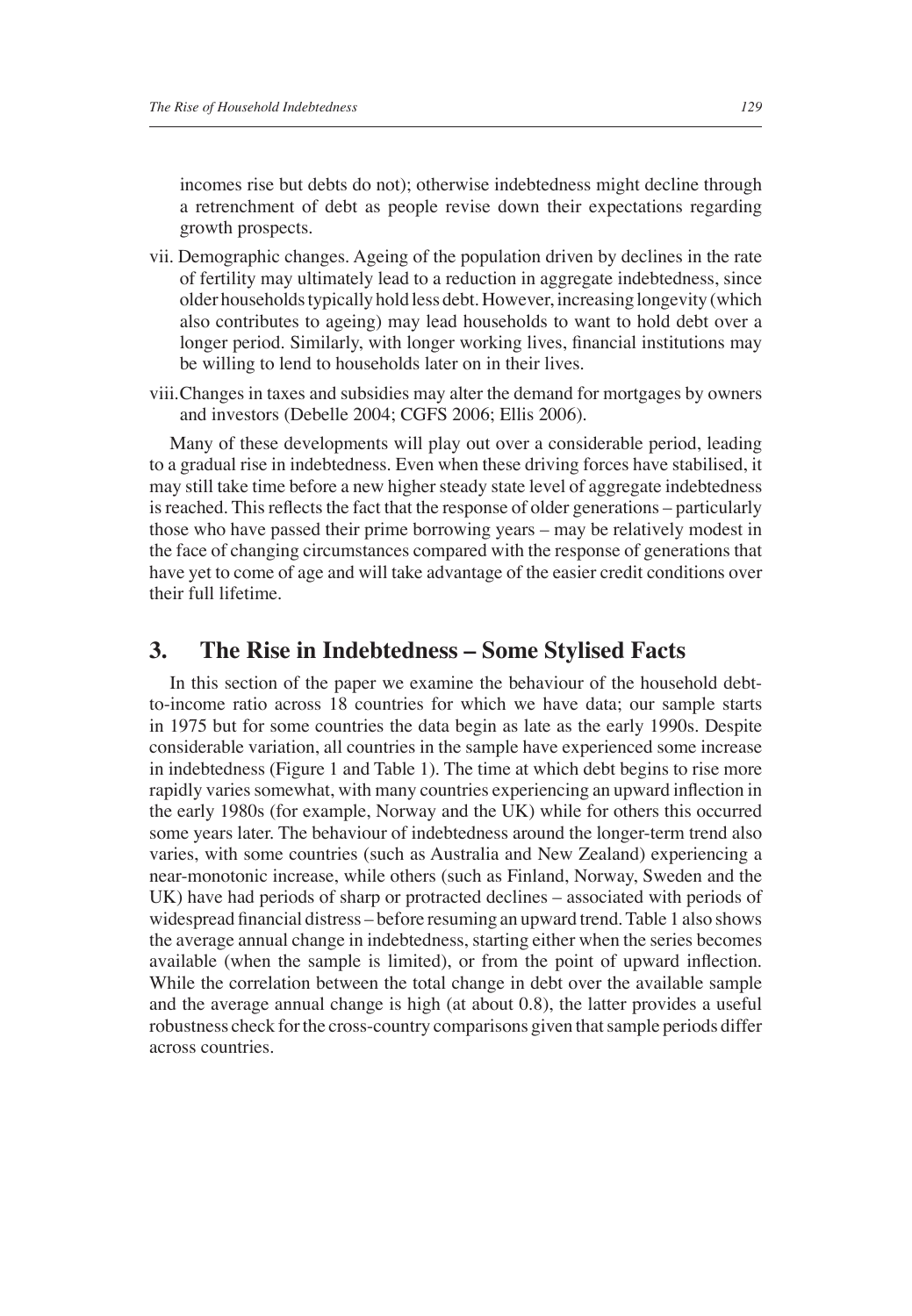Accompanying the rise in debt, there has been a fall in the real mortgage rate across all countries.<sup>8</sup> There is a fairly consistent trend across countries, with real mortgage rates tending to peak between the mid 1980s and early 1990s and trending down thereafter. Figure 3 shows that those countries that experienced larger declines in mortgage rates since their peaks also tended to experience larger increases in indebtedness. Hence, the rise in indebtedness will overstate the rise (if any) in the ratio of interest payments to income. Shading of the countries indicates two groups according to a measure of financial market flexibility (see below). Those with more flexible markets tend to have had larger rises in indebtedness relative to the trend shown, and vice versa for those with less flexible markets. The decline in real mortgage rates suggests that, at least over the past two decades or so, the rise in debt has been driven by supply expanding more than demand.<sup>9</sup>

With much of the additional debt channelled into housing markets, it is not surprising that in countries where the rise in debt-to-income ratios has been sizeable, real house prices have also risen substantially (Australia, Denmark and



Magnitude of change since the peak in real mortgage rate



Notes: Dark blue shading indicates countries that have significant financial market flexibility; light green indicates relatively less flexibility. See Section 3.1 for further details. See Glossary for a listing of country codes.

8. The real mortgage rate is the nominal rate as at the end of the year less actual year-ended inflation. This may have some shortcomings as a measure of the cost of debt for some countries, particularly earlier in the sample period when actual inflation may be a poor indicator of expected inflation and regulations on mortgage lending imply that this measure may be too narrow; even so, mortgage debt has always been a significant component of total household debt (except for South Korea).

9. At least for small open economies, the drop in real mortgage rates is consistent with an increase in the global supply of funds as well as a significant outward shift of demand.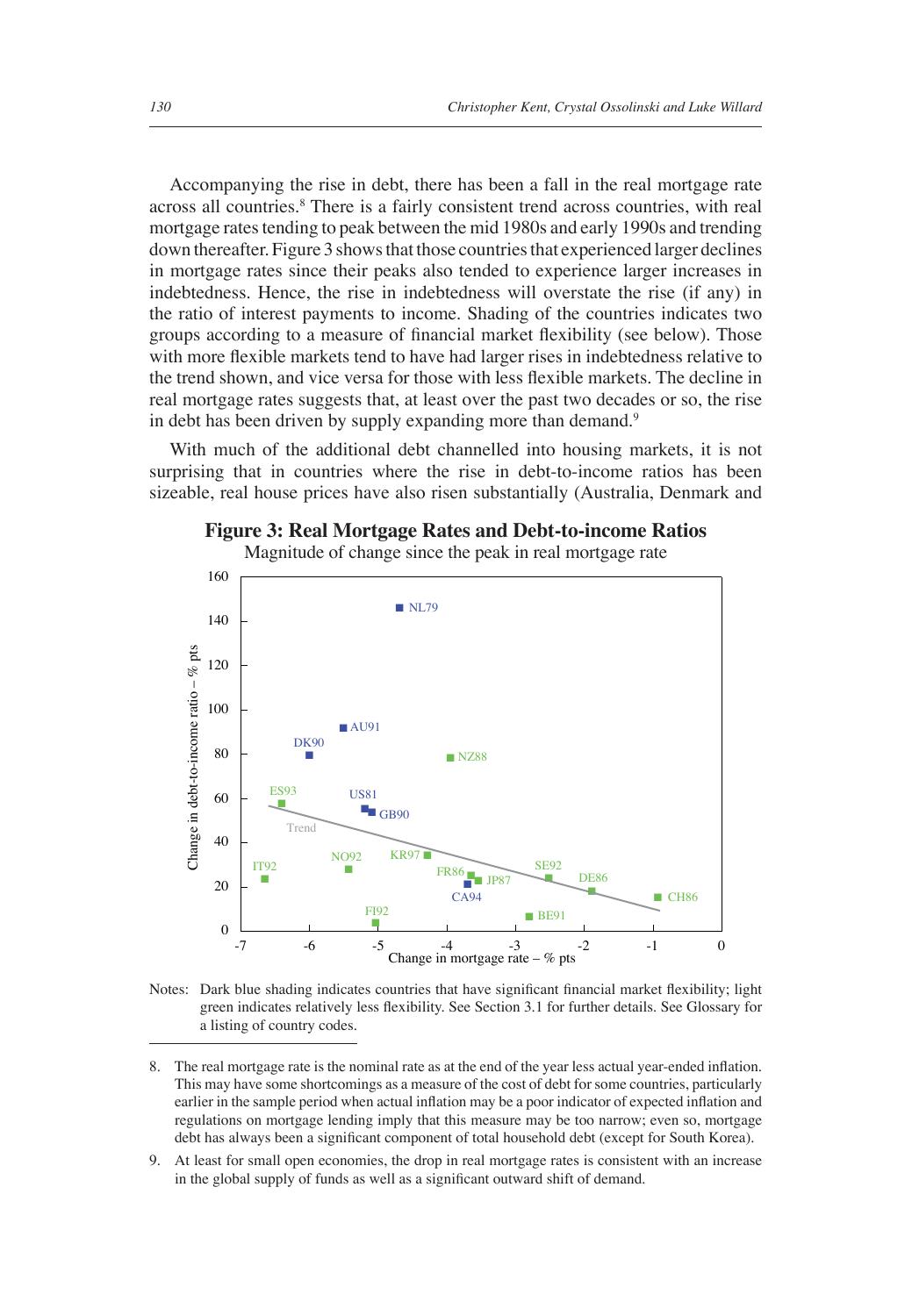the Netherlands for instance – Figure 4). Likewise, countries that have had smaller rises in debt-to-income ratios have generally experienced smaller increases (and even declines) in real house prices, although there is quite a wide dispersion in outcomes across countries. As housing is not easily traded across borders, domestic factors can create considerable differences in the incentives for owner-occupiers and investors to hold housing. Relevant factors to consider include the extent of public and corporate ownership of the housing stock, the role of non-residents in housing markets, geographic features such as the concentration of the population in key cities, the ability to access housing debt for non-housing investment or consumption (that is, housing equity withdrawal) and government regulations, particularly those relating to taxation arrangements and the balance of rights between landlords and tenants, which influence incentives for investors (Ellis 2005).



Notes: For Norway and South Korea, changes are based on the earliest available house price data, which post-dates the points of inflection. See Glossary for a listing of country codes.

#### **3.1 Explaining the increase in debt-to-income ratios**

We can exploit the variation in the behaviour of the debt-to-income ratio across countries to explore whether the factors set out in Section 2 appear to explain rising indebtedness. We use a broad-brush approach suitable for cross-country comparisons in the absence of a long time-series of indebtedness for all countries. For each of the explanatory factors identified in Section 2 for which we can obtain reasonable data, we give countries a score of 2 if that factor changed in a way so as to be likely to cause a (sizeable) rise in debt and 1 otherwise (Table 2). Thresholds for each of the first four variables shown in Table 2 are chosen so as to split the sample of countries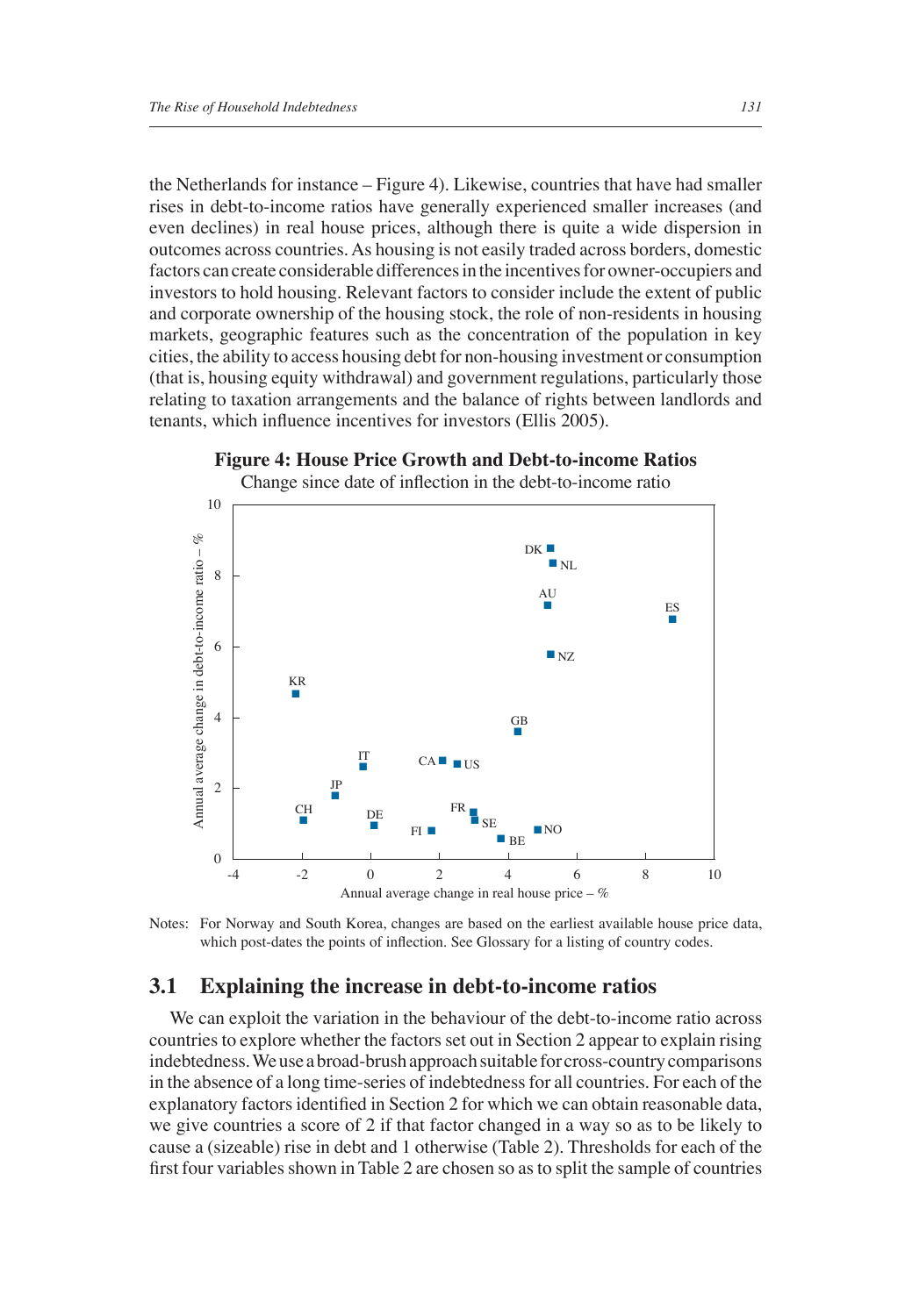|                      | <b>CPI</b><br>inflation $(a)$ | Volatility<br>in output<br>growth <sup>(b)</sup> | Volatility in<br>nominal<br>mortgage<br>rate <sup>(c)</sup> | Unemployment Financial<br>rate <sup>(d)</sup>                                                              | market<br>flexibility <sup>(e)</sup> | Average<br>score |
|----------------------|-------------------------------|--------------------------------------------------|-------------------------------------------------------------|------------------------------------------------------------------------------------------------------------|--------------------------------------|------------------|
| Australia            | 1                             | $\overline{c}$                                   | $\overline{2}$                                              | $\overline{c}$                                                                                             | 2.0                                  | 1.8              |
| Belgium              |                               |                                                  |                                                             |                                                                                                            | 0.5                                  | 0.9              |
| Canada               |                               | 2                                                |                                                             | 2                                                                                                          | 2.0                                  | 1.6              |
| Denmark              |                               |                                                  | 2                                                           | $\overline{c}$                                                                                             | 2.0                                  | 1.6              |
| Finland              | 2                             | 2                                                | $\overline{c}$                                              | $\overline{2}$                                                                                             | 1.5                                  | 1.9              |
| France               | 2                             |                                                  |                                                             |                                                                                                            | 0.5                                  | 1.1              |
| Germany              | 1                             |                                                  | $\overline{c}$                                              |                                                                                                            | 1.5                                  | 1.3              |
| Italy                | 2                             | 2                                                | $\overline{c}$                                              |                                                                                                            | 0.0                                  | 1.4              |
| Japan                | 2                             |                                                  |                                                             |                                                                                                            | 0.0                                  | 1.0              |
| Netherlands          |                               | 2                                                |                                                             | 2                                                                                                          | 2.0                                  | 1.6              |
| NZ                   | 2                             | $\overline{c}$                                   | 2                                                           | $\overline{c}$                                                                                             | 1.5                                  | 1.9              |
| Norway               | 1                             | 1                                                |                                                             |                                                                                                            | 1.0                                  | 1.0              |
| South Korea          | 2                             | 2                                                | 2                                                           |                                                                                                            | 1.5                                  | 1.7              |
| Spain                | 2                             | 2                                                | $\overline{2}$                                              | 2                                                                                                          | 0.5                                  | 1.7              |
| Sweden               | 2                             |                                                  | $\overline{c}$                                              |                                                                                                            | 1.5                                  | 1.5              |
| Switzerland          | 1                             |                                                  |                                                             |                                                                                                            | 0.5                                  | 0.9              |
| UK.                  | 2                             |                                                  |                                                             |                                                                                                            | 2.0                                  | 1.6              |
| <b>US</b>            |                               | $\overline{c}$                                   |                                                             | $\overline{c}$                                                                                             | 2.0                                  | 1.6              |
| (a)                  |                               |                                                  |                                                             | Score of 2 if inflation fell by more than 9.5 percentage points, 1 otherwise.                              |                                      |                  |
| (b)<br>$\sim$ $\sim$ |                               | 2 percentage points, 1 otherwise.                |                                                             | Standard deviation of annual growth over five years. Score of 2 if this fell by more than<br>$\sim$ $\sim$ |                                      |                  |

| Table 2: Potential Explanators of Indebtedness - 'Scores'          |  |
|--------------------------------------------------------------------|--|
| Higher scores for the variables in the first four columns indicate |  |

a development conducive to rising indebtedness

(c) Standard deviation of nominal rate over five years. Score of 2 if this fell by more than 3 percentage points, 1 otherwise.

(d) Score of 2 if unemployment rate fell by more than 5 percentage points, 1 otherwise.

(e) Score between  $0$  and  $2$ , where  $2$  is the most flexible and  $0$  the least. For further details see below.

Sources: See Appendix A

in half. Qualitative results are robust to alternative thresholds that place a smaller share of the countries into the low-score category. For a discussion of the timing used in this table and the robustness of results to alternative timing assumptions, see footnote 12.

We use a more granular and somewhat more subjective approach to scoring financial market flexibility – assigning countries scores of between  $0$  and  $2$ . The move to greater financial market flexibility – less regulation, greater competition and more product innovation – has followed broadly similar patterns across countries but to differing degrees. With all countries starting from fairly stringent regulations that restricted competition and product innovation in financial markets in the 1970s, the current level of financial market flexibility is likely to be a reasonable proxy for the extent of change over this period (which in turn should influence the increase in debt). Currently, those countries at the less-regulated end of the spectrum – such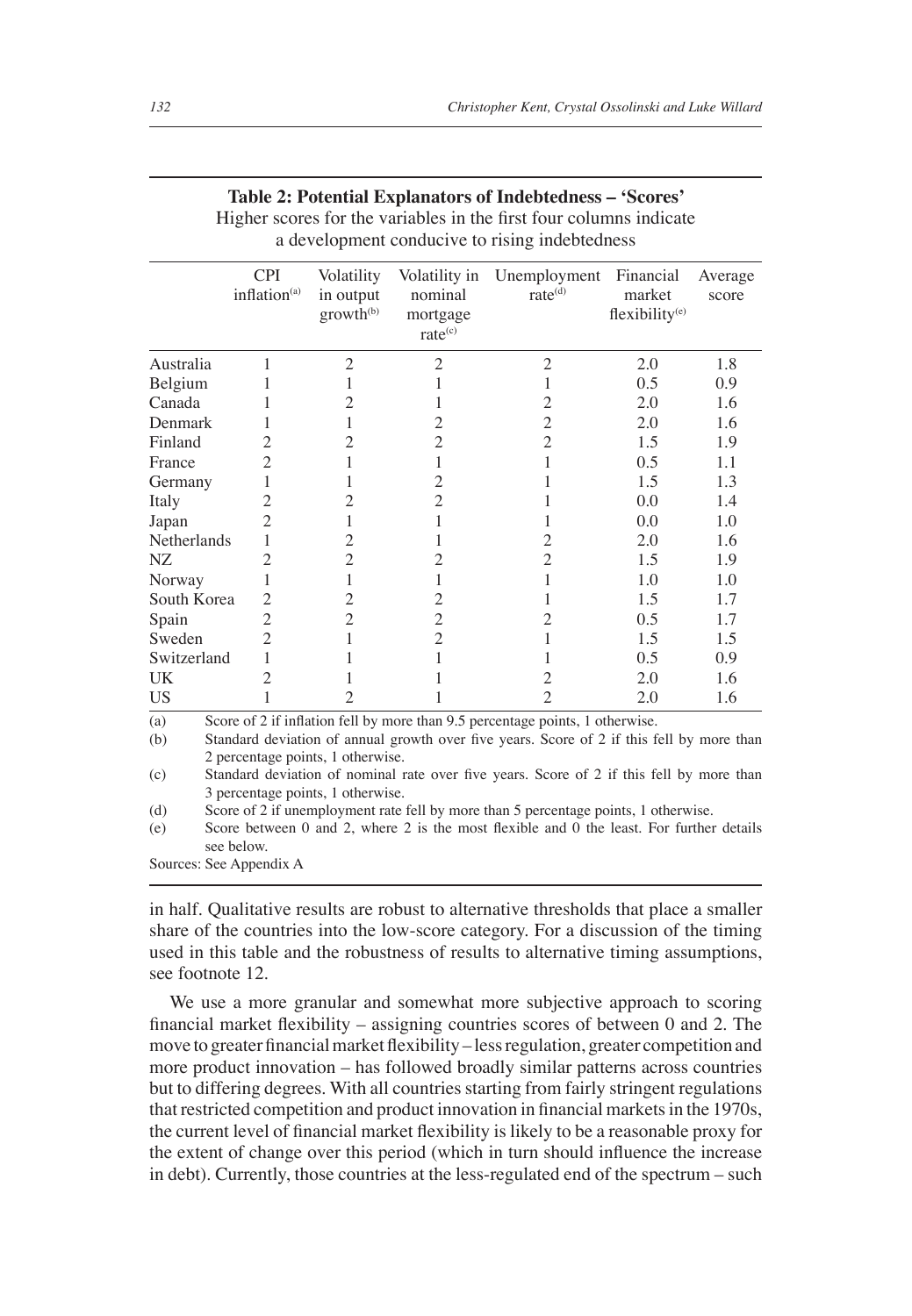as Australia, the Netherlands, the UK and the US – have experienced a wide range of reforms: both banks and non-bank financial intermediaries are able to compete in the mortgage market; interest rate controls have been completely removed; there are no longer quantitative restrictions on lending to households; and securitisation of residential mortgages is possible. Competitive pressures have also been relatively strong and product innovation extensive in these economies (Ellis 2005). We assume that an active residential mortgage-backed securities (RMBS) market indicates a more deregulated, more competitive market, so we raise the financial market flexibility score by 1 for those countries that have made extensive use of RMBS; for countries that use RMBS, but only in a limited way, we raise their score by 0.5. The availability of products that facilitate mortgage equity withdrawal (MEW) would also appear to be a reasonable proxy for a flexible market that provides a wide range of loan products, and so we add 1 to the flexibility score of these countries.<sup>10</sup> The

|             | Use of         | Availability   | Market                             | <b>Memoranda</b>     |                                       |  |
|-------------|----------------|----------------|------------------------------------|----------------------|---------------------------------------|--|
|             | securitisation |                | flexibility<br>score $(0-2)^{(b)}$ | Loan term<br>(years) | Loan-to-<br>valuation<br>ratio $(\%)$ |  |
| Australia   | Yes            | Yes            | 2.0                                | $25 - 30$            | 90                                    |  |
| Belgium     | Limited        | No             | 0.5                                |                      | 90                                    |  |
| Canada      | Yes            | Yes            | 2.0                                | 25                   | $70 - 80$                             |  |
| Denmark     | Yes            | Yes            | 2.0                                | 30                   | 80                                    |  |
| Finland     | Limited        | Yes            | 1.5                                | $15 - 18$            | $75 - 80$                             |  |
| France      | Limited        | N <sub>0</sub> | 0.5                                | 15                   | 80                                    |  |
| Germany     | Limited        | Yes            | 1.5                                | $25 - 30$            | 70-80                                 |  |
| Italy       | No             | No             | 0.0                                | 15                   | 80                                    |  |
| Japan       | N <sub>o</sub> | N <sub>o</sub> | 0.0                                | $25 - 30$            | 80                                    |  |
| Netherlands | Yes            | Yes            | 2.0                                | 30                   | 87                                    |  |
| NZ          | Limited        | Yes            | 1.5                                | $25 - 30$            | $\ddot{\phantom{a}}$                  |  |
| Norway      | N <sub>o</sub> | Yes            | 1.0                                | $15 - 20$            | 70                                    |  |
| South Korea | Limited        | Yes            | 1.5                                | 3                    | 56                                    |  |
| Spain       | Limited        | N <sub>o</sub> | 0.5                                | 15                   | $70 - 80$                             |  |
| Sweden      | Limited        | Yes            | 1.5                                | $30 - 45$            | $80 - 90$                             |  |
| Switzerland | Limited        | No             | 0.5                                | $15 - 20$            | < 80                                  |  |
| UK          | Yes            | Yes            | 2.0                                | 25                   | 75                                    |  |
| US          | Yes            | Yes            | 2.0                                | 30                   | 80                                    |  |

#### **Table 3: Financial Market Features Indicating Flexibility(a)**

total flexibility score across countries (Table 3) accords with qualitative information

(a) Where sources were inconsistent, the most recently published estimate was preferred.

Sources: ABS, Household Expenditure Survey, Cat No 6530.0; CGFS (2006); Ellis (2005); Girouard and Blondal (2001); Hoeller and Rae (2007)

<sup>(</sup>b) The sum of the scores for securitisation (1 if 'Yes', 0.5 if 'Limited' and 0 if 'No') and MEW (1 if 'Yes', 0 if 'No').

<sup>10.</sup> As an alternative, we also examined the extent of MEW (that is, withdrawal versus injection of equity). This has a high correlation (of around 0.9) with the availability score shown in Table 3 for 15 of the 18 countries for which MEW data are readily available.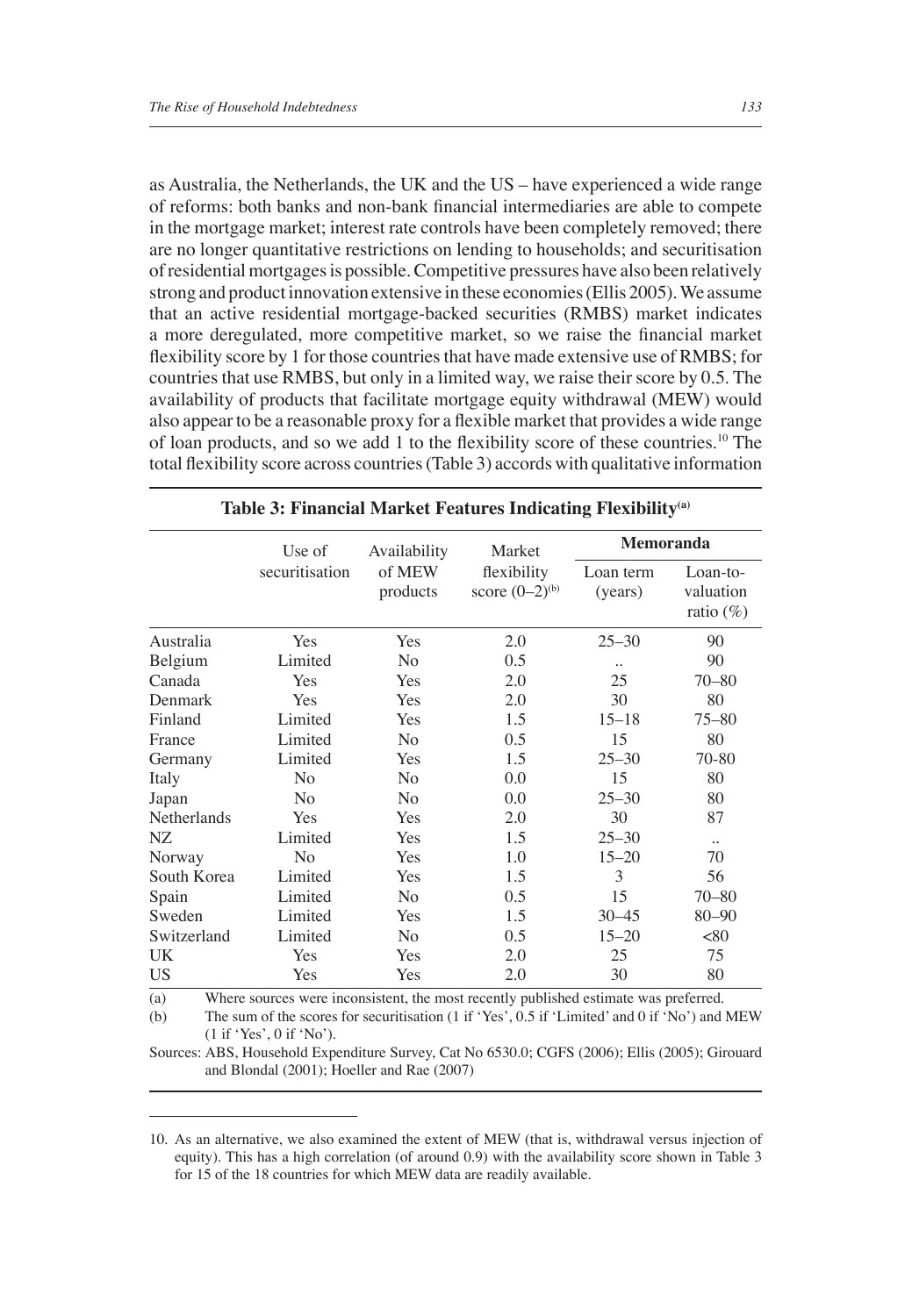and our approach is not too dissimilar to that of the Mercer Oliver Wyman (2003) mortgage market completeness index used by Catte et al (2004).<sup>11</sup> Predictably, Australia, Canada, Denmark, the Netherlands, the UK and the US all receive high scores, while countries that have only recently eased the relatively tight regulations governing the lending sector, such as Belgium, France, Italy and Japan, all score quite low.

We calculate the average score across the different explanatory factors for each country and see how these correlate with changes in the debt-to-income ratios. The scores for each country are presented in Table 2, and are compared to the average annual increase in that country's debt-to-income ratio in Figure 5. There is a clear positive correlation between the average score on the explanatory variables and increases in debt-to-income ratios across countries, although even among countries with similar scores there are a wide range of outcomes. No doubt this reflects the fact that the increase in financial market flexibility and the movement toward greater macroeconomic stability has occurred at different speeds and to a different extent in each country. These results are relatively robust to dropping any one of the explanatory variables from the calculations, and to using the total increase in indebtedness (as per Table 2) in place of the average annual increase in indebtedness.

Looking separately at the correlation between each explanatory factor and indebtedness may shed further light on their explanatory power. Figures 6–8 illustrate these bivariate correlations for up to 18 countries (subject to data availability).<sup>12</sup> In each case the trend is shown excluding the Netherlands, which appears to be a consistent outlier (see Section 3.2). Each figure also illustrates financial market flexibility (see below).

<sup>11.</sup> The mortgage market completeness index uses data on a range of market features, including loanto-valuation (LTV) ratios, product availability, repayment structures and loan types; however, it is only available for eight European countries. The IMF (2006) constructs a broader measure of financial market structure using a similar methodology. We examined the level of the margin on mortgage lending interest rates as an alternative indicator of competitive pressures and, therefore, of the extent of market flexibility. However, because the measure of mortgage lending rates is published in different forms across countries (prime rate, all mortgages versus only new mortgages, a weighted-average actual rate rather than an indicator rate), a comparable measure in levels is not readily available. Nevertheless, changes in this margin over time roughly accord with the market fl exibility scores described in the main text (with a correlation of about  $-0.2$ ).

<sup>12.</sup> In the figures, the dates in the country labels indicate the peak in the explanatory variable. The change in that variable is measured between the date of the peak and the end of 2004, the latest date for which we have debt data for all countries in the sample. Where possible, the same time period has been used to calculate the change in the debt-to-income ratio. However, when these data are not available, a shorter time period for the change in indebtedness has been used, provided the peak was not more than 10 years before the start of the debt series. (This is consistent with the fact that the change in the explanatory variables can operate with a long lag – see Section 4.) If the peak is too far in advance of the available debt data, then we either use a local peak closer but prior to the start of the debt data (which is true for Switzerland in the case of inflation and output volatility) or omit that country from the graph (in the case of Belgium and Denmark for some graphs). In the case of inflation, we identify the local peak from 1977 onwards, as earlier peaks reflect the extreme volatility of inflation during the 1970s and occurred well before the rise in debt in most countries. Finally, the trends identified in the figures were relatively robust to alternative dating options, such as matching the period for the change in the explanatory variable to the available data for indebtedness (where this was sufficiently long).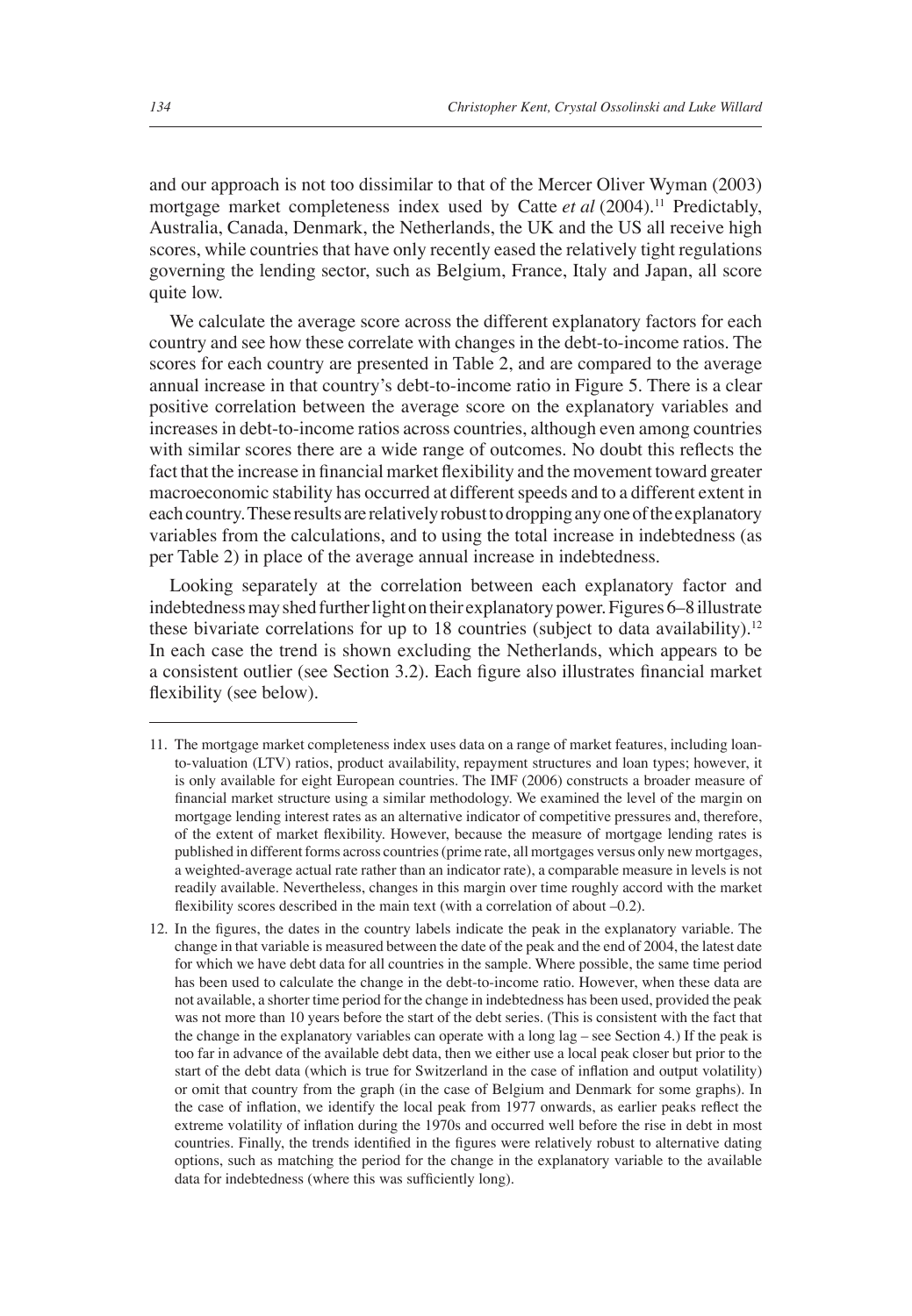

## **Figure 5: Average of Explanatory Variable Scores**

Note: See Glossary for a listing of country codes

Financial market deregulation by itself does not appear to have been sufficient to initiate a sustained increase in the debt-to-income ratio, although there are strong links for certain countries (see, for example, Casolaro, Gambacorta and Guiso 2006 for a discussion of Italy's experience). If we compare the timing of deregulation across countries with the timing of the acceleration in debt we find no strong correlation – for many countries, such as Sweden and the UK, the debt-to-income ratio began to increase before the major elements of deregulation were completed. However, less-regulated credit markets might mean that other structural changes are more likely to lead to an adjustment in borrowing and lending practices and increases in debt. Consistent with this, we find that countries with flexible financial markets (a score of 2, as indicated by dark blue boxes) tend to lie above the trend lines in Figures 6 and 7, while countries with relatively less flexibility (scores of between 0 and 1.5 – light green boxes) tend to lie close to or below the trends.

Figure 6 shows that there is a clear positive, though weak, correlation between the fall in inflation and the average annual increase in the debt-to-income ratio. In Australia, the fall in inflation has been given considerable prominence as an explanation for the rise in debt, given the widespread use of initial repayment rules by lending institutions (at least over much of the sample period). But in countries where the more binding constraint is a low maximum LTV ratio, such as in Italy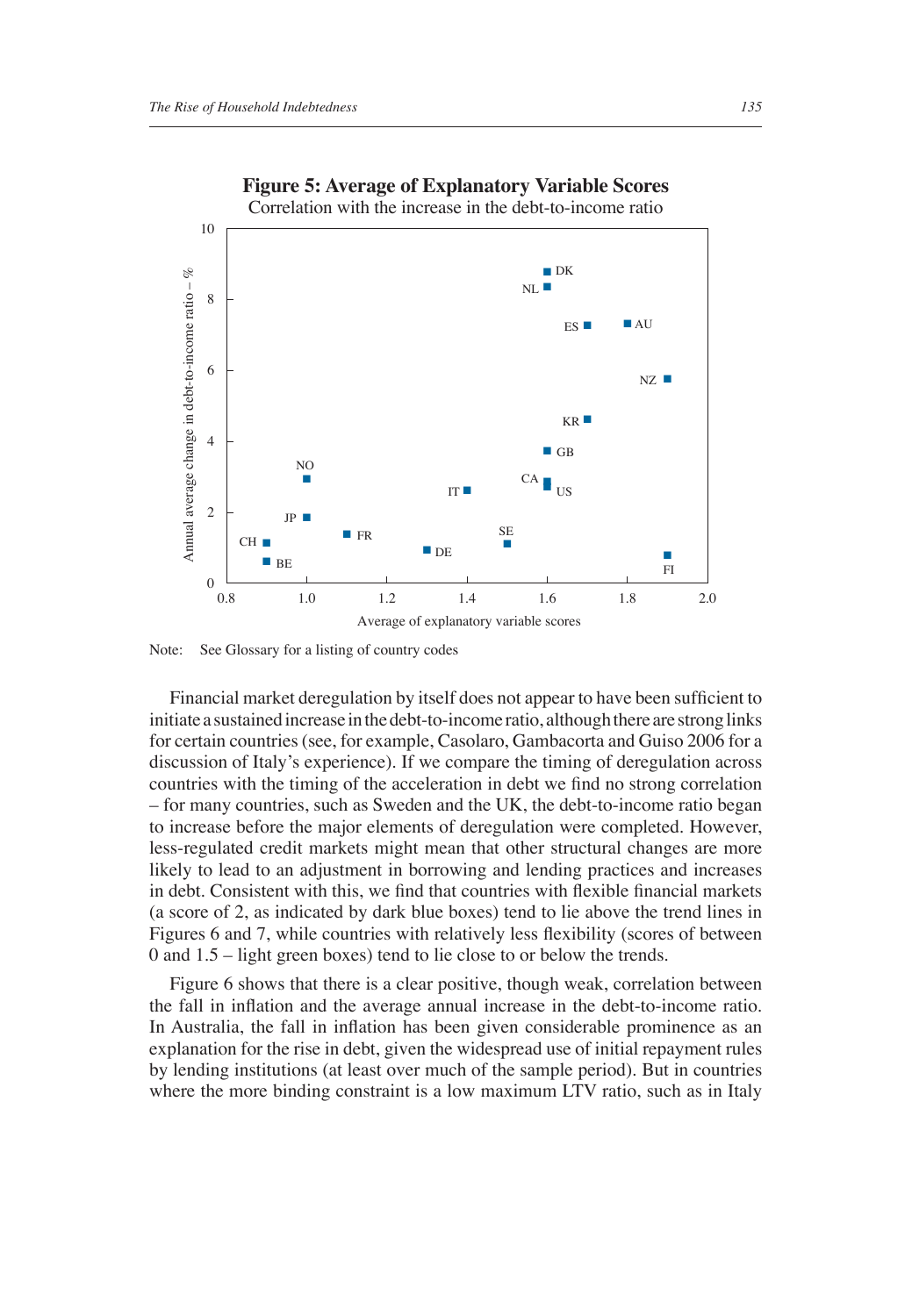

#### **Figure 6: Inflation and Debt-to-income Ratios**

Magnitude of change since the peak in inflation rate

Notes: Dark blue shading indicates countries that have significant financial market flexibility; light green indicates relatively less flexibility. See Section 3.1 for further details. See Glossary for a listing of country codes.

until the late 1990s, there is likely to be a much weaker direct link between the fall in inflation and the rise in debt. $13$ 

To examine the potential role of the 'Great Moderation' we compare the reduction in the volatility of output growth and nominal mortgage rates with the rise in the debtto-income ratio across countries (Figure 7). There is a positive correlation between the fall in volatility (of output and mortgage rates) and indebtedness, although there is some variation around these trends. This may suggest that macroeconomic volatility has had a relatively modest effect on debt, or that the fall in volatility has coincided with a fall in the rate of nominal income growth (due to declining inflation), which may have contributed to a slower repayment of debt (for example, if households repay according to a fixed share of their income – see Debelle 2004). It may also be that the volatility of individual households' income has not fallen in line with the volatility of aggregate economic activity.

Figure 8 demonstrates what is perhaps a surprisingly close correlation between the fall in the unemployment rate and the increase in the debt-to-income ratio across countries. This may indicate a key role for this explanatory variable due to its

<sup>13.</sup> Until the early 1990s, Italy still had a highly regulated debt market. From 1997 to 2003, household debt in Italy has grown at a faster pace than all other euro area countries except Spain, consistent with deregulation in the 1990s (Casolaro *et al* 2006).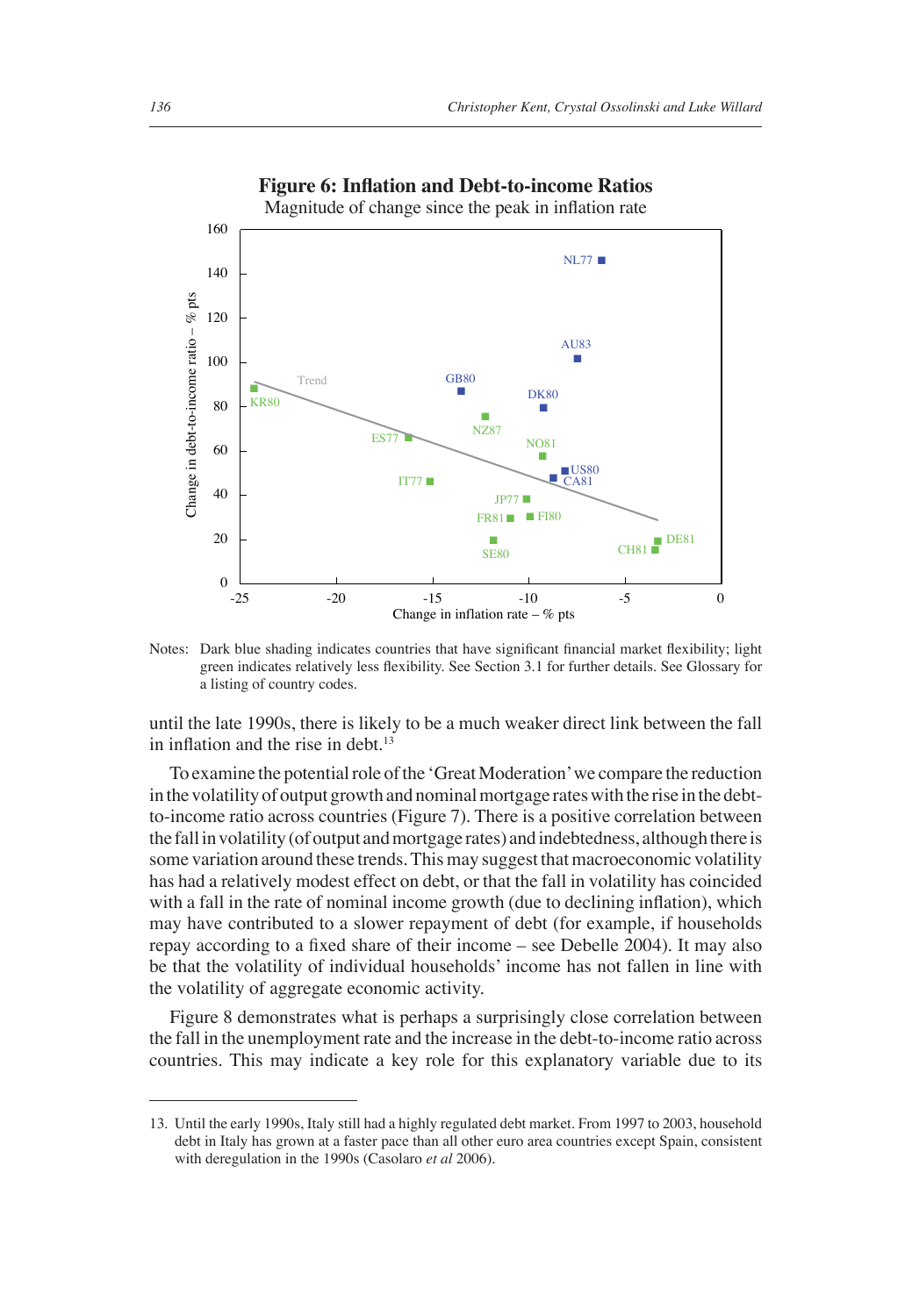Change in debt-to-income ratio  $-$  % pts

Change in debt-to-income ratio –  $%$  pts

-25



**Figure 7: Macroeconomic Volatility and Debt-to-income Ratios** Magnitude of change since the peak in volatility

Notes: Dark blue shading indicates countries that have significant financial market flexibility; light green indicates relatively less flexibility. See Section 3.1 for further details. See Glossary for a listing of country codes.

-12 -10 -8 -6 -4 -2 0

Change in volatility of nominal mortgage rate  $-$  % pts

potential to boost the supply of debt. It may also reflect the fact that the decline in unemployment has an especially large correlation with the extent of financial market flexibility (of about -0.4 compared with close to zero correlation between each of the other explanatory variables and financial market flexibility). This may reflect a tendency for countries to deregulate and encourage greater competition across a number of different markets at the same time (indeed the financial flexibility score has a correlation of 0.8 with an OECD measure of product market regulation for 2003). This correlation explains why countries (other than the Netherlands) tend to be clustered more closely around the trend shown in Figure 8 (irrespective of their financial market flexibility scores) when compared with Figures 6 and 7. Finally, it could be that a decline in unemployment is also capturing important demand-side factors that have acted to boost debt.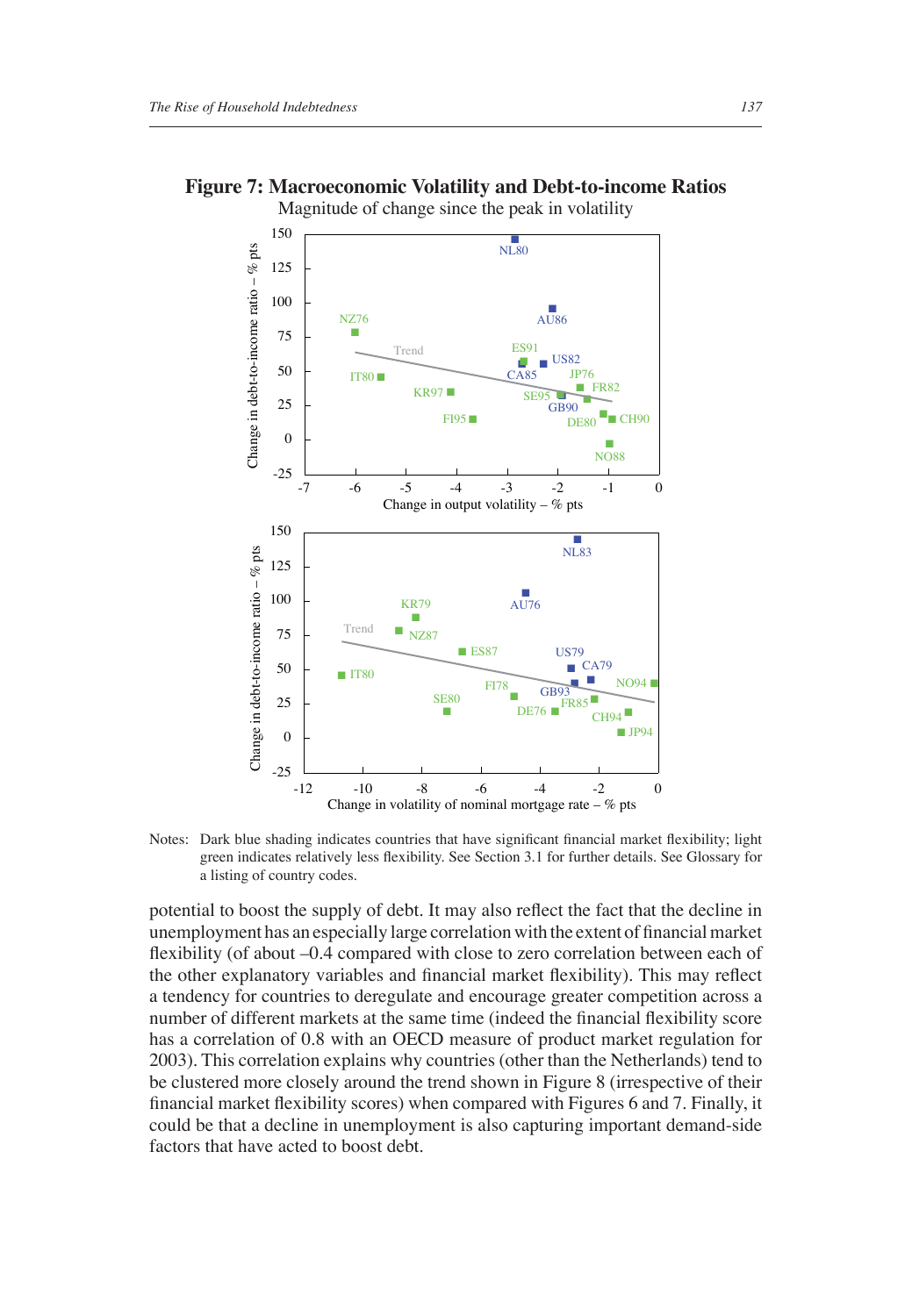

**Figure 8: Unemployment and Debt-to-income Ratios**

Magnitude of change since the peak in unemployment rate

Notes: Dark blue shading indicates countries that have significant financial market flexibility; light green indicates relatively less flexibility. See Section 3.1 for further details. See Glossary for a listing of country codes.

#### **3.2 Differences across countries**

While developments affecting indebtedness have a number of aspects that are common across most countries, important differences remain. These often reflect variation in tax laws as well as geographical and cultural factors. The Netherlands, for example, is a consistent outlier, having experienced the largest increase in the debt-to-income ratio, but only relatively average changes in many of the explanatory factors considered above. This is likely to be due to the extensive credit market deregulation combined with a tax system that encourages households to expand both sides of their balance sheet. With no regulations governing LTV ratios it is common practice to borrow enough to cover all the expenses related to moving house, including the transaction costs; in 2001–02 over 70 per cent of mortgages had an initial LTV ratio of over 100 per cent (Debelle 2004). In addition, households in the Netherlands make extensive use of products designed to exploit the tax deductibility of interest payments, which promote a slow rate of repayment. Over 90 per cent of mortgagees do not repay any principal over the life of the loan. Instead, they make compulsory payments into savings or investment accounts, and use the earnings on the account to repay the loan upon completion (indeed, Debelle 2004 suggests that debt should be measured net of funds in these accounts). Finally, during the 1990s, lenders expanded the types of income they would consider for calculating the initial debt-servicing ratio, contributing to a further easing of credit constraints (Debelle 2004).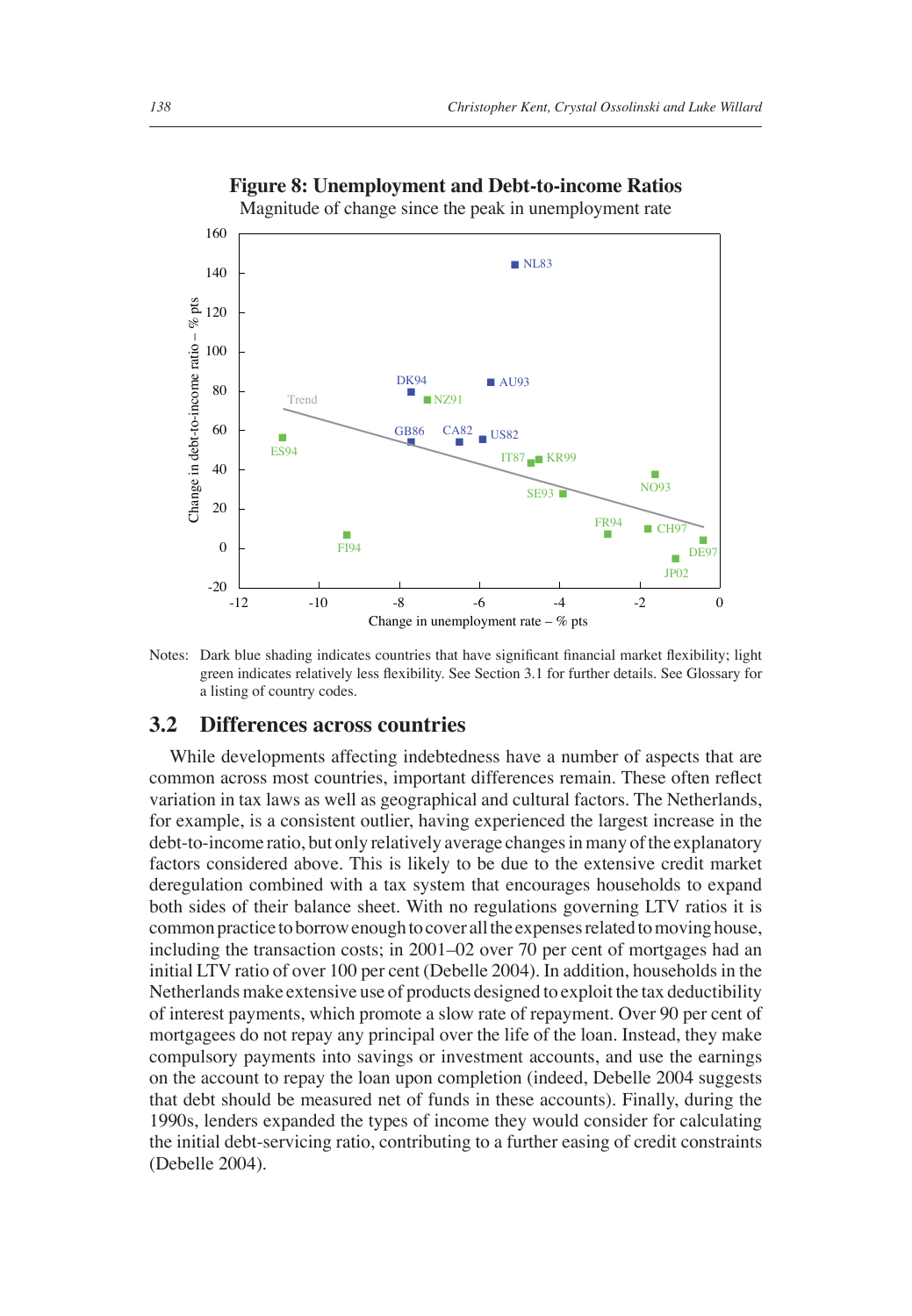Australia also lies above the trend lines shown in Figures 6 to 8. Again, some features of the Australian housing and credit markets may help to explain this. In particular, as discussed in RBA (2003b), demand by investors played an increasingly significant role in the growth of household debt from the late 1990s, driven by a combination of an expectation of significant capital gains for property, increasingly easier access to finance for investors, and the tax treatment of investments in residential property. Ellis (2006) also points to regulations that favour the rights of landlords over tenants in Australia compared with other countries.

Finland, Norway and Sweden stand out as having experienced sharp increases in debt earlier than most countries, followed by a sharp correction in the early 1990s. Deregulation appears to have played a key role in these events, with rapid deregulation of credit markets in the mid 1980s leading to credit and asset-price booms. Taking Norway as an example, house price controls and quantitative lending guidelines were removed between 1983 and 1986, yet interest rates were held low by government guidelines and international capital movements remained regulated until 1990. As a result, there were rapid rises in both the price of domestic assets and credit until the recession and financial crisis in 1991 (Steigum 2004). In all three countries, it took over a decade for household debt-to-income ratios to return to their peak levels of the late 1980s.

## **4. Some 'Back of the Envelope' Calculations Regarding Indebtedness**

The previous section provides some evidence regarding plausible factors contributing to rising indebtedness, but does not address the relative importance of each factor, the likely long-run level of indebtedness or the time it might take to reach this level. A few studies have examined these issues using calibrated models with households choosing debt optimally, though they have difficulty capturing key aspects of the data. Barnes and Young (2003) use an overlapping generations (OLG) model for the US, but suggest that an easing in credit constraints – which they do not model – may have been an important driver of the upward trend in debt since the 1980s.14 Campbell and Hercowitz (2006) present a model that focuses on one aspect of regulatory change that led to an easing in credit constraints in the US in the early 1980s; although Hurst's (2006) discussion of that paper suggests a number of other developments may have been important for rising indebtedness from the 1990s onwards. The approach we adopt in this section is instead to assume that credit constraints bind for all households and that financing and repayment behaviour follow a few simple rules of thumb. We consider likely paths of individual indebtedness over the life-cycle under different scenarios and different rules of thumb (of borrowers and lenders), and then calculate economy-wide measures of the debt-to-income

<sup>14.</sup> Tudela and Young (2005), who examine UK indebtedness using an OLG model, make an adjustment to the model of Barnes and Young, which they believe could reflect omitted factors like liquidity constraints.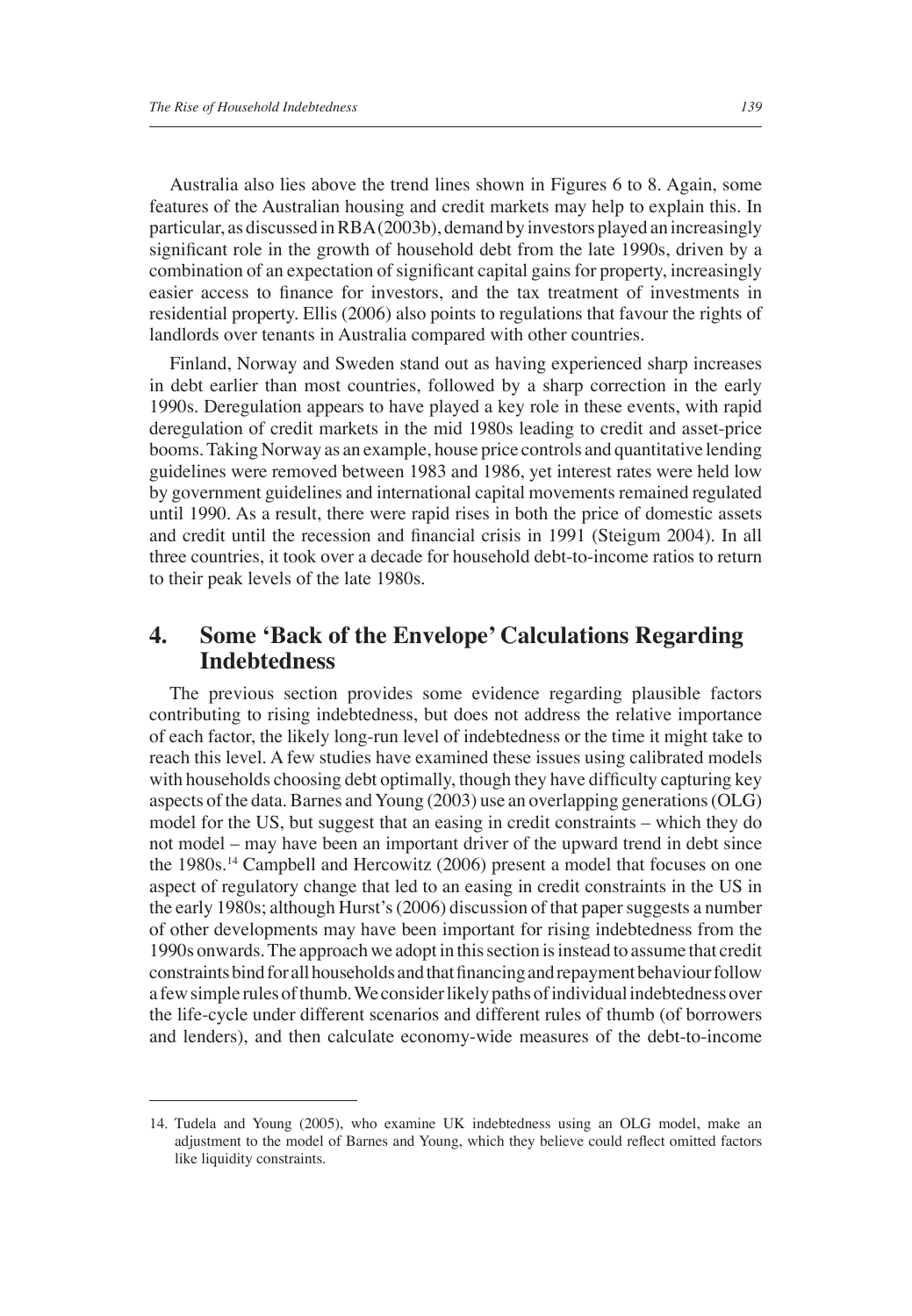ratio. This is similar to the approach used by RBA (2003a), Debelle (2004) and Ellis (2005), though the exact assumptions used vary between papers.

Key features of our OLG simulations are loosely based on the Australian market. In our benchmark scenarios all individuals work from age 20 to 64 and borrow at age 30 (we allow for re-borrowing later on). They are credit-constrained and borrow an amount such that repayments on the loan are initially 30 per cent of their income. This rule of thumb has been used by many lending institutions in Australia (RBA 2003a), although we also discuss alternatives in line with evidence that this has more recently been replaced by less-constrained rules/models (Laker 2007). In our benchmark scenarios we assume no downpayment (or LTV ratio) constraint, though we discuss the implication of such a constraint in the context of a scenario that also allows for unemployment and default.<sup>15</sup> Individuals finance their debt using a credit-foncier loan over 30 years and their incomes grow by 2 per cent in real terms per year. To obtain an economy-wide measure of indebtedness, we assume population growth such that each year the cohort entering the labour force is 2 per cent larger than the previous cohort (Appendix C outlines some of the relevant calculations for this section of the paper).

Figure 9 shows the evolution of the debt-to-income ratio over an individual's life for two key baseline scenarios. The first is a high inflation, high interest rate scenario



**Figure 9: Effect of Inflation and Real Interest Rates on Individual Indebtedness** Debt-to-income ratio

15. Ellis (2005) discusses the effects of downpayment constraints, including how rising demand induced by changes in inflation or real rates could lead downpayment constraints to become binding thereby moderating, at least temporarily, the tendency for indebtedness to rise.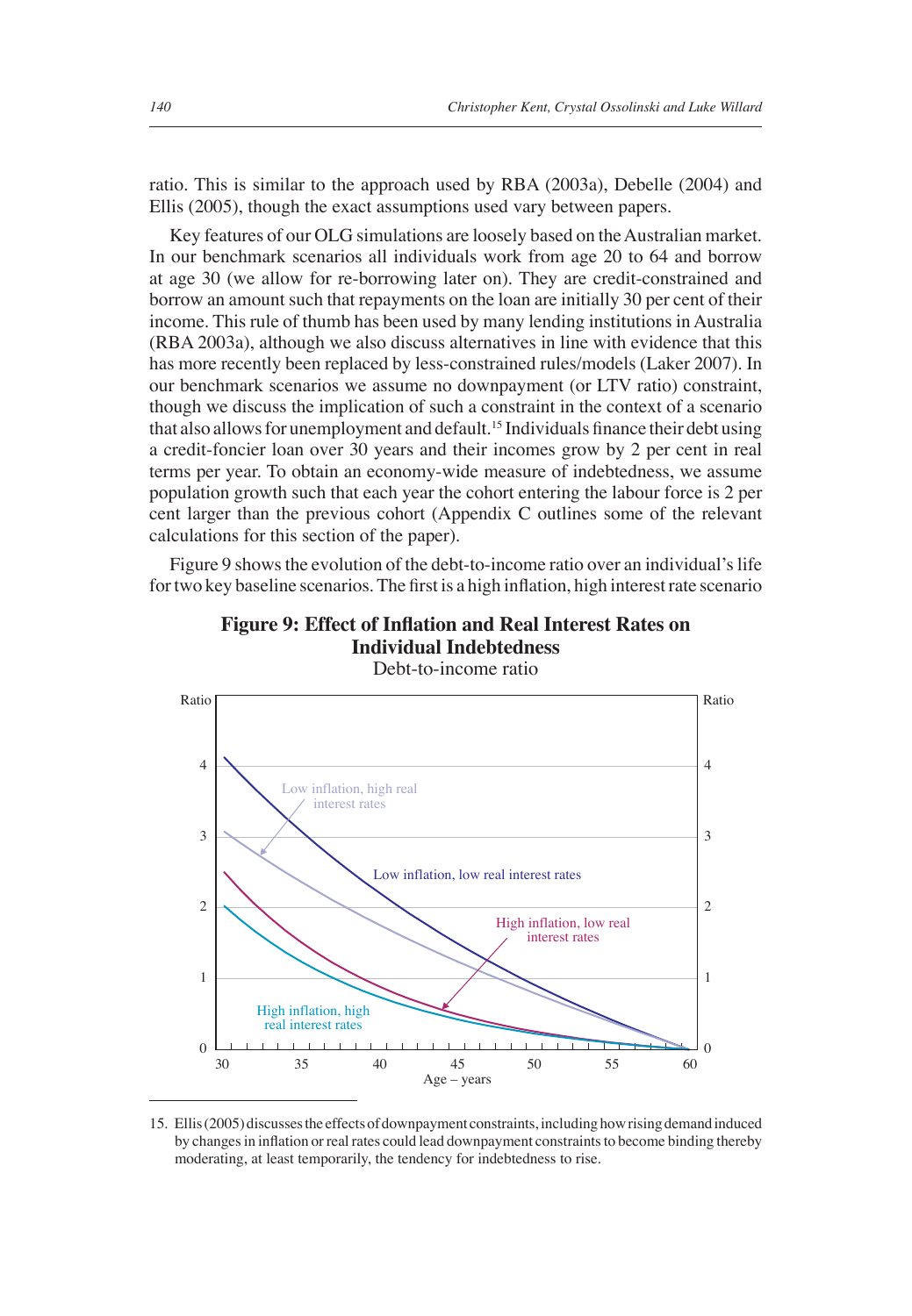(roughly matching the Australian experience of the late 1980s when inflation and the real mortgage rate were about 8 and 6½ per cent, respectively). The second is a scenario with low inflation (2½ per cent) and a low interest rate (3½ per cent), representative of recent Australian experience. Figure 9 also provides a sense of the contribution of each of these factors in isolation.

#### **4.1 Aggregate indebtedness under different scenarios**

Table 4 shows the economy-wide steady state debt-to-income ratios obtained by aggregating these results across individuals (assuming all individuals are creditconstrained). Baseline results, shown in row I, suggest that the decline in inflation has been a major determinant of the rise in indebtedness, though the decline in real interest rates also seems to have played an important role.

One dimension in which the above simulations could be considered unrealistic is that they assume that all individuals are employed. There are a number of simple ways to incorporate the likely effect of unemployment on indebtedness in this framework. Unemployment could be viewed as affecting everyone equally with relatively short unemployment spells, which do not affect the ability to service loans or save for a deposit, but which prevent banks from granting loans. Under this scenario, unemployment has modest effects on indebtedness. Row II of Table 4 reports the case where the share of the population unable to borrow (at age 30) is equal to the unemployment rate (with unemployed persons having an income that is half the working wage). $16$ 

We might expect unemployment to have a larger effect if unemployment spells persist for some time, and in the presence of a downpayment constraint. In this case, unemployment is likely to decrease indebtedness by reducing the size of the initial loan (if unemployment occurs while saving for a deposit) or by increasing the extent of defaults (if unemployment occurs while the loan is being repaid). Defaults will act to reduce indebtedness by eliminating the debt associated with the current loan and by reducing the amount of equity available as a deposit and, in our model, the size of any new loan. However, even under these conditions, and assuming that the probability of being unemployed in any year is equal to the unemployment rate, changes in the unemployment rate have only a modest effect on aggregate indebtedness. For example, we consider a scenario that assumes that those that become unemployed after age 45 default on their debt, while those unemployed at age 30 never take out a loan. In this case, the level of indebtedness rises from 42 per cent when unemployment is 10 per cent (and inflation and interest rates are high) to 115 per cent when unemployment is 5 per cent (and inflation and interest

<sup>16.</sup> The numbers in row II may be unrealistically high, particularly in the high unemployment case. This is because we have assumed that those with debt who become unemployed suffer from lower incomes but continue to service their debts. This effect by itself tends to imply that high unemployment leads to high debt-to-income ratios. Also, the ability to service debt is likely to be impaired by extended periods of unemployment, which are more likely during periods of high unemployment.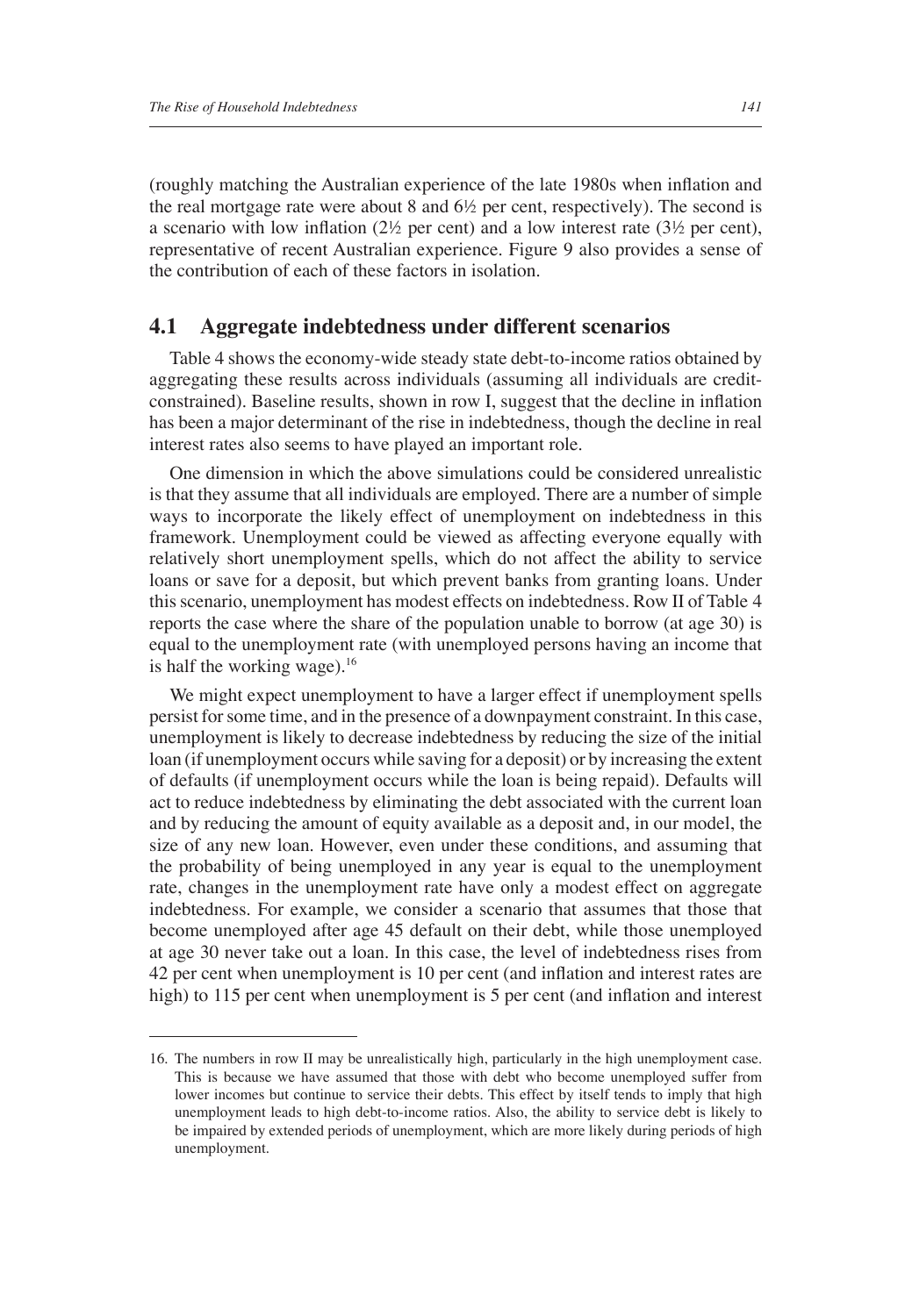| T | <b>Baseline</b><br>assumptions       | High inflation,<br>high interest<br>rates            | High inflation,<br>low interest<br>rates | Low inflation,<br>high interest<br>rates | Low inflation,<br>low interest<br>rates              |
|---|--------------------------------------|------------------------------------------------------|------------------------------------------|------------------------------------------|------------------------------------------------------|
|   |                                      | 46                                                   | 56                                       | 96                                       | 122                                                  |
| П | Additional<br>assumptions            | 10%<br>unemployment                                  |                                          |                                          | $5\%$<br>unemployment                                |
|   |                                      | 44                                                   |                                          |                                          | 119                                                  |
|   | <b>III</b> Additional<br>assumptions | 1989 age<br>distribution                             |                                          |                                          | $2040$ age<br>distribution                           |
|   |                                      | 49                                                   |                                          |                                          | 121                                                  |
|   | <b>IV</b> Additional<br>assumptions  | 1989 age<br>distribution and<br>non-uniform<br>wages |                                          |                                          | 2040 age<br>distribution and<br>non-uniform<br>wages |
|   |                                      | 45                                                   |                                          |                                          | 110                                                  |
| V | Additional<br>assumptions            | 30%<br>income share<br>on repayments<br>25           |                                          |                                          | 30%<br>income share<br>on repayments<br>87           |
|   | VI Additional<br>assumptions         | As per<br>baseline<br>above                          |                                          |                                          | One-off<br>refinancing/trading<br>up after 5 years   |
|   |                                      | 46                                                   |                                          |                                          | 166                                                  |

# **Table 4: Steady State Levels of Indebtedness**

rates are low).17 One limitation of these simulations is that they cannot account for endogenous changes in the supply and demand for credit associated with a reduction in the risk of shocks to income, including via unemployment.

The baseline scenarios can be extended by accounting for the effects of changes in the population age structure and moving away from the assumption that individuals across the age distribution earn the same income in a given year. First, we use the 1989 age distribution (for the high inflation, high interest rate scenario) and compare this

<sup>17.</sup> We also find there to be relatively small effects of unemployment in variants of the model where: (a) those who are unemployed for much of their 20s do not get loans or get smaller loans; (b) individuals can potentially get a new loan even after defaulting; and (c) the probability of unemployment in any 5- or 10-year spell is equal to the unemployment rate. Simulations like these are likely to be only guides as to the effect of unemployment on indebtedness because they impose strong assumptions on the probability of transition in and out of unemployment and the relationship between unemployment spells, default and ability to get a loan.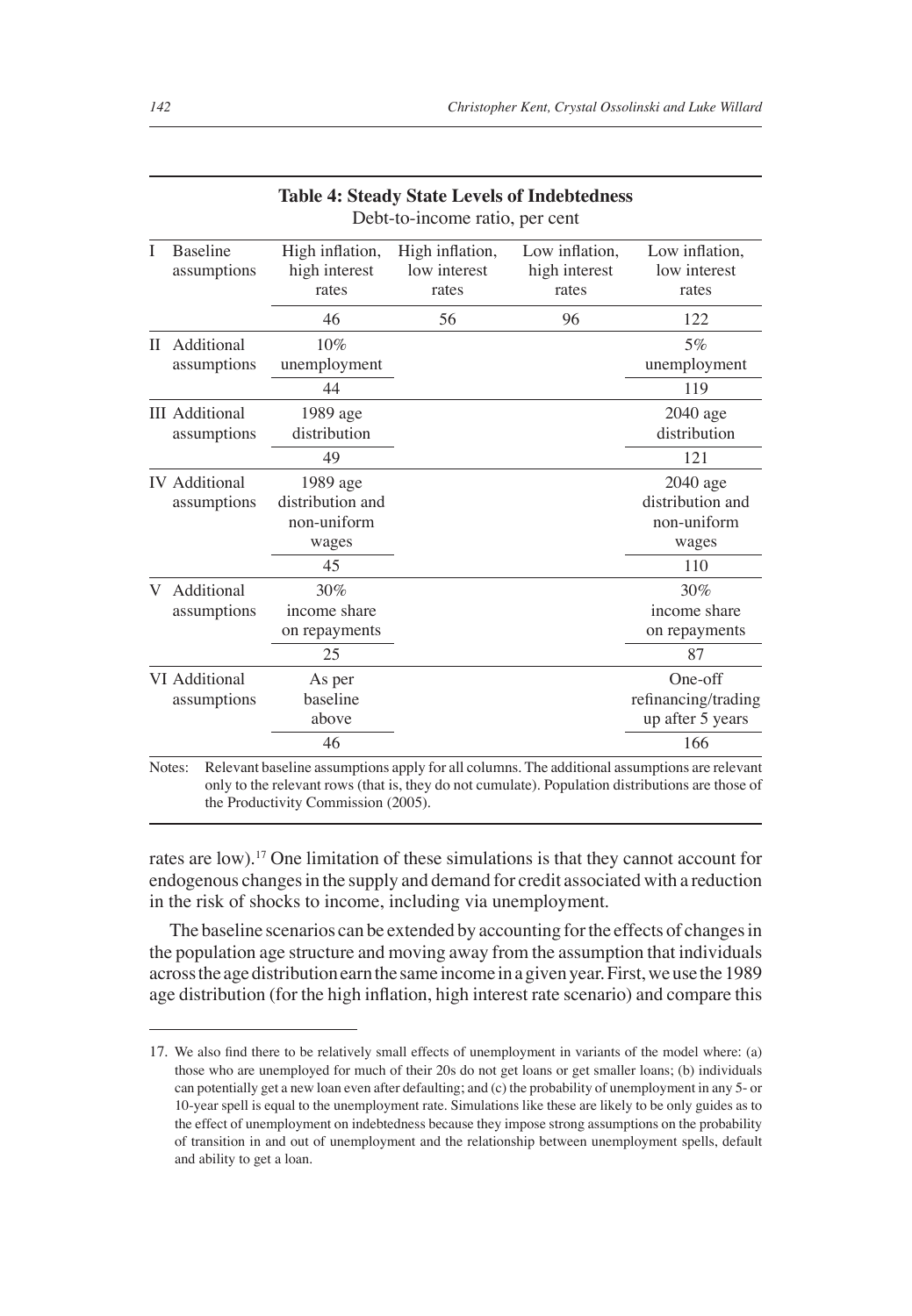to the results based on the projected 2040 age distribution (for the low inflation and low interest rate scenario) based on estimates for Australia (Productivity Commission 2005). Even though the median age of the population is projected to rise by about 5 years across these two scenarios, this has only a minor impact on the aggregate debt-to-income ratios (row III). If we also assume that there is an upward-sloping wage profile over the life-cycle reflecting the benefit of experience (and matching the wage profile in Kulish, Smith and Kent 2006), the rise in the debt-to-income ratio is not as great as in the baseline scenarios, reflecting the lower debt ratios of older workers (row IV).18

Another dimension in which the baseline scenarios can be extended is to alter the speed with which debt is repaid since in practice debt tends to be paid off more quickly than the maximum specified in loan contracts (assumed to be 30 years for our purposes). If it is assumed that individuals spend a constant 30 per cent share of their income on servicing the debt over the life of the loan, then debts are repaid in roughly 15 years (the exact outcome depends on factors like inflation). As debt is paid off much more quickly in this scenario, the initial and new levels of indebtedness are both much lower (row V). Of potentially greater interest is the fact that the debt-to-income ratio associated with the move to low inflation and low interest rates under this alternative scenario is much larger in proportion to the starting value of the ratio, reflecting in part the slower rate of debt repayment when nominal income growth falls.

There are a number of other factors that could have some ongoing influence on levels of indebtedness. One is the effect of increased longevity. Exactly what the effects of increased longevity may be is unclear, but it seems likely that longer life spans might increase the retirement age and lead to a roughly proportional increase in the number of years people are willing to remain in debt. Certainly there is evidence of this in Australia, with substantial increases in the share of older households with owner-occupier debt (RBA 2006). One way of capturing this is to assume that loan periods and working lives expand so that they remain roughly constant as a share of total life spans. Under the scenario that life expectancy has risen from about 75 to 82 years, the expected retirement age would increase from 64 to about 69 years and the loan life from 30 to 33 years. This scenario would lead to only a modest rise in indebtedness to about 125 per cent (compared to 122 per cent in the baseline scenario). If instead the loan life increased without a commensurate increase in longevity, the level of indebtedness would increase to about 133 per cent.<sup>19</sup>

A factor that may have an important effect on indebtedness is the extent to which existing borrowers increase their debt either by refinancing their loan on an existing property or obtaining a new loan as they trade up to a more valuable property. While it is hard to know the extent to which this may have increased over time, some increase is consistent with evidence cited above of the rising share of

<sup>18.</sup> For this model we assume that the growth rate of real income of the cohort entering the labour force is 2 per cent.

<sup>19.</sup> In reality, observed increases in loan duration could also be due to lower risk aversion of more recent generations of borrowers.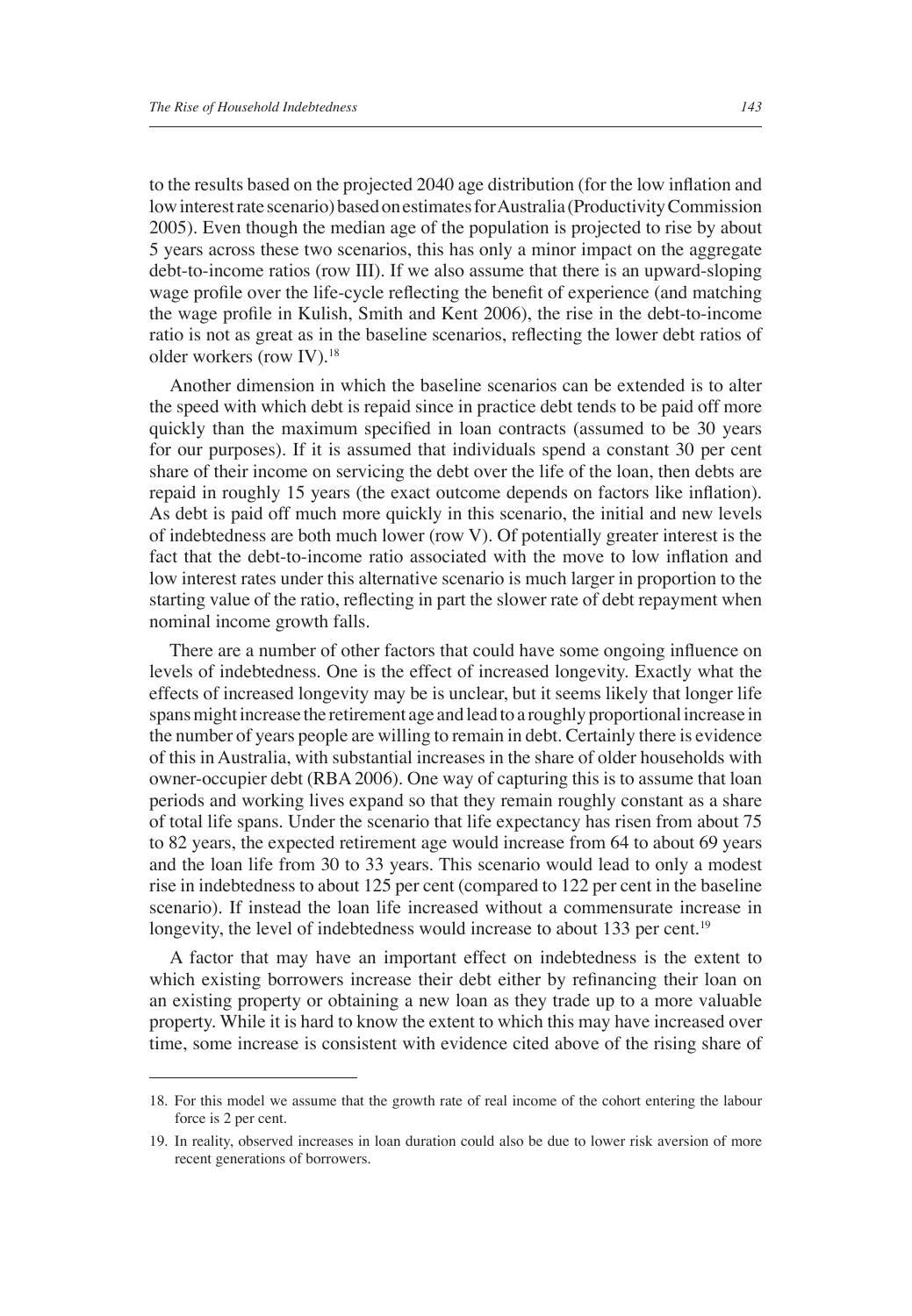older households with owner-occupier debt, as well as a rise in refinancing as a share of total credit in Australia over recent years and a trend increase in MEW. Among other things, this behaviour might reflect the effect of rising longevity. Again this is speculative but, given available information, it is plausible that households refinance their initial loan after five years such that the new loan is 1.4 times the size of the outstanding balance of the loan (during the year prior to refinancing). $20$ If the contract is for another 30 years and inflation and interest rates are low, the steady state level of indebtedness would be 166 per cent.

What about the effect of an easing in credit constraints due to financial institutions altering the rules of thumb or lending standards they use to determine eligibility for, and the magnitude of loans? In Australia, as elsewhere, there is certainly evidence that financial institutions have been providing credit more readily than in the past (at least up until the period of financial market turmoil in the second half of 2007; on the earlier relaxation of credit constraints, see Laker 2007 for the case of Australia; Fernandez-Corugedo and Muellbauer 2006 discuss the UK; and Bernanke 2007 discusses the US). This has involved lenders altering the basis of their lending standards in a number of ways that do not translate readily into rules based on initial repayment ratios. Nevertheless, the effect of these adjustments will be proportional to the effect that they have on the initial repayment ratio (for credit-foncier fixed repayments). So, for example, if the repayment on the loan were to rise from 30 to 40 per cent of initial income (and all households borrow according to this relaxed standard), the steady state level of indebtedness would rise from 122 to 163 per cent (under baseline assumptions with low inflation and low interest rates).

#### **4.2 Transition between steady states**

It is worth considering the likely transition path between different steady states since OLG models imply that it will take time for indebtedness to adjust to changing conditions. This is because an unexpected relaxation of credit constraints is less relevant for older households that have typically accumulated assets and paid down their debts, while it will provide new opportunities for younger borrowers to increase and possibly maintain higher levels of debt than would otherwise have been the case. Also, to the extent that contracts are fixed (either in terms of the interest rate or the ability to change the length of the loan or the amount borrowed), the capacity to adjust will be limited. This implies a gradual transition to higher levels of indebtedness as new generations take advantage of easier credit as they come of age. A simple scenario to consider is a one-off shift where existing borrowers do not adjust their level of borrowing but maintain the same life of the loan and loan rates are fixed (obviously this is not realistic for Australia, where loans are typically based on flexible interest rates, but it simplifies the calculations significantly and is likely to have only a small effect on the transition between steady states).

<sup>20.</sup> This is broadly consistent with revenue data from some Australian State governments. It is also roughly comparable to the increase in borrowing that would occur if households refinanced after five years according to the 30 per cent repayment ratio rule of thumb, but applied to current nominal income, which increases considerably over five years.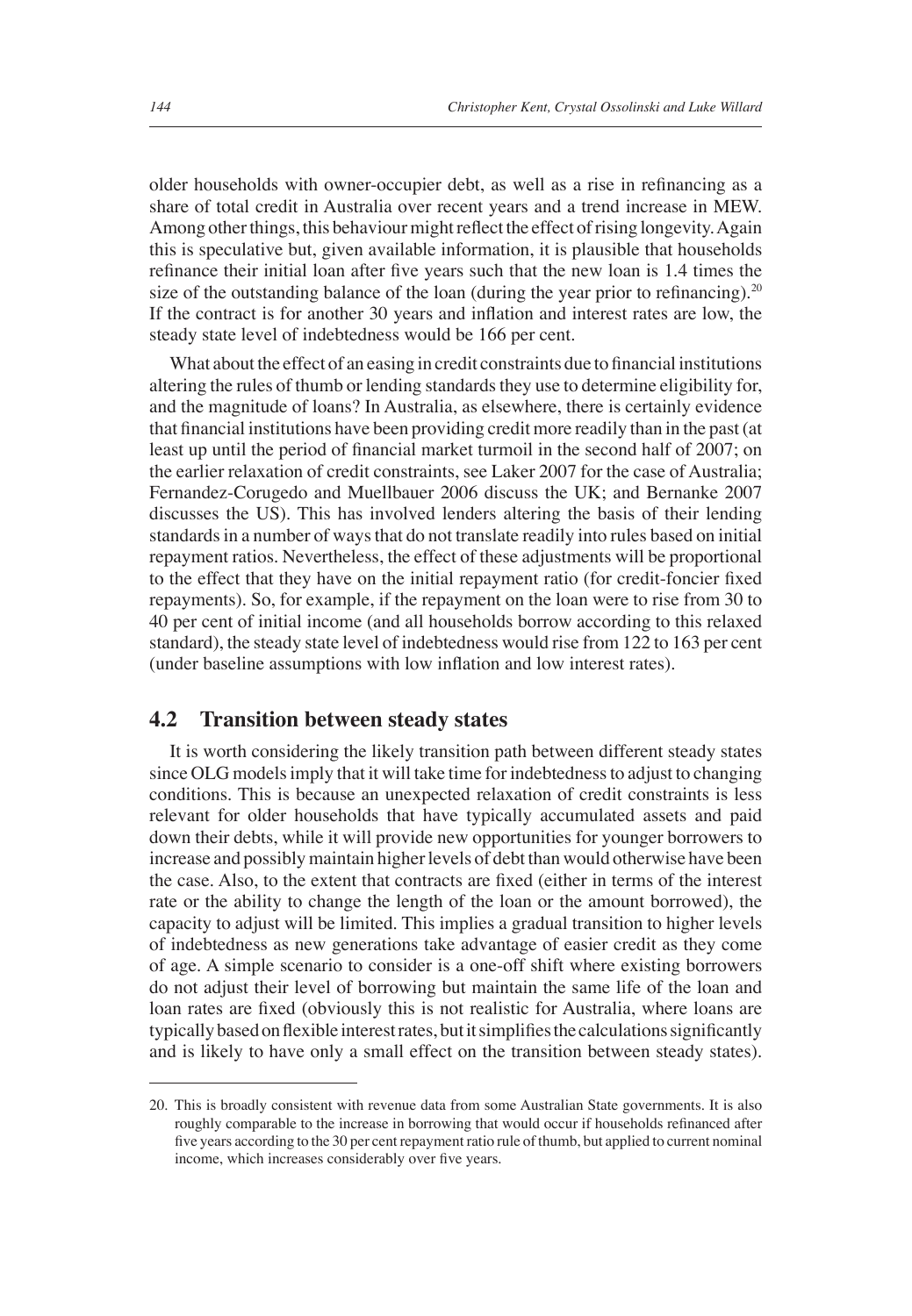Under such an assumption and assuming a 30-year contract, it takes 30 years for complete adjustment under the baseline scenarios (as it takes this long for debts incurred during the old regime to be repaid). However, about 80 per cent of the adjustment occurs within 12 years. If instead individuals spend a constant 30 per cent share of their income on servicing the debt over the life of the loan (as per the scenario outlined in row V of Table 4), complete adjustment to the new steady state occurs within about 15 years and about 80 per cent of the adjustment occurs within 10 years (Figure 10).





In summary, these simulation exercises suggest that declines in inflation and, to a lesser extent, real mortgage interest rates (which have fallen by less in percentage point terms) have made a sizeable contribution to the rise in indebtedness in Australia. It seems likely that the effects of the decrease in inflation played out over a number of years but that they have probably largely flowed through to aggregate indebtedness. It is plausible that other factors like lower unemployment and increased longevity have also played some role, although the effect of these types of changes cannot be fully captured without considering the endogenous response of demand and supply to these factors. The trend of general reductions in credit constraints across a number of countries over recent years (and notwithstanding events of recent months) may continue to increase indebtedness for some time.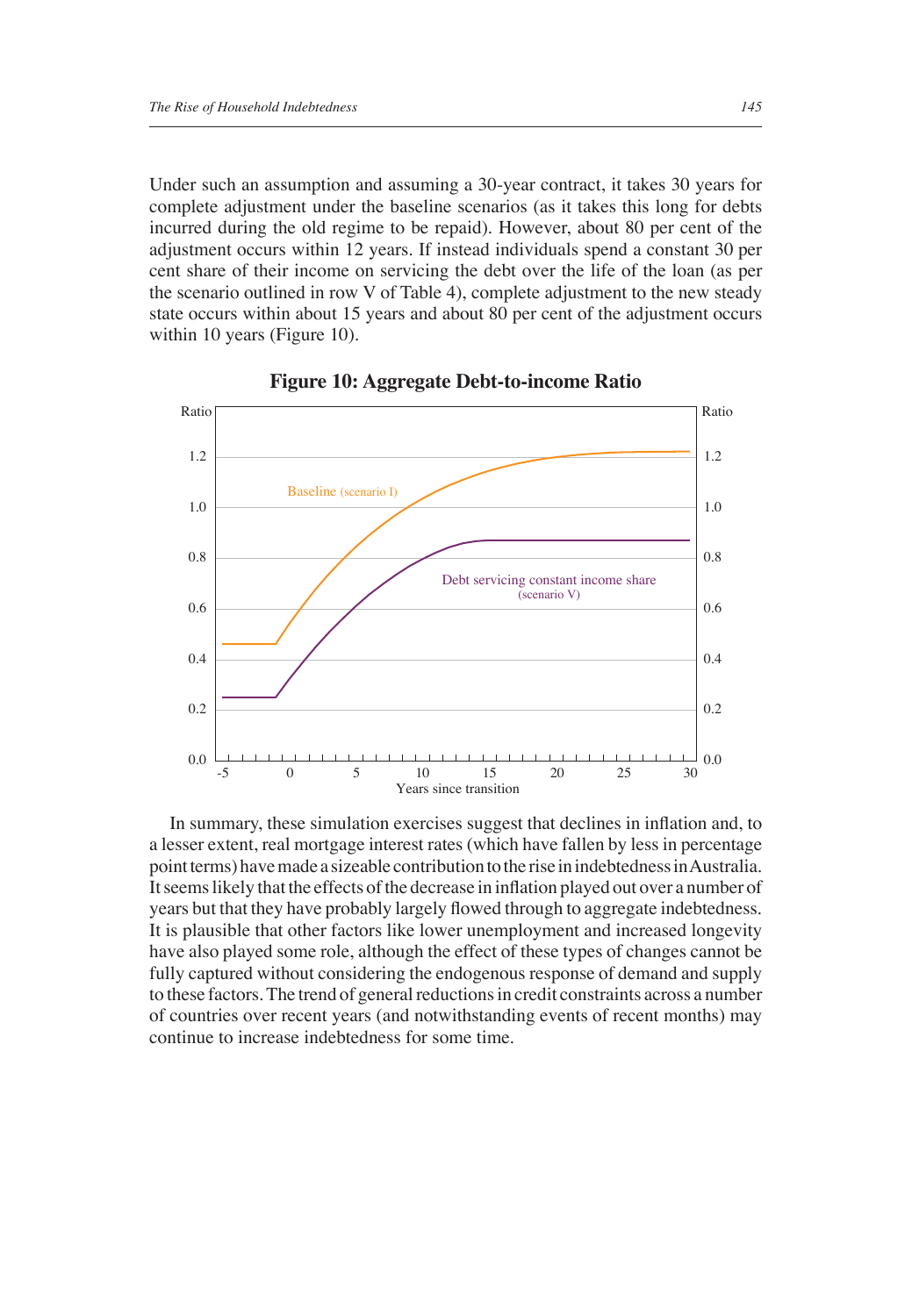## **5. Implications for Consumption Behaviour and Financial Stress**

In this section of the paper we attempt to assess the implications of rising household indebtedness for the vulnerability of the household sector to adverse shocks. We do this in a framework that explicitly defines financial vulnerability and models the household's decision regarding their optimal level of debt, incorporating their preferences for, and understanding of, the degree of risk and how it might be changing over time. This part of the modelling exercise is not dissimilar to that performed by Barnes and Young (2003) for the United States and Tudela and Young (2005) for the United Kingdom. While these papers present more complex models, which are calibrated so as to match both aggregate and individual level data, they do not consider changes in credit constraints or the degree of uncertainty, which we attempt in a simple way.

#### **5.1** A definition of financial system vulnerability

Before presenting the model of the household's decision, we define a measure of financial system vulnerability (or risk) and highlight its relevance to developments affecting the household sector. For a policy-maker charged with maintaining financial system stability, perhaps the chief concern with respect to the household sector is to avoid situations of widespread financial distress. At the very least, such distress can lead to a curtailment of household consumption with adverse consequences for the macroeconomy.21 In cases of more acute and widespread distress, a large share of households may find themselves unable (or unwilling) to service their debts, leading to the possibility of a forced sale of assets and significant losses for lending institutions, both of which could act to trigger and/or exacerbate a macroeconomic downturn.22 The framework we adopt loosely matches that described in Kent and Debelle (1999). In particular, the policy-maker cares about macroeconomic losses (to be defined more carefully below) associated with financial stress that could occur in various adverse states of the world. Though our focus is on households, the concept is broadly consistent with Schinasi (2004) who emphasises the ability of the financial system to facilitate economic transactions, manage risks and absorb

<sup>21.</sup> Maki (2000) summarises the literature exploring the link between consumption and credit and concludes that there is little empirical evidence that household debt service burdens or other credit quality variables are negatively related to future consumption in the short run. However, this is consistent with households raising debt in response to a reduction in the risk of adverse shocks. Also, it says nothing about the implication of large rises in debt for the behaviour of consumption over the longer term.

<sup>22.</sup> Most financial/banking crises have been related to problems in the commercial property market, corporate or international lending, rather than to the household sector. Since household default rates tend to be low, the magnitude of any reductions in consumption provides a measure of the size of adverse shocks and the desire to avoid default (Barrell, Davis and Pomerantz 2006; CGFS 2006).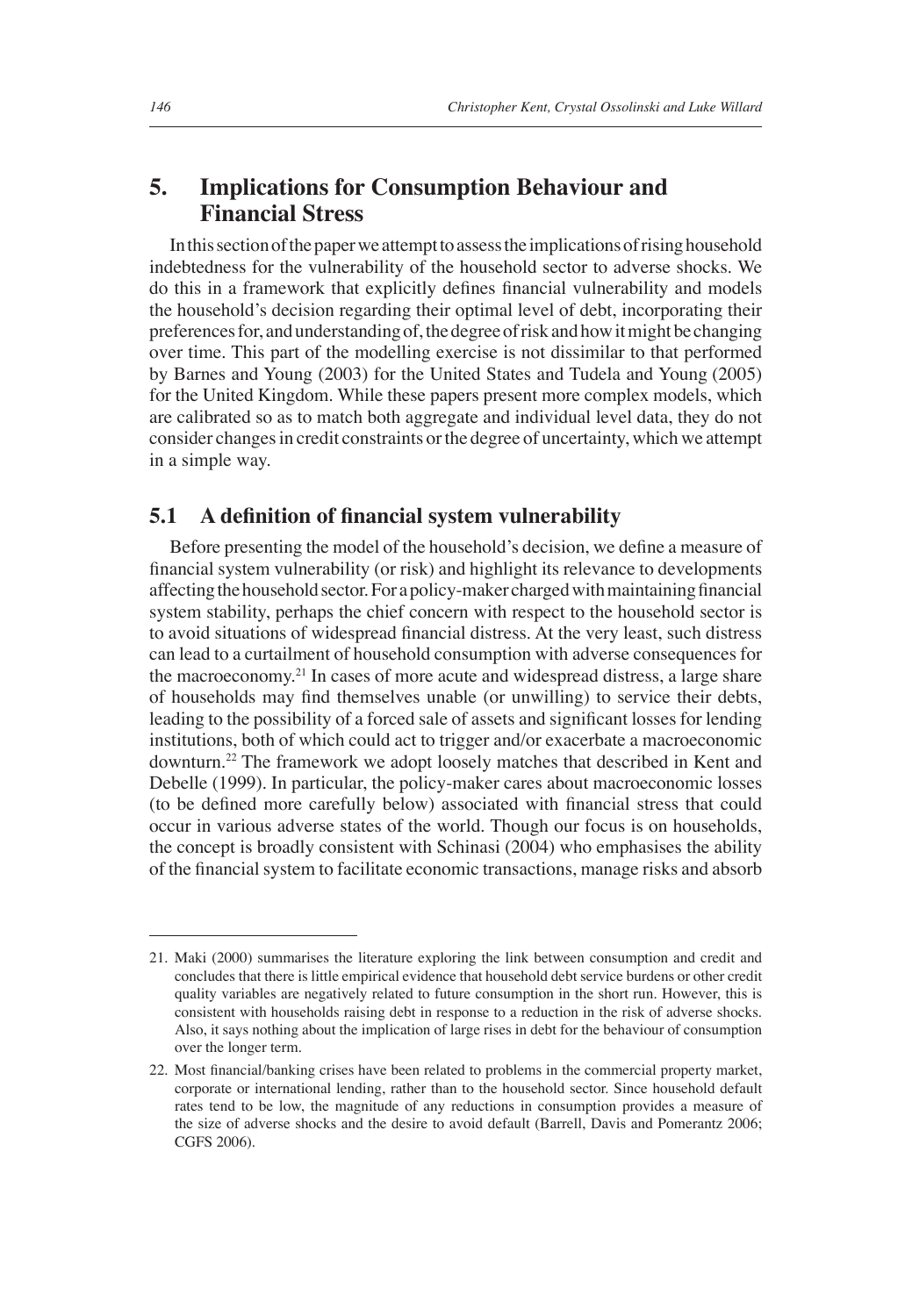shocks.<sup>23</sup> As well as allowing for the possibility that financial institutions may be weakened to the extent that they can no longer provide sufficient funding to meet the demands of households, our definition also allows for the possibility that household expenditure may be constrained or even substantially curtailed if they are unable to borrow sufficient funds in the face of a temporary adverse shock.

We assume that the macroeconomic losses that occur in adverse states of the world (indexed by *i*) can be quantified as  $L(i|\Omega)$ , where losses are conditioned on  $\Omega$ , which summarises the state of the world at time *t*. This feature allows the losses to be path-dependent, such as on the current level of debt, for example. If necessary, losses measured in units of output could be transformed in order to capture the preferences of the policy-maker, who may be averse to the risk of especially large losses. In any case, losses could be based on the cumulative deviations of output below some threshold level, with output above this being assigned a loss value of zero, representing relatively benign states of the world. Such a threshold could be specified in terms of potential output with strictly positive losses arising when output was sufficiently far below potential.<sup>24</sup> This captures the notion that macroeconomic cycles are normal events that policy-makers cannot help to avoid altogether, but that they would like, where feasible, to avoid periods of especially weak economic activity associated with financial instability. Of course, in practice it may be quite difficult to distinguish between financial stability concerns and more general macroeconomic stability concerns.

To complete the definition of financial system vulnerability requires us to account for the likelihood of different states of the world. We assume that these can be described by a probability density function,  $f(i|\Omega)$ , where again the distribution is conditioned on the current state of the economy. Combining these two elements we can in principle construct an index of financial system vulnerability as follows:

$$
V = \int_{i} L(i \, \Omega_i) f(i \, \Omega_i) di \tag{1}
$$

In short, this is the expected macroeconomic loss resulting from adverse shocks, which is over and above the loss associated with a 'standard' economic cycle reflecting the effect of financial distress. Such an index accounts for the notion that conditional on a shock of a particular type/size, higher current levels of debt might imply a larger macroeconomic loss. However, it also allows for the possibility that the probability of such a shock may have diminished, and that this may have helped to spur the rise in debt in the first place.

<sup>23.</sup> Schinasi (2004) discusses some key issues relevant to financial stability/vulnerability and provides a useful summary of recent definitions by a range of academics and central bankers. While many of these definitions are impressionistic, they broadly accord with our more explicit formulation. See also Haldane *et al* (2004) and Allen and Wood (2006) for a recent summary of this literature.

<sup>24.</sup> This accords with the characterisation by Cecchetti (2006) of the preferences of central bankers charged with maintaining economic and financial system stability and the notion of 'GDP at risk'.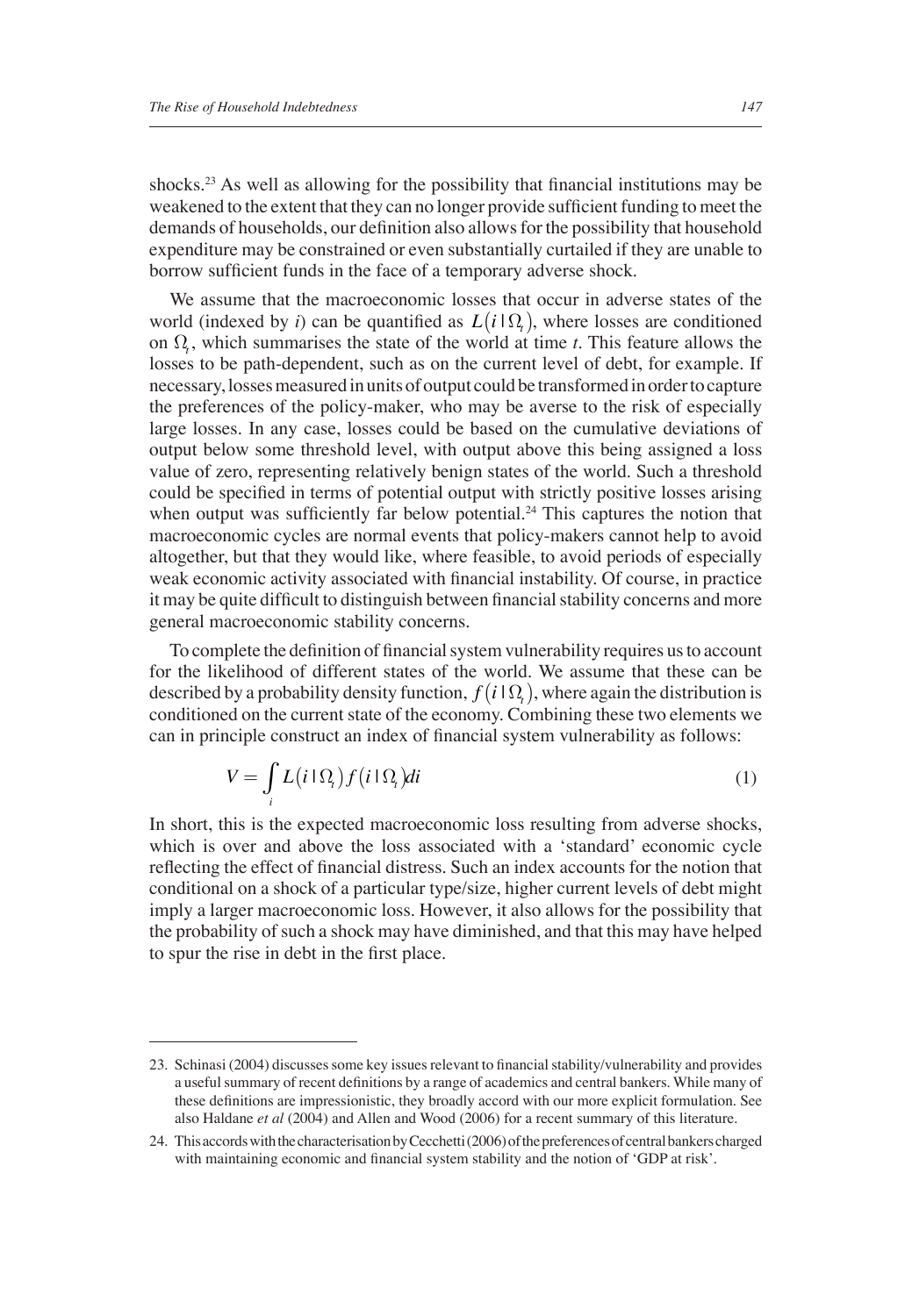#### **5.2 A model of household debt**

This section of the paper presents a very simple two-period partial equilibrium model in which the motive for debt is to smooth consumption over the life-cycle. We briefly discuss other motivations for debt later in the paper  $-$  in particular, consumption smoothing in the face of temporary shocks – but do not model these explicitly. Households are assumed to live for two periods, derive utility from consumption in each period  $(c<sub>1</sub>$  and  $c<sub>2</sub>$ , respectively), and earn (non-interest) income in both periods,  $w_1$  and  $w_2$ . For simplicity only the latter is subject to uncertainty as follows:

$$
w_2 = \begin{cases} w_2^h & \text{with probability } (1 - p) \\ w_2^l & \text{with probability } p \end{cases} \tag{2}
$$

where  $w_2^h$  is strictly greater than  $w_2^l$ . To ensure that aggregate consumption varies over states of the world, we assume that the forces leading to low income operate equally across all households – that is, the shocks are not independently distributed. (We also incorporate an idiosyncratic shock to income in the second period conditional on the bad state of the world, *l*, in order to allow for default.)

Preferences and parameter values are such that households borrow in period 1, up to a limit  $\tilde{d}$ . The household's problem is to choose debt in the first period  $\left( d_1 \equiv c_1 - w_1 \right)$  to maximise expected utility:

$$
\max_{d_1} \quad u(c_1) + \beta Eu(c_2) \quad \text{subject to} \tag{3}
$$

 $c_1 - w_1 \leq \tilde{d}$  credit constraint (4)

$$
(c_1 - w_1)(1+r)(1+\rho) \le w_2 - c_2 \tag{5}
$$

where:  $\beta$  is the discount rate; *r* is the risk-free interest rate;  $\rho$  is the premium that compensates lenders for expected losses;  $u(\circ)$  is the within-period, strictly increasing utility function, which displays some degree of risk aversion; and  $E(\circ)$ is the expectations operator.

We allow for the possibility of default in an elementary way by assuming that in the low-income state of the world an individual household experiences default with probability  $q$ . Specifically, in the low-income state of the world, households are susceptible to an idiosyncratic adverse shock that would reduce their income below  $w_2^l$ , by an amount equal to a share  $\alpha$  of their debt. We assume that by defaulting, the same value of their debt is forgiven – that is, their disposable income after default is the same as it is for non-defaulters.<sup>25</sup> Lenders charge a premium,  $\rho = \frac{pq\alpha}{1 - pq\alpha}$ , so as to satisfy a zero expected profit condition. so as to satisfy a zero expected profit condition.

A certainty-equivalent level of consumption in period 1,  $\hat{c}_1$ , can be derived by assuming that households receive income in period 2 equal to  $E(w_2)$  and that credit

<sup>25.</sup> These assumptions simplify the solution at the expense of some realism – namely, that default is costly.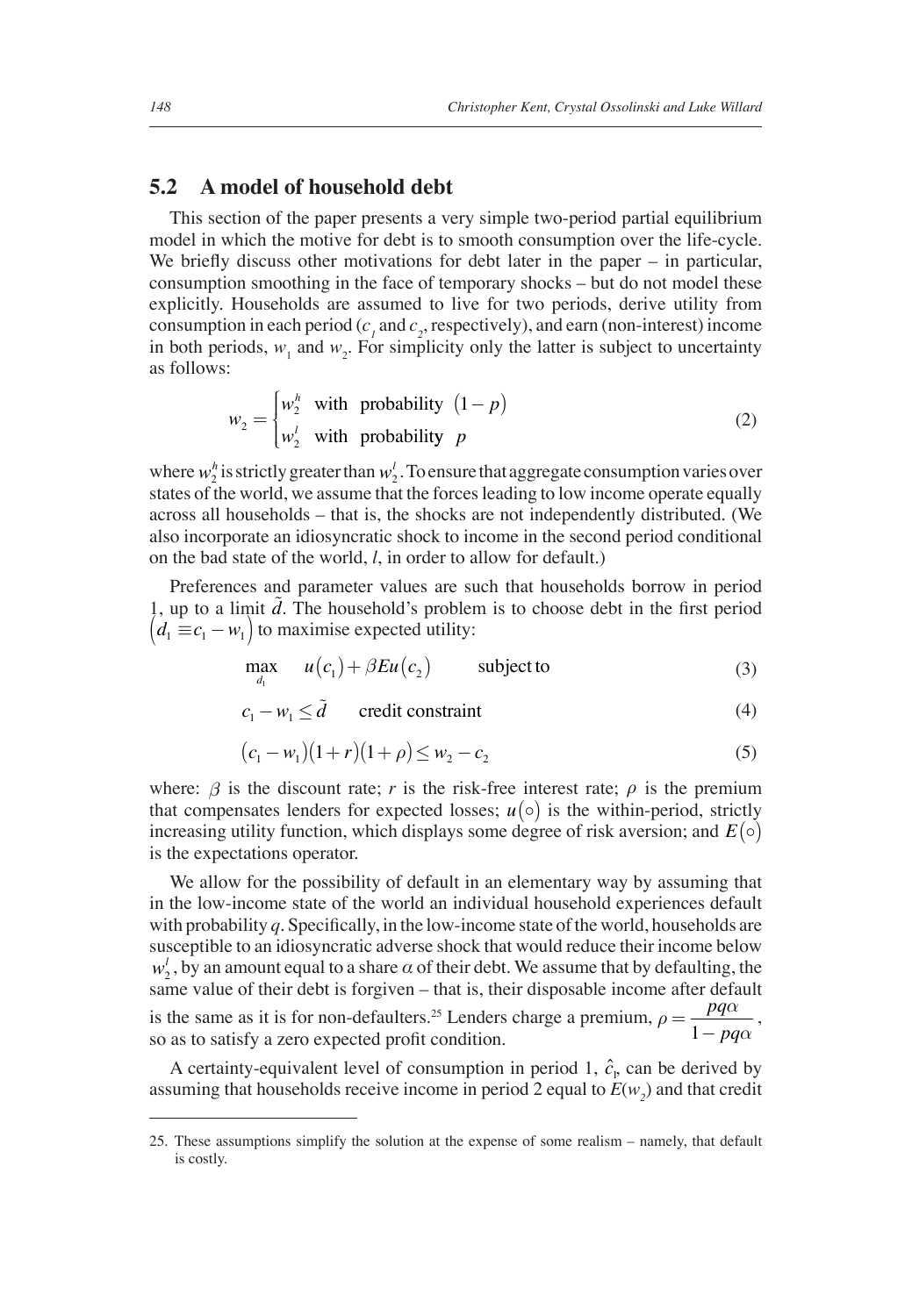constraints do not bind. With log utility, households would consume a share,  $1/(1+\beta)$ , of the expected net present value (NPV) of lifetime income:

$$
\hat{c}_1 = \frac{1}{1+\beta} \left( w_1 + \frac{E(w_2)}{(1+r)(1+\rho)} \right)
$$

where for  $\beta = 1$ ,  $\hat{c}_1 = \hat{c}_2$ . However, with uncertain income and risk aversion, consumption in period 1 will be less than the certainty equivalent. This difference,  $I \equiv \hat{c}_1 - c_1$ , can be thought of as a measure of self-insurance against the possibility of low income in period 2, and is inversely related to the degree of consumption smoothing. If the probability of the low-income state of the world declines, households will have an incentive to respond by increasing debt. In this way, the fall in the risk of low income is 'offset' by households taking out less insurance against that outcome (borrowing more), leaving them more vulnerable if that low-income state of the world actually occurs.26 Households will also increase debt if binding credit constraints are eased, again leaving them more vulnerable to adverse shocks. These are two key features of this model.

The response to an easing in credit constraints may appear to run counter to the idea that such an easing may better enable borrowers to smooth consumption in the face of temporary shocks to income. To consider such shocks formally would require the model to be extended to at least three periods. However, the key results of the two-period model will still be relevant in the following way. In a threeperiod extension of the model, borrowing in period 1 would help to smooth lifetime consumption while borrowing in period 2 could occur in the event of a temporary adverse shock. Because both of these possibilities will be valued by households, we would expect that an easing in (binding) credit constraints would be used on both fronts – that is, borrowing more in period 1 to allow for more life-cycle consumption smoothing, but holding some borrowing capacity in reserve to help insure against a temporary adverse shock in period 2. It would be worth exploring how this extra borrowing capacity would be apportioned to these competing demands and the implications of this for consumption smoothing in further research. One important practical consideration here though is that financial institutions may be reluctant to extend credit in the face of an especially adverse temporary shock that affects a large share of the household sector, reducing the scope for consumption smoothing and increasing the value of liquid assets and products that allow households unconditional access to extra debt.

Returning to the two-period model, we suppose that the losses relevant to the instability index,  $L(i|\Omega)$ , are zero in the high-income state of the world (that is,  $L(i = h | \Omega) = 0$  and are proportional to the fall in consumption from period 1 to period 2 in the low-income state of the world. In what follows, we assume that  $L(i = l \log_l) \equiv c_2^l - c_1$ . We abstract from the costs associated with default since the lending premium is such that lenders are fully compensated for expected losses.

<sup>26.</sup> Murphy (1999) presents evidence on the precautionary saving motive that suggests that agents borrow more under lower uncertainty.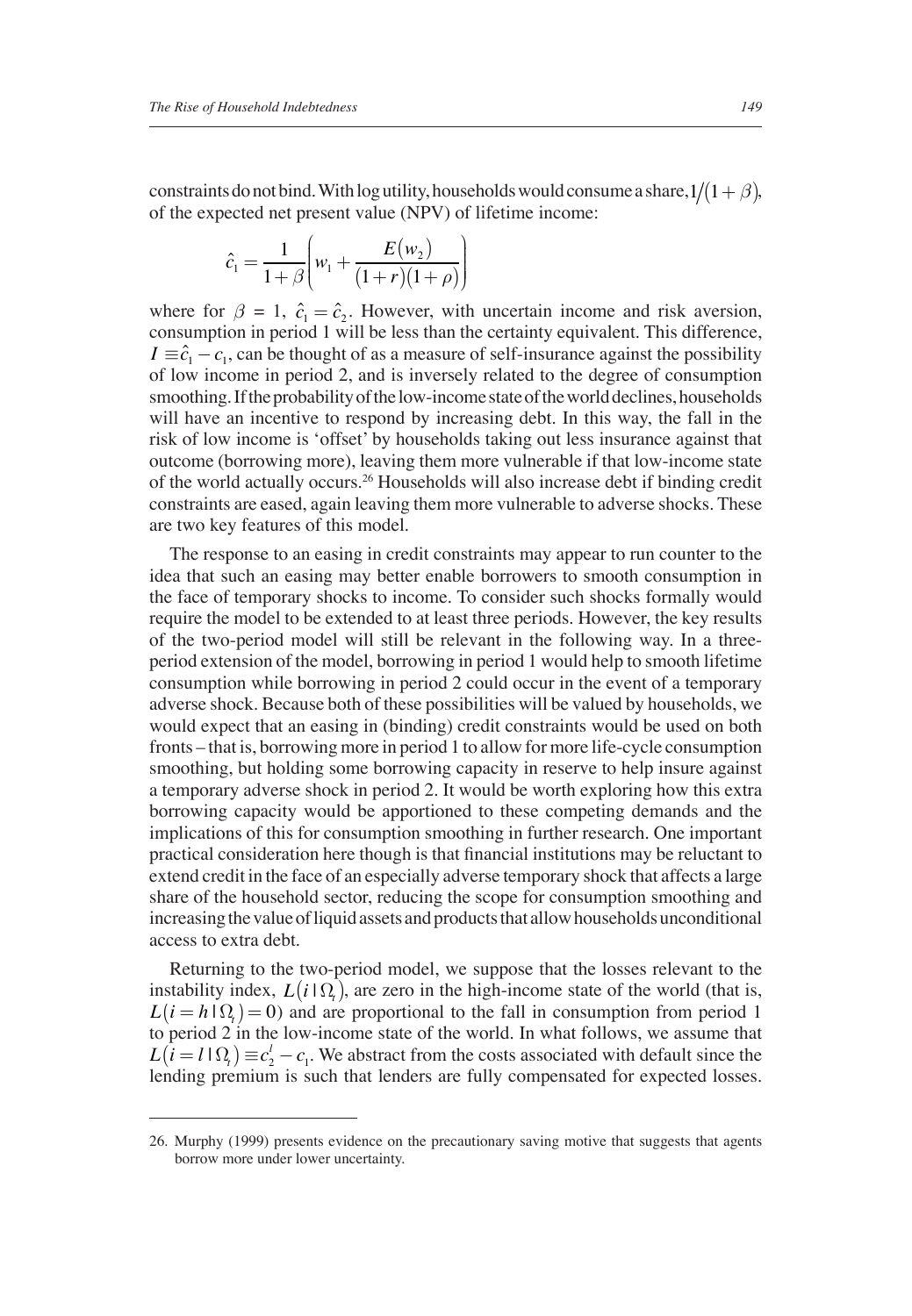At the expense of increased complexity, we could assume that default is a costly option for households, thereby providing them with an incentive to cut back on consumption in the second period of their lives if they were otherwise at risk of default. This would imply lower consumption for households that are close to, or in default, leading to a larger loss  $L(i | \Omega)$ .

In the following sections we consider the implications of this model for the degree of consumption smoothing (that is, the inverse of  $I$ ), financial vulnerability  $(V)$ and welfare (*EU*) in the face of developments that would lead to a rise in debt. We illustrate key features of the model by assuming log utility and using the following baseline parameterisation:  $w_1 = 1$ ;  $w_2^h = 1.5$ ;  $r = 0.2$ ;  $\beta = 0.83$ ;  $q = 0.2$ ; and  $\alpha = 0.5$ . We consider a range of values for the probability of the low-income state of the world, *p*, and for the level of  $w_2^l$  (from 0.3 to up to 1.4).

#### *5.2.1 An easing of credit constraints*

Consider the effect of an easing of the credit constraint (a rise in  $\tilde{d}$ , from 0.05 to 0.2); we discuss why this might occur below. To the extent that the constraint was initially binding, households will borrow more and increase the degree of their consumption smoothing; that is, the level of insurance, *I*, against low consumption in period 2 will fall. Obviously, this easing in the constraint increases welfare (*EU* rises). However, because debt rises, the loss in period 2 associated with the lowincome state,  $L(i = l | d_1)$ , increases.

The impact of this on the index of financial vulnerability, *V*, will depend crucially on factors that have driven the change in the credit constraint. At one extreme is the case where the probability of the low-income state is unchanged. This could occur via competitive pressures leading to reductions in  $d$ , independent of other factors affecting risk in the economy. In this case, the index of financial vulnerability, *V*, will rise. This is not to say that this is necessarily a bad thing, since social welfare and the measure of vulnerability are not one in the same. By focusing on adverse outcomes, the measure of vulnerability fails to account for the value to the household of being able to raise consumption in period 1 at the expense of risking lower consumption in period 2.27

Another case to consider is one in which credit constraints *d* are relaxed by either a regulator or by lending institutions responding to factors that imply a reduction in the risk of adverse shocks. If such a change is consistent with what a well-informed and prudent borrower would choose to do in the absence of binding constraints,

<sup>27.</sup> This highlights the fact that minimising financial vulnerability is not equivalent to maximising welfare, since policy-makers also need to consider the benefits associated with debt. One way to do this is for policymakers to maximise some index of financial efficiency subject to maintaining vulnerability below some level. In practise, this sort of approach would make sense if it was easier to derive suitable measures of efficiency and vulnerability than to characterise expected utility. Kent and Debelle (1999) discuss the trade-off between efficiency and vulnerability in a model of banking consolidation. Schinasi (2004) touches on this point, but notes that much work remains to be done in this area; the nature of the benefits associated with financial deregulation and other financial system developments affecting the household sector are highlighted by CGFS (2006).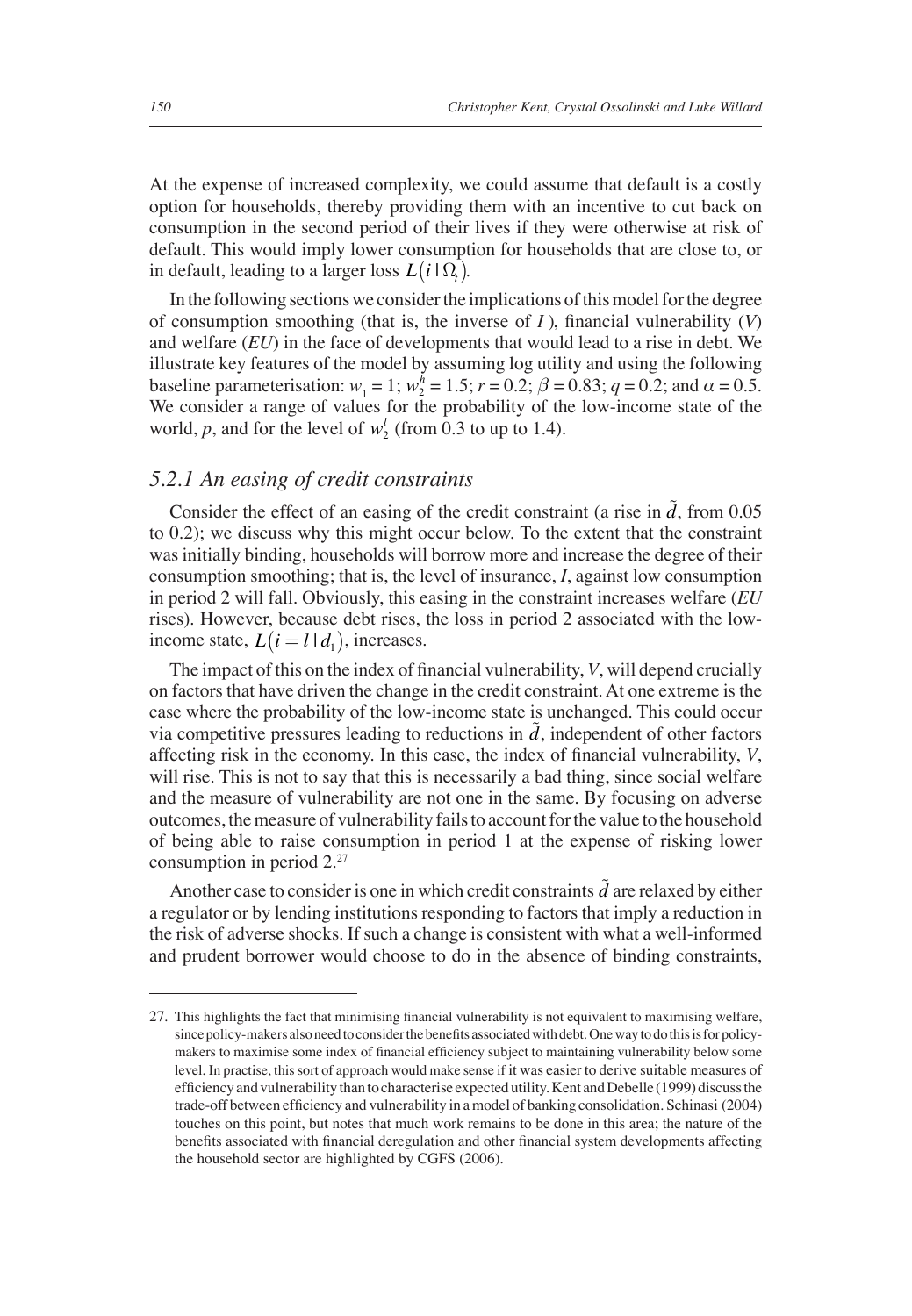then it need not imply an increase in financial vulnerability and will enhance social welfare. However, an easing of constraints that goes beyond this may be of concern, particularly if households are not well-informed about the risks they face.

#### *5.2.2 A decline in 'risk'*

The effect of a decline in the probability, *p*, of the low-income state of the world can be considered more explicitly as follows (with *d* unrestricted and other parameters as above). This change may reflect a number of structural changes that increase the likelihood of higher income in period 2. One possibility is a decline in macroeconomic volatility, although this would not necessarily impinge favourably upon *q* (as discussed in Section 2). Nevertheless, the decline in *p* has the effect of lowering the premium, *ρ*, required to compensate lenders for expected losses (Table 5).

Debt rises monotonically as the probability of low income in period 2 declines. In contrast, the relationship between the extent of consumption smoothing and *p* follows a U-shaped pattern (for constant  $w_2^l$ ), with the least amount of consumption smoothing (maximum insurance,  $I$ ) occurring at intermediate levels of  $p$  (in the case where  $w_2^l < w_1$ ). These points are shaded in Table 5 for selected values of  $w_2^l$ ; the upper-right portion of the table indicates combinations of  $p$  and  $w_2^l$  consistent with debt. If we consider only those parameter values for which the household is willing to take on debt, the extent of consumption smoothing increases as *p* declines (from sufficiently low levels). Because debt rises unambiguously with the decline in *p*, so too does the loss,  $L(i = l | d_1)$ . However, for low enough *p* this is more than offset by the decline in the probability of the low-income state so that the index of

|        |        |                                                                                                  | <b>Table 5: Index of Self-insurance</b>                                                              |       |         |       |       |       |
|--------|--------|--------------------------------------------------------------------------------------------------|------------------------------------------------------------------------------------------------------|-------|---------|-------|-------|-------|
|        |        |                                                                                                  | $I \equiv \hat{c}_1 - c_1 = \frac{1}{1+\beta} \left[ w_1 + \frac{Ew_2}{(1+r)(1+\rho)} \right] - c_1$ |       |         |       |       |       |
|        |        |                                                                                                  |                                                                                                      |       | $w_2^l$ |       |       |       |
|        | $\rho$ | 0.3                                                                                              | 0.4                                                                                                  | 0.5   | 0.6     | 0.7   | 0.8   | 0.9   |
| 0.05   | 0.005  | 0.119                                                                                            | 0.084                                                                                                | 0.058 | 0.040   | 0.027 | 0.018 | 0.011 |
| 0.10   | 0.010  | 0.150                                                                                            | 0.114                                                                                                | 0.085 | 0.061   | 0.043 | 0.030 | 0.020 |
| 0.15   | 0.015  | 0.165                                                                                            | 0.130                                                                                                | 0.100 | 0.075   | 0.055 | 0.039 | 0.026 |
| 0.20   | 0.020  | 0.172                                                                                            | 0.138                                                                                                | 0.109 | 0.083   | 0.062 | 0.045 | 0.031 |
| 0.25   | 0.026  | 0.174                                                                                            | 0.142                                                                                                | 0.113 | 0.088   | 0.066 | 0.049 | 0.034 |
| 0.30   | 0.031  | 0.172                                                                                            | 0.142                                                                                                | 0.114 | 0.090   | 0.069 | 0.051 | 0.036 |
| 0.35   | 0.036  | 0.168                                                                                            | 0.139                                                                                                | 0.113 | 0.090   | 0.069 | 0.052 | 0.037 |
| 0.40   | 0.042  | 0.161                                                                                            | 0.134                                                                                                | 0.110 | 0.088   | 0.069 | 0.052 | 0.037 |
| 0.45   | 0.047  | 0.153                                                                                            | 0.128                                                                                                | 0.106 | 0.085   | 0.067 | 0.051 | 0.037 |
| 0.50   | 0.053  | 0.143                                                                                            | 0.121                                                                                                | 0.100 | 0.081   | 0.064 | 0.049 | 0.036 |
| Matsa. |        | The masses of the aceton to successful delegations the Lower Left aceton to successful a Chadian |                                                                                                      |       |         |       |       |       |

Notes: The upper-right region is one of indebtedness; the lower-left region is one of saving. Shading indicates maximum self-insurance.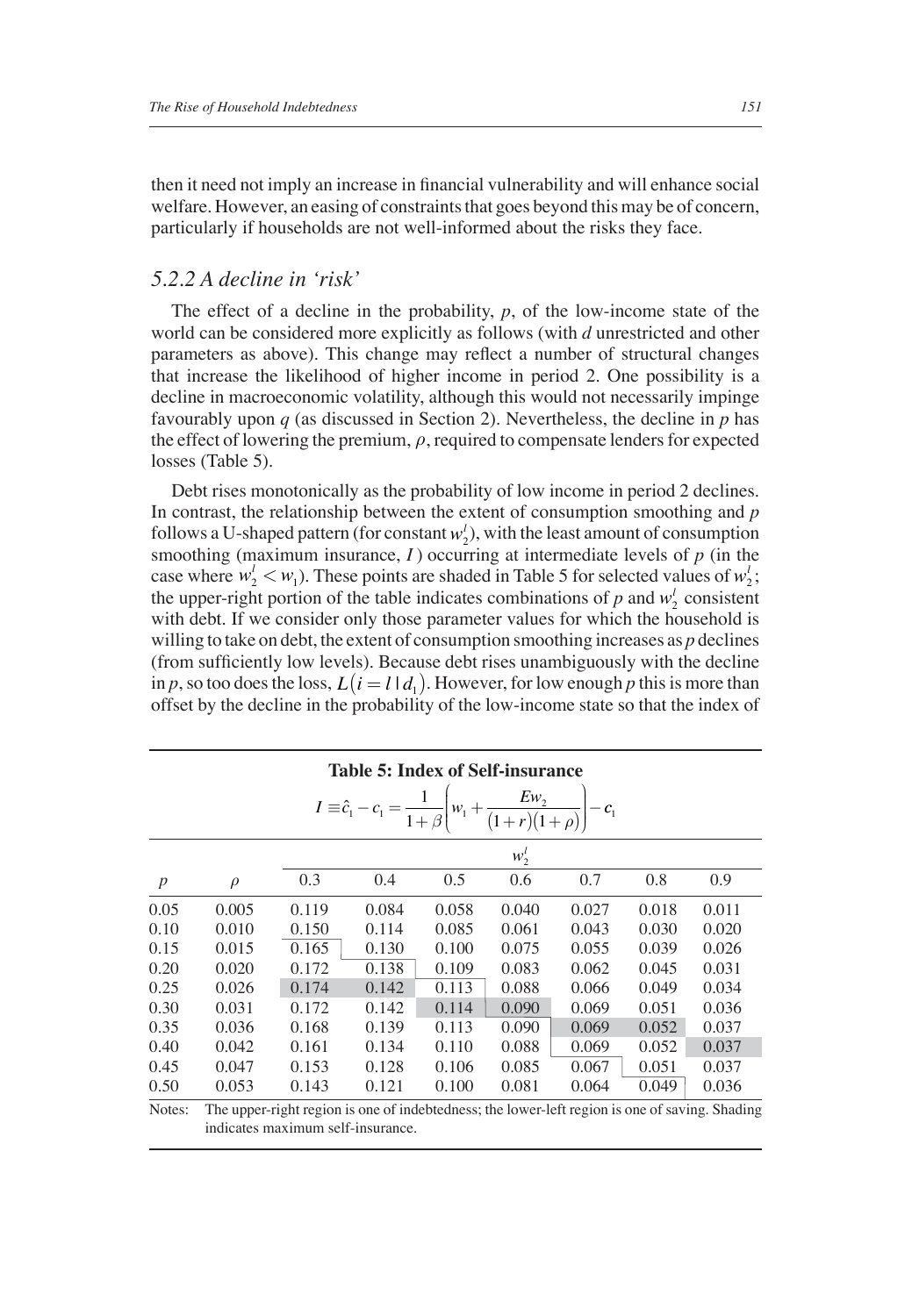|                  |        | <b>Table 6: Index of Financial System Vulnerability</b> |          |                                                 |          |          |          |                                                                                                |
|------------------|--------|---------------------------------------------------------|----------|-------------------------------------------------|----------|----------|----------|------------------------------------------------------------------------------------------------|
|                  |        |                                                         |          | $V = \int L(i \, \Omega_i) f(i \, \Omega_i) di$ |          |          |          |                                                                                                |
|                  |        |                                                         |          |                                                 | $w_2^l$  |          |          |                                                                                                |
| $\boldsymbol{p}$ | $\rho$ | 0.3                                                     | 0.4      | 0.5                                             | 0.6      | 0.7      | 0.8      | 0.9                                                                                            |
| 0.05             | 0.005  | $-0.044$                                                | $-0.043$ | $-0.041$                                        | $-0.038$ | $-0.035$ | $-0.031$ | $-0.027$                                                                                       |
| 0.10             | 0.010  | $-0.075$                                                | $-0.073$ | $-0.071$                                        | $-0.067$ | $-0.062$ | $-0.056$ | $-0.049$                                                                                       |
| 0.15             | 0.015  | $-0.097$                                                | $-0.096$ | $-0.093$                                        | $-0.088$ | $-0.082$ | $-0.075$ | $-0.066$                                                                                       |
| 0.20             | 0.020  | $-0.114$                                                | $-0.112$ | $-0.109$                                        | $-0.104$ | $-0.097$ | $-0.089$ | $-0.079$                                                                                       |
| 0.25             | 0.026  | $-0.125$                                                | $-0.124$ | $-0.120$                                        | $-0.115$ | $-0.108$ | $-0.099$ | $-0.088$                                                                                       |
| 0.30             | 0.031  | $-0.132$                                                | $-0.131$ | $-0.127$                                        | $-0.122$ | $-0.115$ | $-0.105$ | $-0.094$                                                                                       |
| 0.35             | 0.036  | $-0.135$                                                | $-0.134$ | $-0.130$                                        | $-0.125$ | $-0.118$ | $-0.108$ | $-0.096$                                                                                       |
| 0.40             | 0.042  | $-0.135$                                                | $-0.133$ | $-0.130$                                        | $-0.125$ | $-0.117$ | $-0.107$ | $-0.096$                                                                                       |
| 0.45             | 0.047  | $-0.131$                                                | $-0.130$ | $-0.126$                                        | $-0.121$ | $-0.113$ | $-0.104$ | $-0.092$                                                                                       |
| 0.50             | 0.053  | $-0.124$                                                | $-0.123$ | $-0.119$                                        | $-0.114$ | $-0.107$ | $-0.098$ | $-0.086$                                                                                       |
| Notes:           |        | indicates maximum self-insurance                        |          |                                                 |          |          |          | The upper-right region is one of indebtedness; the lower-left region is one of saving. Shading |

| vulnerability, V, declines with p (for values of p less than 0.35 for the parameters |  |
|--------------------------------------------------------------------------------------|--|
| underlying Table 6). Expected utility is always increasing with the decline in $p$ . |  |

Now consider a fall in the lending premium associated with a decline in the share, *q*, of borrowers in default in the low-income state (from 0.2 to 0.1) and in the lossgiven default  $\alpha$  (from 0.5 to 0.25). This may reflect a more benign macroeconomic environment, such as a decline in the structural unemployment rate. The impact of this on the lending premium increases roughly in proportion with *p*, hence the increase in debt in response to this change is much larger for higher values of *p*. However, the rise in debt is not so large as to offset the positive impact on income (after interest payments) for debtors in period 2. For this reason the loss associated with low income in period 2,  $L(i = l | d_1)$ , declines. Accordingly, the measure of vulnerability, *V*, also declines.<sup>28</sup>

## *5.2.3 Accounting for structural differences across countries*

We briefly discuss three differences in the structure of credit and housing markets across countries that could have important implications for these types of models (a formal treatment is beyond the scope of this paper). The first is the role of assets, both housing and financial. Much of the rise in debt across a range of countries appears to have been used to purchase housing. In some countries, tax incentives (and/or direct subsidies) have encouraged leveraged purchases of property (including for the purpose of pure investment). These incentives may also encourage households

<sup>28.</sup> Our measure of consumption smoothing declines in response to the lower lending premium for low values of  $w_2^l$ , reflecting the influence of the falling cost of borrowing on the NPV calculation. If instead we base the NPV solely on the risk-free interest rate, the measure of self-insurance declines (implying increased consumption smoothing) in response to the reduced risk of default.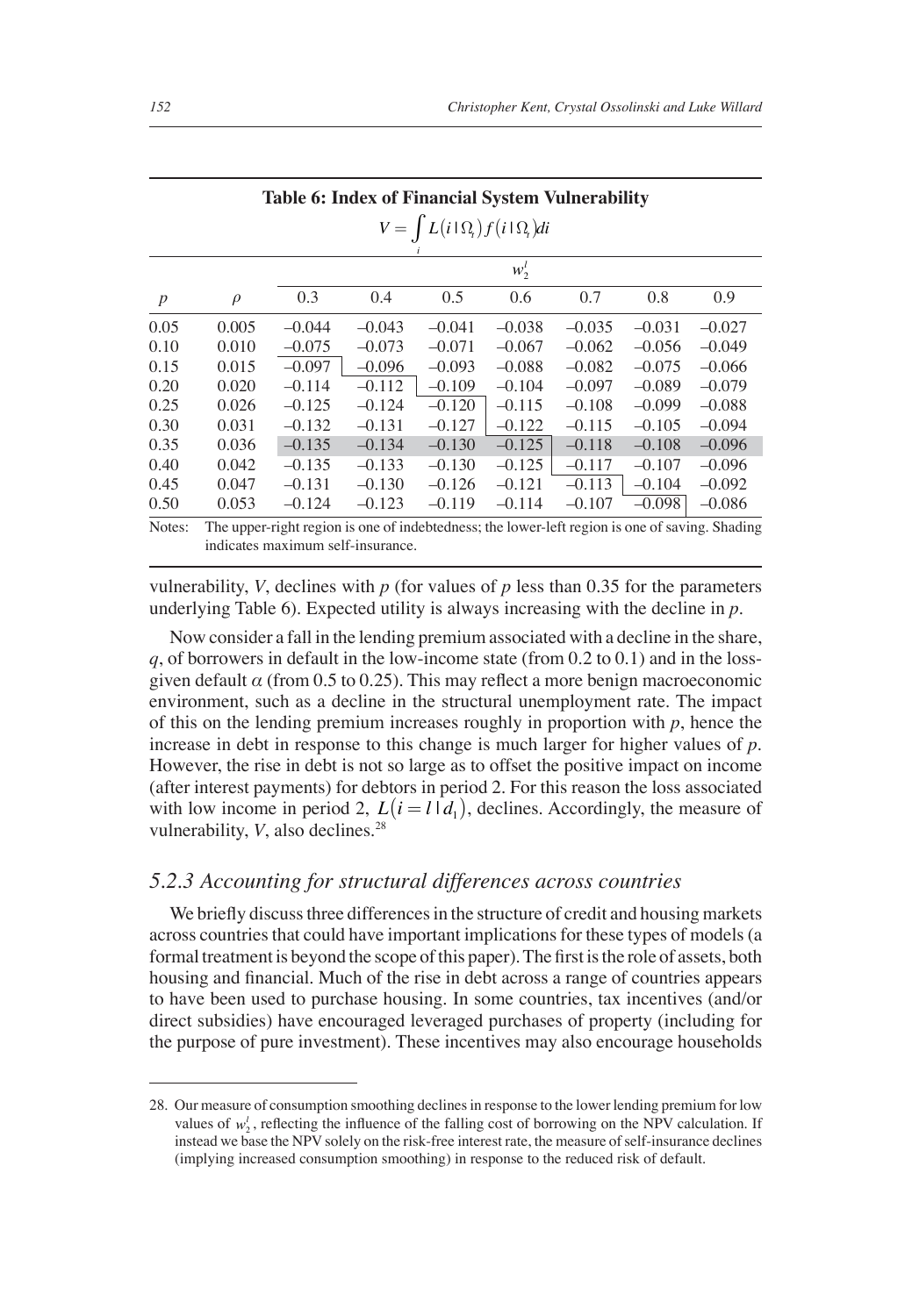to maintain debt for longer than might otherwise be the case. However, this does not necessarily imply higher net debt, since households may choose to accumulate wealth in the form of financial assets. But whatever the motivation behind greater gross (mortgage) debt, the liquidity of housing and financial assets, and the risk of sharp reductions in their prices, will have increasingly important implications for financial vulnerability in countries with higher indebtedness.<sup>29</sup>

A second and related issue is that structural features of debt and asset markets may have important implications for financial vulnerability via their effect on credit constraints, liquidity, the likelihood of default and loss given default. Ellis (2006) provides a cross-country comparison of tax, financial and legal systems with regards to their impact on housing and debt markets. One key difference is whether households with debt secured against property pay off debt and accumulate housing equity relatively rapidly, or instead maintain debt for longer and accumulate financial assets. The former tends to occur where flexible interest rate mortgages are the norm, and interest costs cannot be offset against income tax. In these countries, households with debt are susceptible to interest rate shocks. However, working in the other direction, they tend to accumulate prepayment buffers, which provide the option of 'payment holidays' or housing equity withdrawal at times of stress. And unlike financial assets, consumption can be funded in this way without liquidating assets, which would otherwise put downward pressure on asset prices when they may already be under pressure from an economic downturn.

A third important issue for financial vulnerability is the distribution of debt and assets across different households. In a number of countries that have experienced rapid rises in debt over the past decade or more, much of this is held by higherincome households who spend a small share of their disposable income servicing that debt (Debelle 2004; Girouard, Kennedy and André 2007; RBA 2007).

#### **5.3** Factors to consider beyond the confines of this model

In the model presented above, households that take on more debt are assumed to account for the additional risk that this implies in an optimal way. Indeed, aside from a purely exogenous reduction in credit constraints, many other developments would have reduced risk at unchanged levels of debt. Not surprisingly then, households have taken on more debt and financial institutions have eased credit constraints. For reductions in credit constraints that are unrelated to changes in structural factors affecting risk, the degree of vulnerability rises but from a level that may have been sub-optimal.

Given this endogenous response of debt so as to maintain an optimal degree of risk, what might cause a policy-maker to be wary of the effect of rising indebtedness on financial stability? Perhaps the foremost concern is that in a world of imperfect information, households and financial institutions may misjudge the true risks

<sup>29.</sup> It is worth noting that new financial products that make it easier for mortgagors to gain access to housing equity may have increased the liquidity of housing assets. This itself may have encouraged households to take on more debt.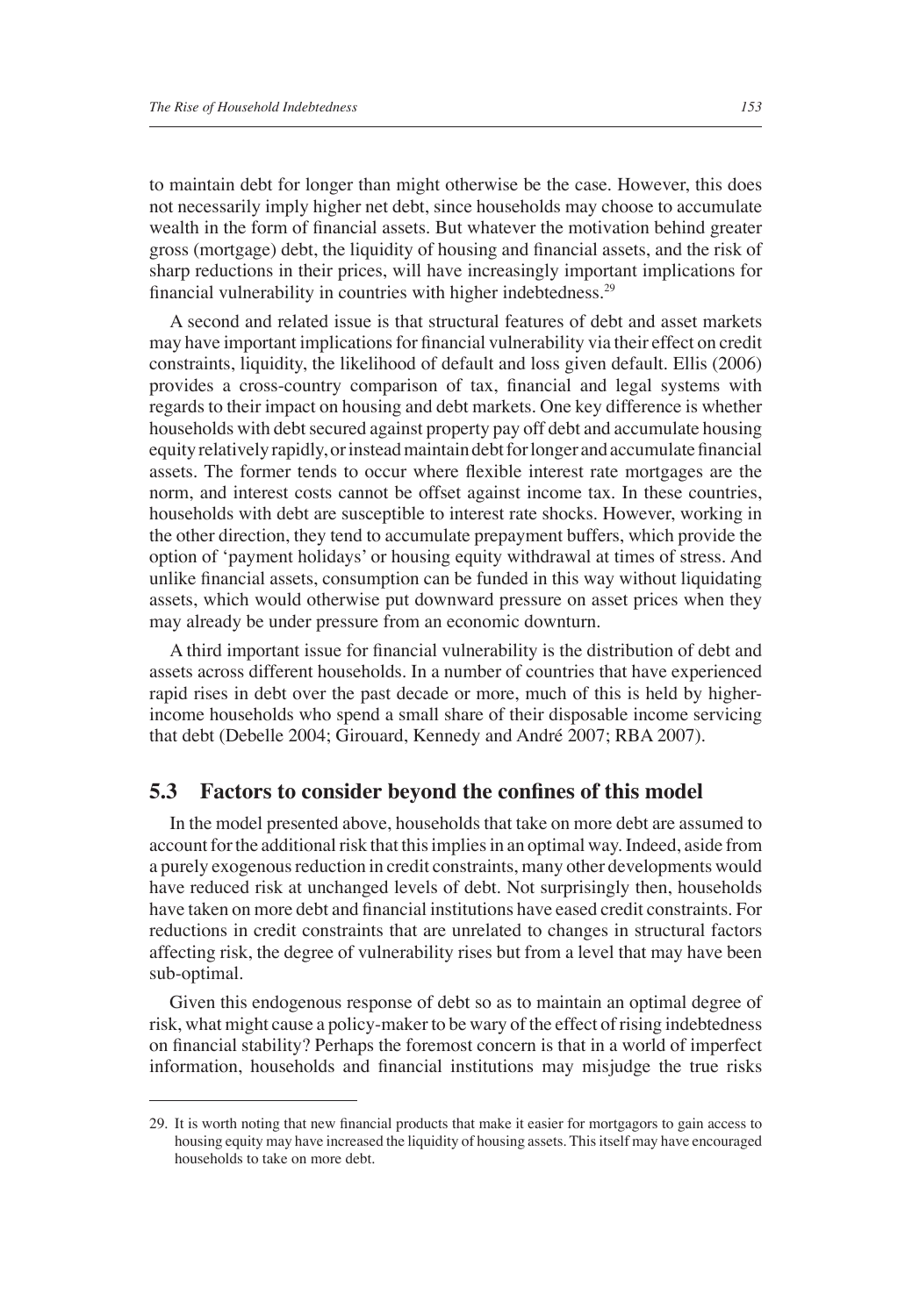they face. They may give too much weight to recent experience, leading them to underestimate risks during benign periods and overstate risks following adverse shocks. At the same time, individual household and financial institutions can adversely affect others in ways that they do not account for when making their decisions. These two features can lead financial system developments to amplify business cycles.

Amplification arises in large part because of the existence of financial market frictions, the extent of which can vary in response to different shocks. The extent of credit constraints, which can be ameliorated by the use of collateral, is one such example.<sup>30</sup> In this case, the extent of constraints can be affected by changes in the prices of collateral, which are determined in forward-looking asset markets and depend in turn on the availability of credit. Amplification can affect our measure of vulnerability in two ways:

- i. accelerator affects will increase  $L(i|\Omega)$ , since an adverse shock can lead to a larger fall in asset prices, tightening credit constraints as well as increasing the likelihood of default (*q*) and the loss given default ( $\alpha$ ). A tightening of lending standards in response to adverse shocks can compound these effects; and
- ii. while the likelihood of adverse shocks may have declined over a long period of time, households and financial institutions may perceive a larger reduction in risk than has actually occurred. Hence, the true probability distribution of states of the world,  $f(i|\Omega)$ , may be less benign than that embodied in the perceptions of private agents. Following adverse shocks, these perceptions can overshoot in the other direction, leading to excessive caution by private agents, which can exacerbate the initial adverse shock.

For these reasons, the index of vulnerability could increase by more during expansionary phases than would be the case in a world of perfect information. In practise it will be difficult to measure an increase in vulnerability in real time given the range of structural changes that are likely to have been responsible for triggering the rise in indebtedness in the first place. Even so, empirical evidence suggests that expansions accompanied by the following developments may be more risky than others:

- a. financial deregulation where financial institutions, households and the regulator(s) are learning rapidly about a new regime with more readily available credit (CGFS 2006);
- b. rapid growth of asset prices and credit (Borio and Lowe 2002, 2004); and
- c. especially vigorous competition between financial institutions attempting to maintain market shares.

In short, it may take time (and experience) to accurately assess the true nature and extent of sustainable structural change. Therefore, very rapid rises in debt may

<sup>30.</sup> See Haldane *et al* (2004) and references therein for a discussion of models of financial frictions and their role in financial stability.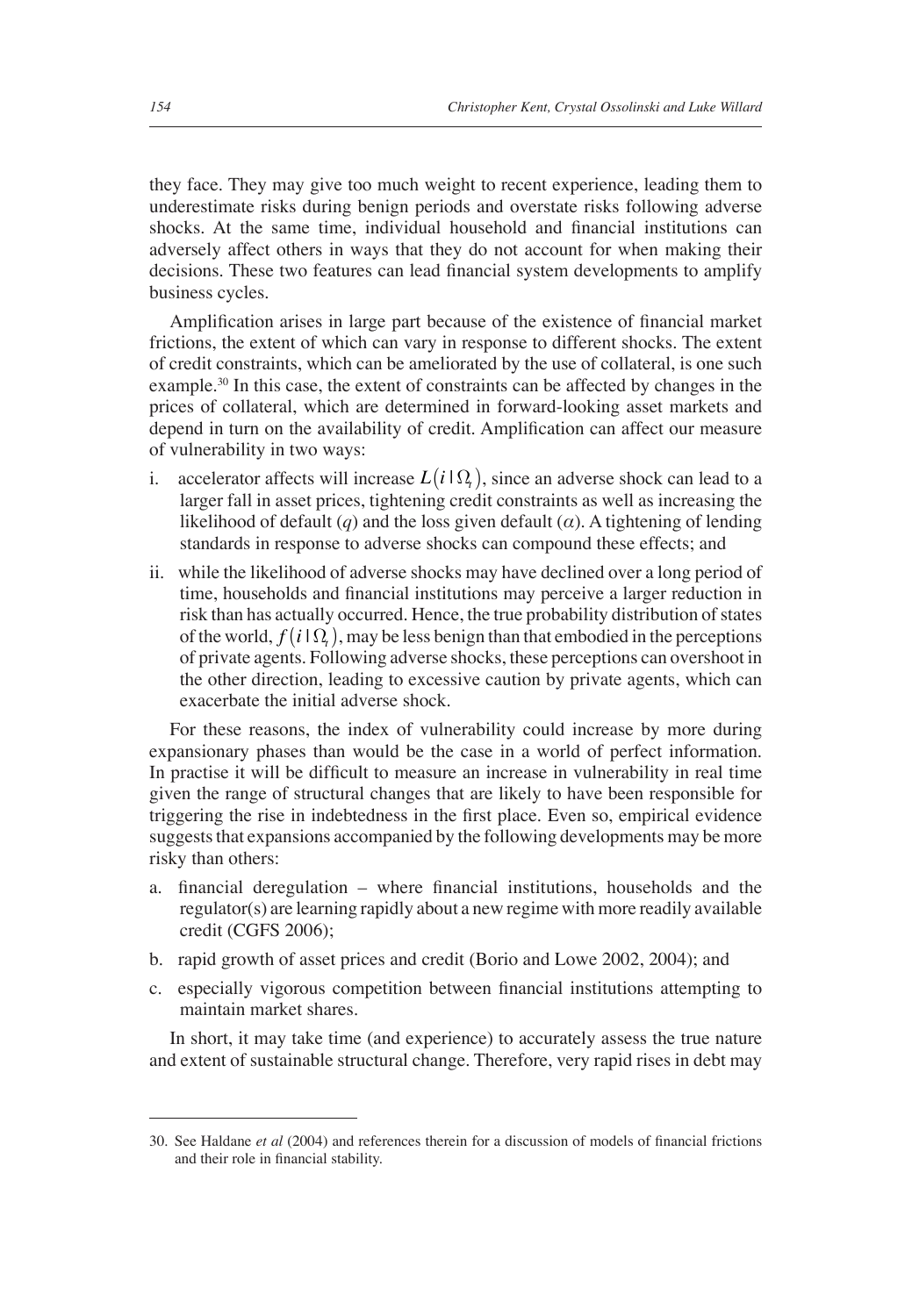indicate excessive risk-taking by private agents throughout the economy, leaving them more vulnerable to adverse shocks than they expect.

## **6. Conclusions**

Most, though not all, advanced economies have experienced a substantial rise in indebtedness over the past two decades or so. This has been accompanied by a decline in real mortgage rates, suggesting that much of the rise in debt can be attributed to supply-side factors. This paper makes use of the considerable variation in the extent of the trend rise in debt-to-income ratios across countries over a long period to examine the role of a number of potential explanatory factors identified in the literature. In particular, we show that countries that experienced larger trend increases in indebtedness can be roughly characterised as having had larger declines in inflation, macroeconomic volatility and unemployment. They also tend to have less regulated, and more competitive and innovative mortgage markets.

We examine simulations based on the assumption that households are creditconstrained to explore the relative importance of various factors for the rise in indebtedness. This analysis suggests that the decline in inflation may have been relatively more important than the decline in real interest rates, at least for countries in which maximum repayment ratios are an important feature of credit constraints. And while aggregate indebtedness is likely to have adjusted gradually over the course of a decade or so, the bulk of these effects are likely to have run their course by now. Falling unemployment and a willingness of households to refinance and hold debt for longer has also played some role. This latter effect may in part reflect the effect of rising longevity, which is likely to have an ongoing effect. In addition, there is evidence of a further relaxation of lending standards in a number of countries over recent years, which if sustained would imply some further expansion in indebtedness.

Using a model in which household decisions regarding debt are made optimally with regard to various factors affecting risk, we explore the implications of rising debt for the vulnerability of the household sector. If the risks affecting the ability of households to service their debts have shifted over the longer term so as to become more benign, then it makes sense for debt to rise. For this reason, higher debt does not necessarily imply an increase in vulnerability. Yet even if vulnerability does rise, this may well be welfare-improving (particularly if credit had previously been unduly restricted). In either case, higher debt means that, *ex post*, an adverse shock of a given size will imply greater costs for households and, potentially, financial institutions. In this respect, higher indebtedness can have important implications for the transmission of monetary policy. From the perspective of policy-makers charged with maintaining financial system stability, a key concern is that financial institutions and households may tend to underestimate the true degree of risk. If they are ill-informed and base their decisions on recent experience then vulnerability may be rising after a period of relatively favourable economic conditions, particularly if competition has intensified and debt has been rising especially rapidly.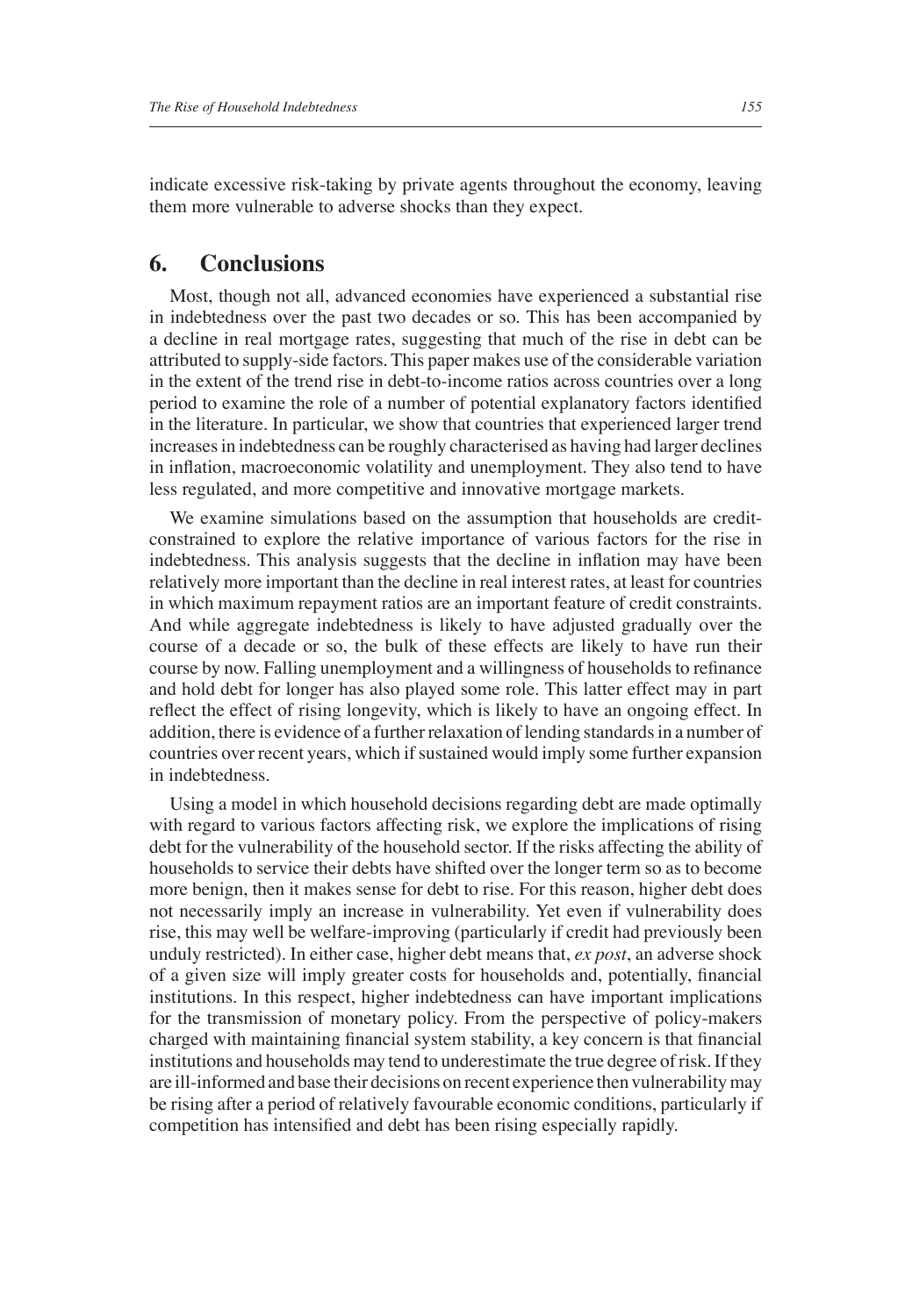## **Appendix A: Data Definitions and Sources**

#### *Debt-to-income ratios*

Total household debt as a percentage of household disposable income. For most countries the data for debt and income are sourced separately and the measure available uses SNA93 definitions, so that debt includes all liabilities of households and unincorporated enterprises and disposable income is measured after interest payments and includes the income of unincorporated enterprises. Exceptions are detailed in Table A1.

#### *Real mortgage interest rates and their volatility*

Data are monthly and sourced from the Bank of International Settlements (BIS) through DBSonline for: Belgium, France, Germany, Italy, Japan, Sweden, Switzerland, the UK and the US. A discontinued series (also sourced through DBSonline) with the most similar definition and coverage was additively spliced to the current series for each of: Belgium (November 2003), Germany (December 2002), Italy (December 1994), Japan (March 1986) and the UK (December 1983). The sources of data for other countries are (splice dates are shown in brackets): Australia – RBA; Denmark – Danmarks Nationalbanken and (prior to 2003) Bloomberg; Finland – Finlands Bank and (prior to 2003) IMF *International Financial Statistics* (*IFS*) (through Datastream); South Korea – *IFS* (through Datastream); Netherlands – CGFS (2006) and (prior to December 1984) *IFS* (through Datastream); NZ – RBNZ and (prior to June 1998) *IFS* (through Datastream); and Norway – *IFS* (through Datastream). For Denmark and NZ, the splice series is the 3-year swap rate, not the historical mortgage rate. The real mortgage rate is the nominal rate deflated using the rate of realised consumer price inflation.

Volatility is calculated as the rolling five-year end-of-period standard deviation of the nominal mortgage rate.

#### *Consumer price inflation*

Based on the consumer price index from national statistical agencies through Datastream. Exceptions are: Australia – CPI less interest charges prior to the September quarter 1998 and adjusted for the tax change of 1999–2000 (RBA); South Korea – OECD.Stat; Japan – Management and Coordination Agency (through Datastream); US – Bureau of Labor Statistics (through Datastream).

#### *Unemployment rates*

Data are sourced from national statistical agencies through Datastream. Exceptions are: Australia – ABS; Finland, Italy, South Korea, Netherlands, Norway and Spain – OECD (through Datastream); Japan – Ministry of Health, Labour and Welfare; US – Bureau of Labor Statistics (through Datastream).

#### *Real house prices*

Data on nominal house prices are sourced from the BIS through DBSonline. Exceptions are: Australia – ABS; Finland, France, Norway, Switzerland – national statistical agencies through Datastream; Germany – BulwienGesa AG through Datastream;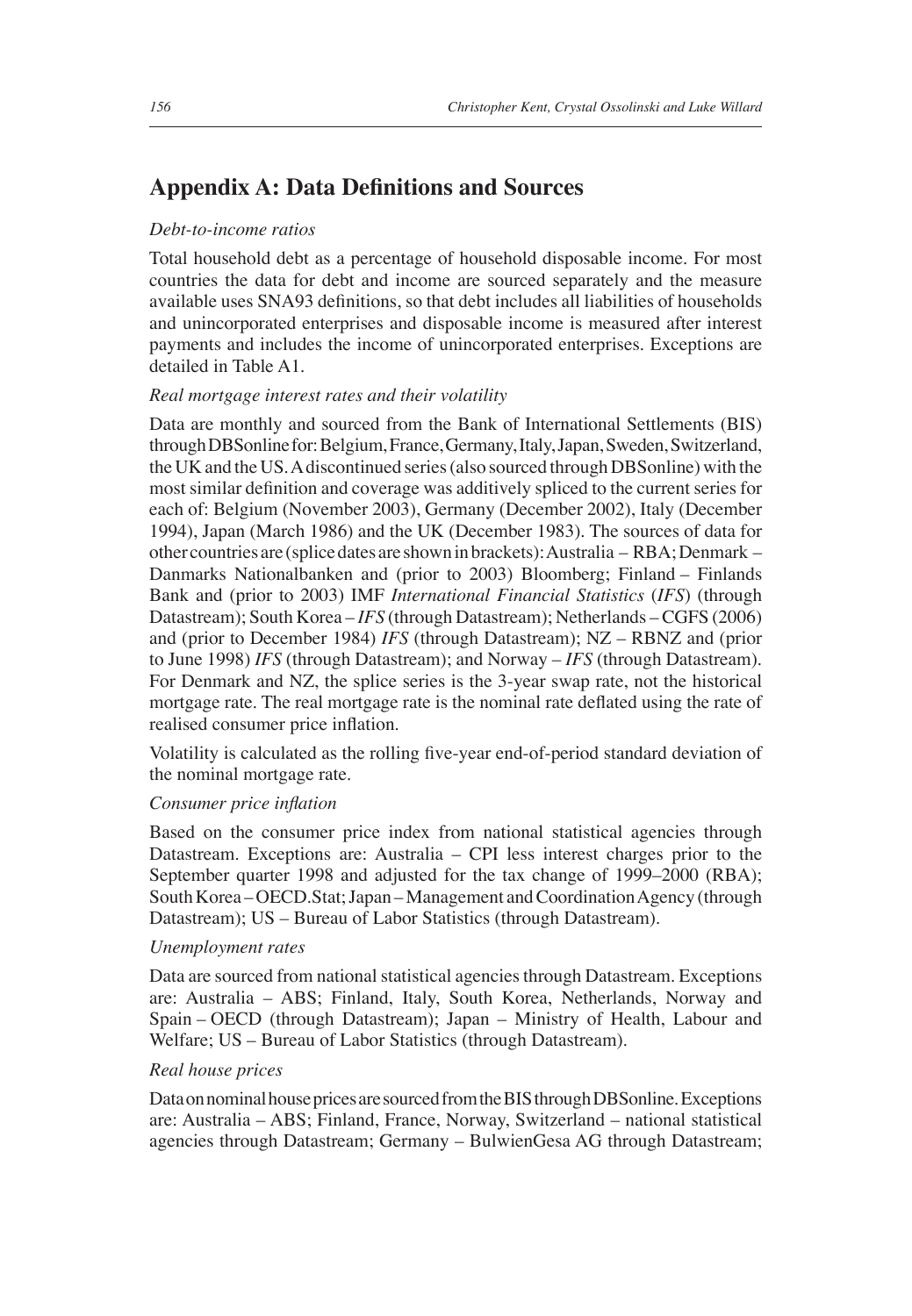Japan – Japan Real Estate Institute through CEIC; South Korea – Kookmin Bank through CEIC; NZ – Real Estate Institute of New Zealand through Datastream and backcast (prior to March quarter 1992) using data from the BIS; UK – Nationwide through Datastream; US - Office of Federal Housing Enterprise Oversight through Datastream. The nominal house price is deflated by the CPI for each country.

#### *Volatility of real output growth*

Rolling five-year end-of-period standard deviation of annual real GDP growth. Calculation uses real GDP data sourced from national statistical agencies through Datastream. Exceptions are: Belgium, Netherlands – OECD sourced through Datastream; Denmark, Finland, Norway, Switzerland – BIS through DBSonline; Australia – ABS Cat No 5206.0, South Korea – CEIC. If historical data were unavailable from this source, data from the World Bank *World Development Indicators* were used to backcast the series. The splice dates are: 1989 – Denmark; 1974 – Finland; 1977 – France, Norway; 1979 – Spain, Sweden; 1980 – Switzerland; 1986 – NZ; 2000 – Italy. Exception: Japan – spliced backward between 1980 and 1970 using SNA68 data and prior to 1970 using OECD data.

#### *Gearing*

Measured as the ratio of total household debt to total household assets (financial and non-fi nancial assets). Data for debt are sourced as for the debt-to-income ratio. Data on assets are sourced from: Australia – RBA *Bulletin*; Netherlands – CPB Netherlands Bureau for Economic Policy Analysis and Statistics Netherlands; UK – Office for National Statistics; US – Board of Governors of the Federal Reserve System 'Flow of Funds Accounts of the United States'. Debt and asset data for France are published in OECD *Economic Outlook* Statistical Annex, Table 58 as a percentage of disposable income – the gearing ratio is calculated as the debt-to-income ratio divided by the assets-to-income ratio.

#### *Interest-payments ratio*

The ratio of interest payments on total household debt (including unincorporated enterprise debt) to disposable income before the deduction of interest payments. Exceptions: Australia, US – interest payments on housing and consumer debt only; disposable income excludes the income of unincorporated enterprises. Sources: Australia – RBA *Bulletin*; France – National Institute for Statistics and Economic Studies (INSEE); Netherlands – Statistics Netherlands; UK – Office for National Statistics; US – Bureau of Economic Analysis.

#### *Product market regulation*

Countries are classified on a 0–6 scale from least to most restrictive for each regulatory and market feature of the seven non-manufacturing industries: airlines, railways, road, gas, electricity, post and telecommunications. Data are from Conway and Nicoletti (2006).

#### *German data*

German data refer to West Germany prior to 1991.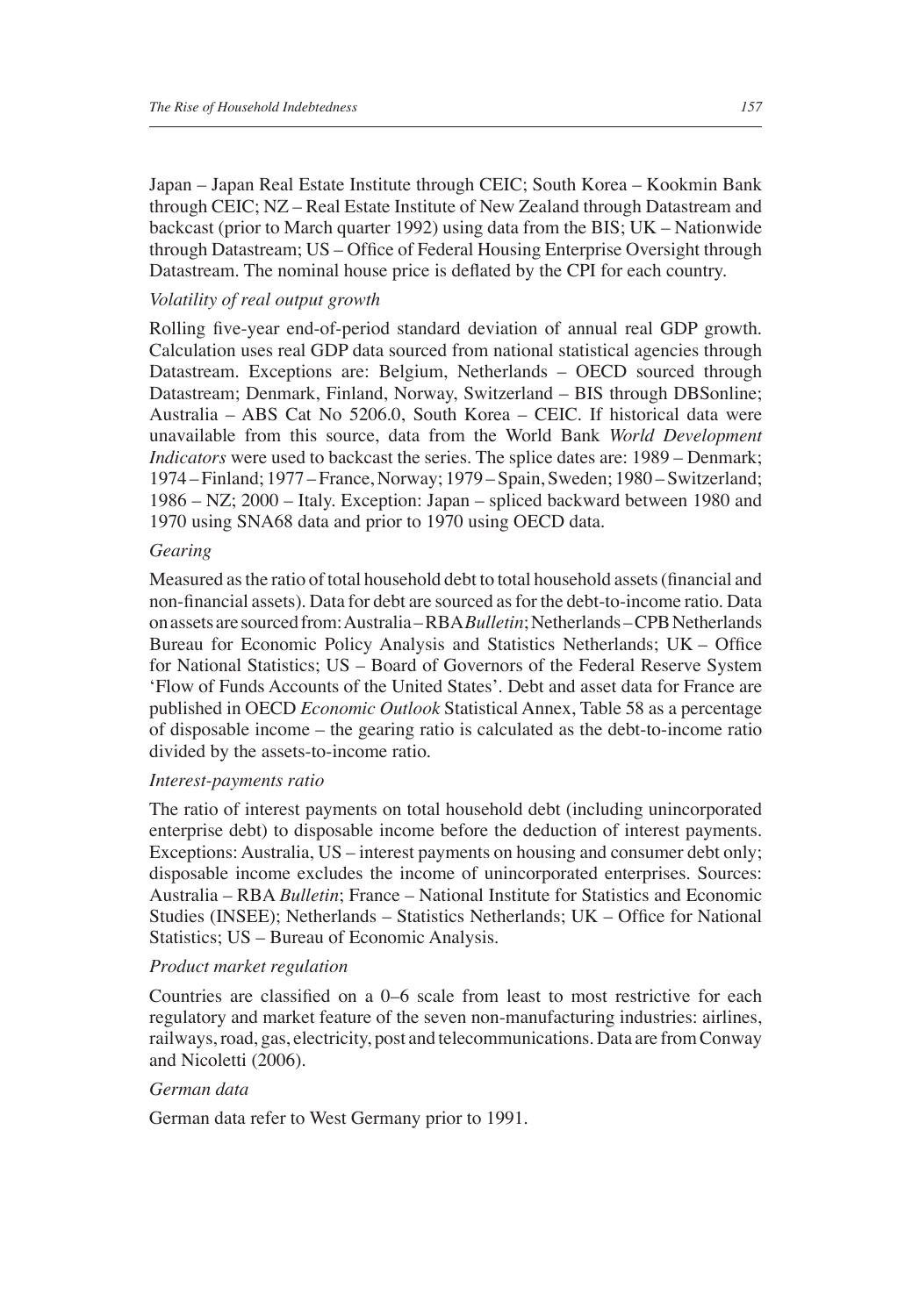| Country                                                            | Sources                                                                                                                                                     | Definition of debt and<br>disposable income                                                                        | Time period                                                   |
|--------------------------------------------------------------------|-------------------------------------------------------------------------------------------------------------------------------------------------------------|--------------------------------------------------------------------------------------------------------------------|---------------------------------------------------------------|
| Australia                                                          | <b>RBA</b> Bulletin                                                                                                                                         | Debt: excluding UE<br>HDI: before<br>interest payments;<br>excluding UE                                            | 1976-2006                                                     |
| Canada                                                             | <b>Bank of Canada</b> ; Statistics<br>Canada through Datastream                                                                                             | SNA93                                                                                                              | 1975-2006                                                     |
| Denmark                                                            | <b>Statistics Denmark: Statistics</b><br>Denmark through Datastream                                                                                         | SNA93                                                                                                              | 1995-2005                                                     |
| Finland                                                            | <b>Statistics Finland</b>                                                                                                                                   | SNA93                                                                                                              | 1990-2004                                                     |
| Germany<br><b>Netherlands</b>                                      | Deutsche Bundesbank<br>CPB Netherlands Bureau for<br>Economic Policy Analysis;<br>Statistics Netherlands;<br>unpublished data from<br>De Nederlandsche Bank | SNA93<br>SNA93                                                                                                     | 1984-2005<br>1970-2006                                        |
| NZ                                                                 | <b>RBNZ</b>                                                                                                                                                 | HDI: before interest<br>payments                                                                                   | 1990–2005                                                     |
| Norway                                                             | Norges Bank Financial<br>Stability                                                                                                                          | Loan debt as a<br>percentage of liquid<br>disposable income<br>less estimate of<br>reinvested dividend<br>payments | 1987-2006                                                     |
| UK                                                                 | Office for National Statistics                                                                                                                              | SNA93                                                                                                              | 1975-2005                                                     |
| US                                                                 | Board of Governors of the<br>Federal Reserve System Flow<br>of Funds Accounts of the<br><b>United States</b>                                                | HDI: excluding UE;<br>before deduction of<br>mortgage interest<br>payments                                         | 1975-2006                                                     |
| France<br>Italy<br>Japan                                           | <b>OECD</b> Economic Outlook,<br>Vol Nos 78-81, Statistical<br>Annex Table 58                                                                               | SNA93; published<br>as a ratio of debt to<br>income                                                                | 1993–2005<br>1980-2005<br>1984-2004                           |
| Belgium<br>South Korea<br>Spain<br>Switzerland<br>Sweden<br>Notes: | CGFS (2006)<br>UE is unincorporated enterprises; HDI is household disposable income.                                                                        | Exact treatment of<br>components not<br>stated; provided as<br>a ratio of debt to<br>income                        | 1993-2003<br>1984-2004<br>1984-2004<br>1990-2003<br>1984-2005 |

#### Table A1: Debt-to-income Ratio: Definitions and Sources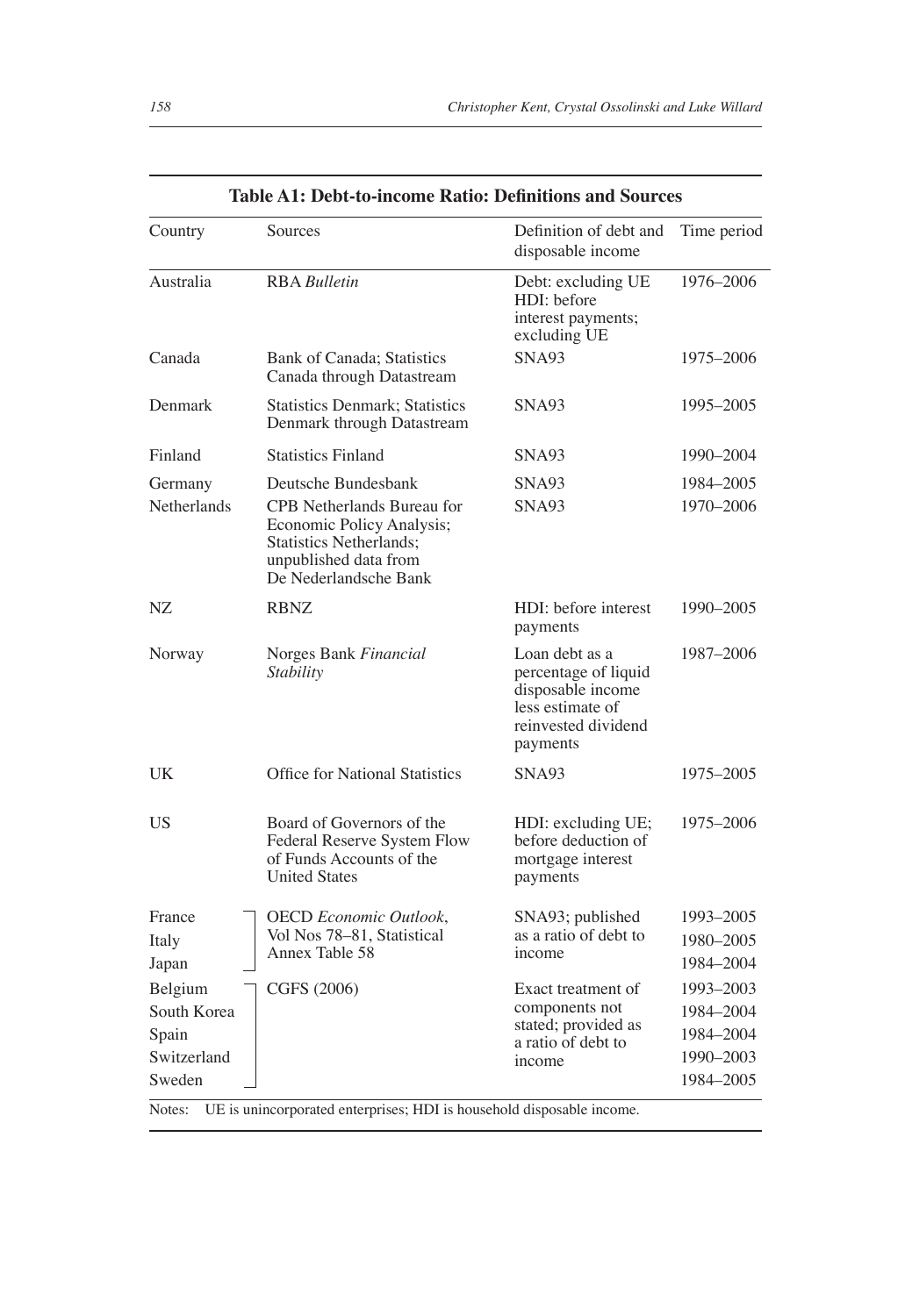## **Appendix B**

| Country          | Year | Reform                                                               |
|------------------|------|----------------------------------------------------------------------|
| Australia        | 1980 | Bank specialisation requirements abolished for large domestic banks  |
|                  | 1982 | Quantitative lending guidance eliminated                             |
|                  | 1986 | Removal of ceiling on mortgage interest rate                         |
|                  | 1988 | Securitisation first adopted                                         |
| Canada           | 1967 | Ceiling on interest rate on bank loans eliminated                    |
|                  | 1967 | Restrictions on banks' participation in mortgage financing abolished |
|                  | 1980 | Banks allowed to have mortgage loan subsidiaries                     |
|                  | 1987 | Securitisation introduced                                            |
| Denmark          | 1982 | Liberalisation of mortgage contract terms                            |
|                  | 1982 | Interest rate deregulation                                           |
|                  | 1989 | Elimination of restriction on mortgage bond issuance                 |
|                  | 1991 | Enhanced freedom of entry                                            |
| Finland          | 1984 | Funding quotas from the Central Bank to commercial banks eliminated  |
|                  | 1986 | Interest rate deregulation                                           |
|                  | 1987 | Guidelines on mortgage lending removed                               |
|                  | 1989 | Securitisation introduced                                            |
| France           | 1984 | Bank specialisation requirements reduced                             |
|                  | 1984 | Ending of priority lending/sectoral guidelines                       |
|                  |      | 1987–89 Elimination of credit and exchange controls                  |
|                  | 1999 | Removal of monopoly right to issue mortgage bonds                    |
| Germany          | 1967 | Interest rate deregulation                                           |
|                  | 1992 | Enhanced freedom of entry                                            |
| Italy            | 1983 | Interest rate deregulation                                           |
|                  | 1983 | Credit ceilings eliminated                                           |
|                  | 1993 | Enhanced freedom of entry                                            |
|                  | 1994 | Separation of long-term and short-term credit institutions abolished |
| Japan            | 1993 | Bank specialisation requirements reduced                             |
|                  | 1994 | Interest rate deregulation completed (begun in early 1980s)          |
| South Korea 1982 |      | Direct government control of banks removed                           |
|                  | 1984 | Entry and operations restrictions eased                              |
|                  | 1991 | Interest rate controls completely removed                            |
| Netherlands 1980 |      | Interest rate deregulation                                           |
|                  | 1992 | Enhanced freedom of entry                                            |
| NZ               | 1984 | Credit allocation guidelines removed                                 |
|                  | 1984 | Interest rate deregulation                                           |
| Norway           | 1984 | Lending controls abolished                                           |
|                  | 1985 | Interest rate deregulation                                           |
| Spain            | 1986 | Entry of foreign banks                                               |
|                  | 1987 | Interest rates deregulated                                           |
|                  | 1990 | Credit ceilings eliminated                                           |
| Sweden           | 1985 | Interest rate deregulation                                           |
|                  | 1985 | Lending controls for banks abolished                                 |
| UK               |      | 1979-80 Abolition of exchange and credit controls                    |
|                  | 1981 | Banks allowed to compete with building societies for housing finance |
|                  | 1981 | Minimum lending rates abolished                                      |
|                  | 1986 | Guidelines on mortgage lending removed                               |
|                  | 1987 | Securitisation introduced                                            |
| US               | 1971 | Securitisation introduced                                            |
|                  | 1980 | Beginning of four-year interest rate deregulation                    |
|                  | 1980 | Elimination of portfolio restrictions for thrifts                    |
|                  |      |                                                                      |

#### **Table B1: Credit Market Reforms**

Sources: Girouard and Blondal (2001); G10 (2003); Hao, Hunter and Yang (1999)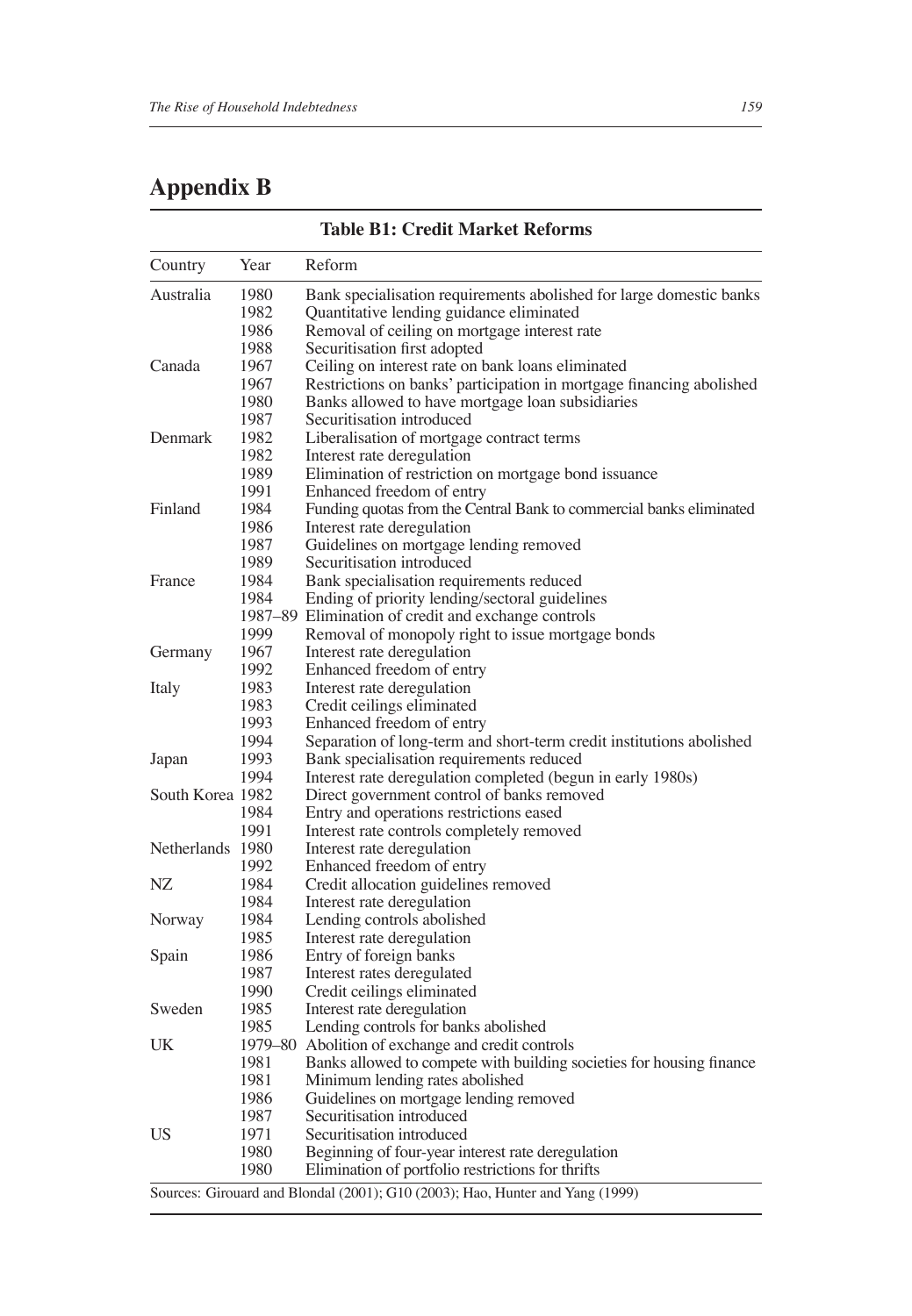## **Appendix C: Calculations from Section 4**

The credit constraint requires that the constant repayment is a set percentage of income where the repayment is given by:

$$
w = \frac{Vi}{1 - \left(1 + i\right)^{-N}}
$$

where:  $i$  is the annual nominal interest rate;  $V$  is the value of the loan; and  $N$  is the duration of the loan. Assuming that the loan is a credit-foncier and individuals only take out a loan when they are 30, then the aggregate debt to income ratio can be derived from:

$$
\frac{D_t}{Y_t} = \frac{\sum_c w_{ct} D_{ct}}{Y_t} = \frac{\sum_c w_{ct} L_c \delta_{ct}}{\sum_c w_{ct} Y_{ct}}
$$

where: *D* is nominal debt; *L* is the loan taken out at 30; *Y* is income; *c* is a cohort identifier;  $w$  is the population size of the cohort;  $t$  identifies a particular year; and  $\delta$  indicates the fraction of the original loan still outstanding, which can be calculated as:

$$
\delta_{ct} = (1+i)^s + \frac{1-(1+i)^s}{1-(1+i)^{-N}}
$$

where: *N* is the length of the loan; and *s* is how long the loan has already existed at time *t* (that is, cohort *c*'s age at time *t* minus 30).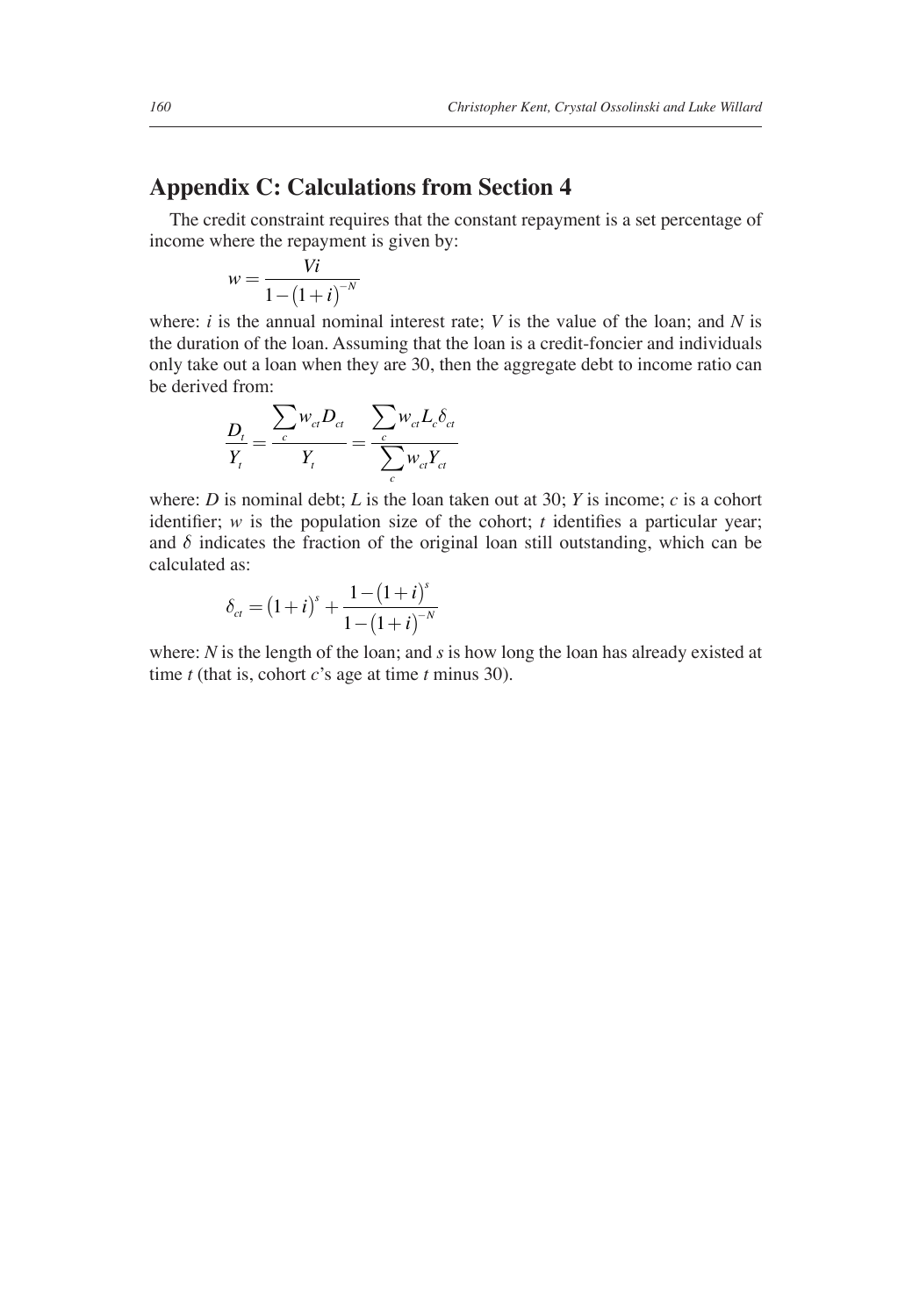## **References**

- Allen WA and G Wood (2006), 'Defining and Achieving Financial Stability', *Journal of Financial Stability*, 2(2), pp 152–172.
- Barnes S and G Young (2003), 'The Rise in US Household Debt: Assessing its Causes and Sustainability', Bank of England Working Paper No 206.
- Barrell R, EP Davis and O Pomerantz (2006), 'Costs of Financial Instability, Householdsector Balance Sheets and Consumption', *Journal of Financial Stability*, 2(2), pp 194–216.
- Bernanke BA (2007), 'The Subprime Mortgage Market', remarks at the Federal Reserve Bank of Chicago's 43rd Annual Conference on 'Bank Structure and Competition', Chicago, 17 May.
- Borio C and P Lowe (2002), 'Asset Prices, Financial and Monetary Stability: Exploring the Nexus', BIS Working Paper No 114.
- Borio C and P Lowe (2004), 'Securing Sustainable Price Stability: Should Credit Come Back from the Wilderness?', BIS Working Paper No 157.
- Campbell JR and Z Hercowitz (2006), 'The Macroeconomic Transition to High Household Debt', paper presented at the 'Financial Innovations and the Real Economy'conference sponsored by the Center for the Study of Innovation and Productivity, Federal Reserve Bank of San Francisco, San Francisco, 16–17 November.
- Carroll CD and WE Dunn (1997), 'Unemployment Expectations, Jumping (S,s) Triggers, and Household Balance Sheets', NBER Working Paper No 6081.
- Casolaro L, L Gambacorta and L Guiso (2006), 'Regulation, Formal and Informal Enforcement and the Development of the Household Loan Market: Lessons from Italy', in G Bertola, R Disney and C Grant (eds), *The Economics of Consumer Credit*, MIT Press, Boston, pp 93–134.
- Catte P, N Girouard, R Price and C André (2004), 'Housing Markets, Wealth and the Business Cycle', OECD Economics Department Working Paper No 394.
- Cecchetti SG (2006), 'Measuring the Macroeconomic Risks Posed by Asset Price Booms', NBER Working Paper No 12542.
- Comin D and S Mulani (2004), 'Diverging Trends in Macro and Micro Volatility: Facts', New York University, mimeo.
- CGFS (Committee on the Global Financial System) (2006), 'Housing Finance in the Global Financial Market', CGFS Publications No 26.
- Conway P and G Nicoletti (2006), 'Product Market Regulation in the Non-Manufacturing Sectors of OECD Countries: Measurement and Highlights', OECD Economics Department Working Paper No 530.
- Debelle G (2004), 'Macroeconomic Implications of Rising Household Debt', BIS Working Paper No 153.
- Dynan KE, DW Elmendorf and DE Sichel (2006), 'Financial Innovation and the Great Moderation: What Do Household Data Say?', paper presented at the 'Financial Innovations and the Real Economy'conference sponsored by the Center for the Study of Innovation and Productivity, Federal Reserve Bank of San Francisco, San Francisco, 16–17 November.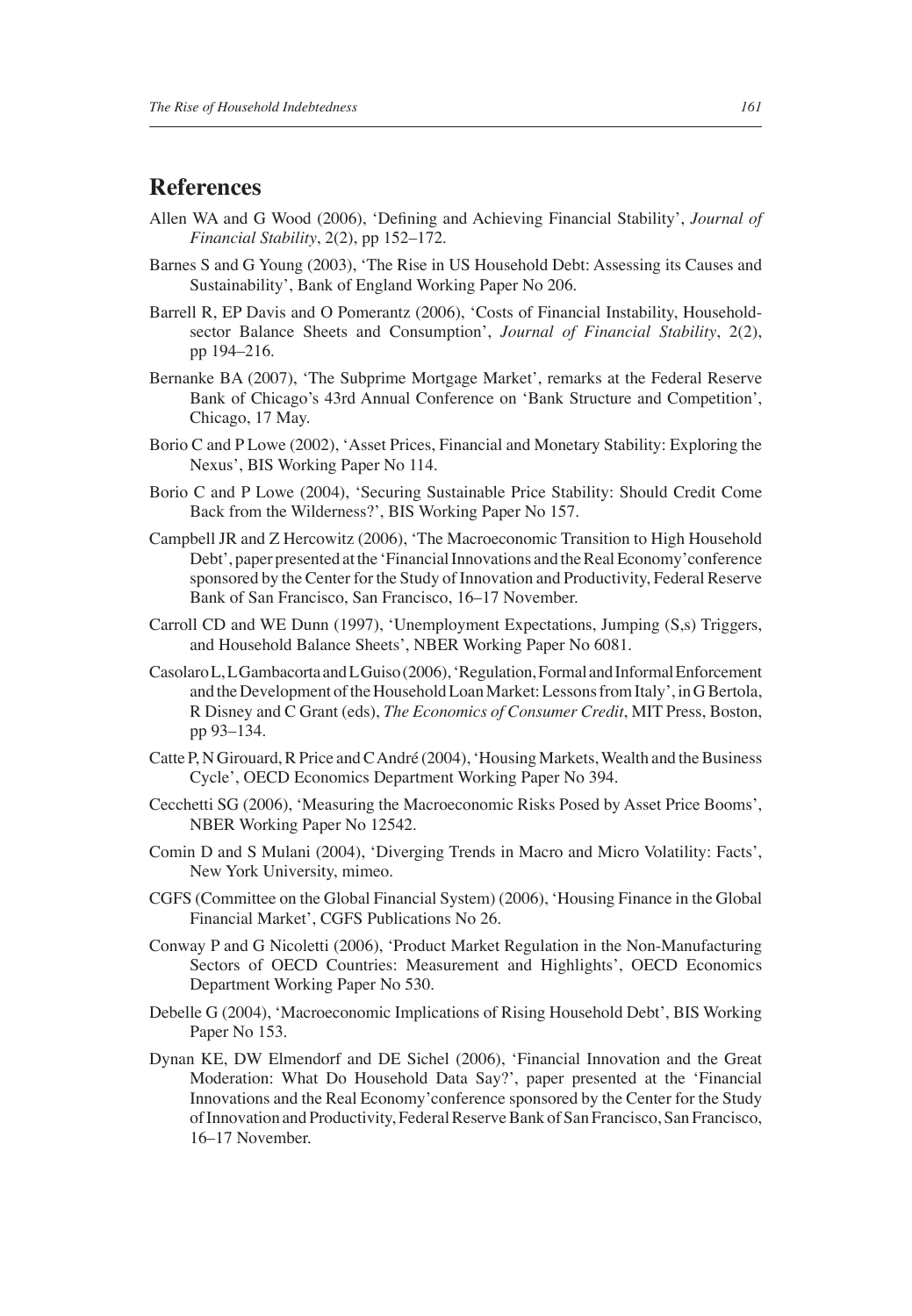- Ellis L (2005), 'Disinflation and the Dynamics of Mortgage Debt', in *Investigating the Relationship between the Financial and Real Economy*, BIS Papers No 22, BIS, Basel, pp 5–20.
- Ellis L (2006), 'Housing and Housing Finance: The View from Australia and Beyond', RBA Research Discussion Paper No 2006-12.
- Fernandez-Corugedo E and J Muellbauer (2006), 'Consumer Credit Conditions in the United Kingdom', Bank of England Working Paper No 314.
- Girouard N and S Blondal (2001), 'House Prices and Economic Activity', OECD Economics Department Working Paper No 279.
- Girouard N, M Kennedy and C André (2007), 'Has the Rise in Debt Made Households More Vulnerable?', OECD Economics Department Working Paper No 535.
- G10 (Group of Ten) (2003), 'Turbulence in Asset Markets: The Role of Micro Policies', Report of the Contact Group on Asset Prices, January.
- Haldane A, V Saporta, S Hall and M Tanaka (2004), 'Financial Stability and Macroeconomic Models', Bank of England *Financial Stability Review*, Issue 16, pp 80–88.
- Hao J, WC Hunter and WK Yang (1999), 'Deregulation and Efficiency: The Case of Private Korean Banks', Federal Reserve Bank of Chicago Research Department Working Paper No WP/99/27.
- Hoeller P and D Rae (2007), 'Housing Markets and Adjustments in Monetary Union', OECD Economics Department Working Paper No 550.
- Hurst E (2006), 'Discussion of Campbell and Hercowitz's "The Macroeconomic Transition to High Household Debt"', presented at the 'Financial Innovations and the Real Economy'conference sponsored by the Center for the Study of Innovation and Productivity, Federal Reserve Bank of San Francisco, San Francisco, 16–17 November.
- IMF (International Monetary Fund) (2006), 'How Do Financial Systems Affect Economic Cycles?', *World Economic Outlook – Financial Systems and Economic Cycles*, World Economic and Financial Surveys, IMF, Washington DC, September, pp 105–138.
- Kent C and G Debelle (1999), 'Trends in the Australian Banking System: Implications for Financial System Stability and Monetary Policy', RBA Research Discussion Paper No 1999-05.
- Kulish M, K Smith and C Kent (2006), 'Ageing, Retirement and Savings: A General Equilibrium Analysis', RBA Research Discussion Paper No 2006-06.
- Laker JF (2007), 'Credit Standards in Housing Lending Some Further Insights', speech to the Institute of Chartered Accountants in Australia, Melbourne, 20 June.
- Macfarlane I (2003), 'Do Australian Households Borrow Too Much?', RBA *Bulletin*, April, pp 7–16.
- Maki DM (2000), 'The Growth of Consumer Credit and the Household Debt Service Burden', Board of Governors of the Federal Reserve System Finance and Economics Discussion Series No 2000-12.
- Mercer Oliver Wyman (2003), *Study on the Financial Integration of European Mortgage Markets*, European Mortgage Federation, Brussels.
- Murphy RG (1999), Household Debt and Aggregate Consumption Expenditures, Boston College, mimeo, March.